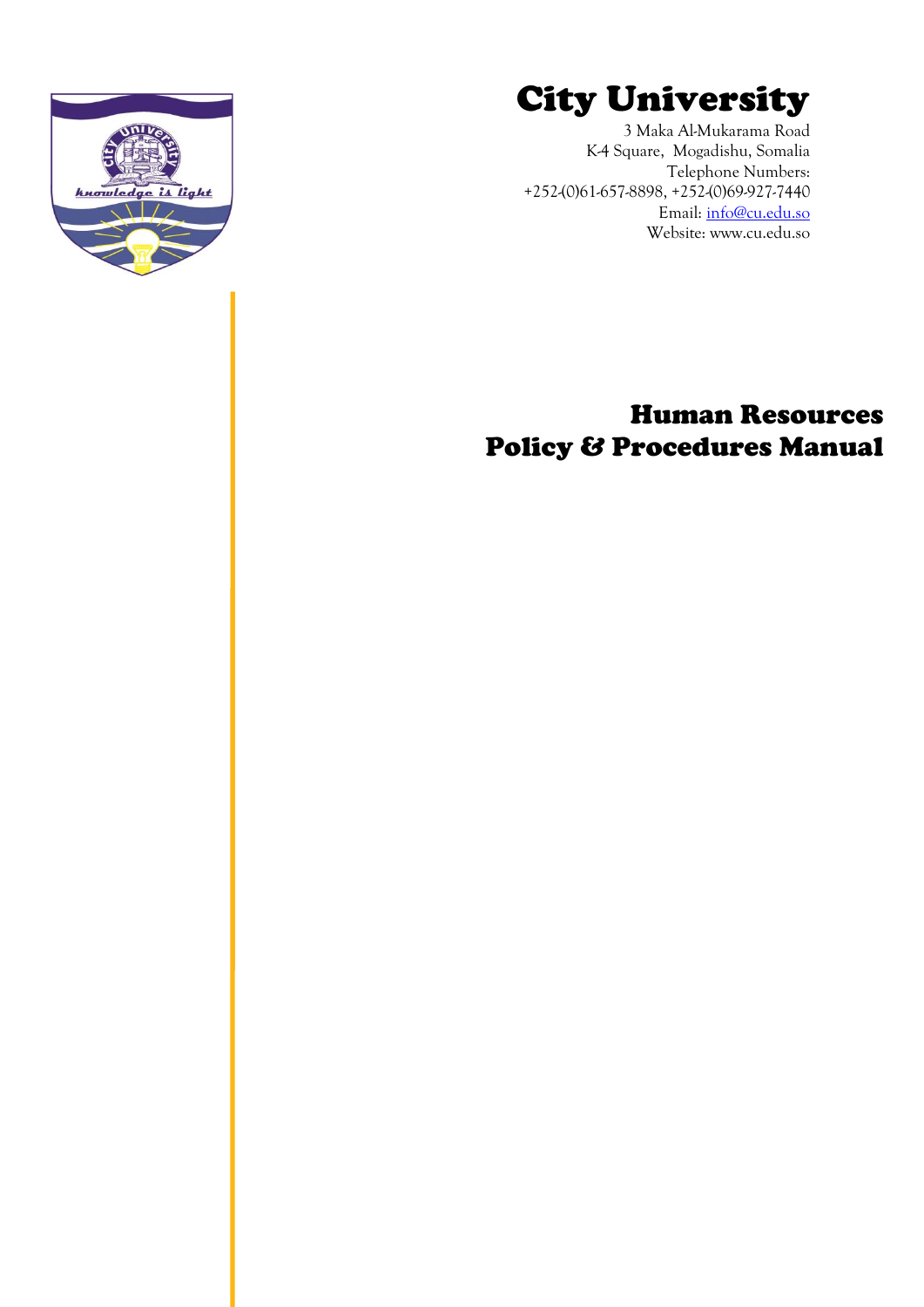### Introduction

City University HR Policy Manual

This Human Resources Policy Manual is provided as a central reference for all managers, supervisors and employees and applies to staff across all locations where the City University carries out its work.

The specific policies that follow promote the philosophy of City University with regard to standards of excellence; terms of employment; employee development; and employee services.

It may be necessary to change these policies from time to time to reflect changes in the workforce, employment trends, economic conditions and Somali regional and National legislation. However, any changes in policy will be consistent with the City University's approach to:

- Employing talented individuals whose creativity and imagination will support and contribute to achieving the City University's business objectives;
- Communicating City University standards and expectations in all aspects of employment including performance;
- Valuing diversity, and assure equal employment opportunity and a workplace where relationships are based on mutual respect;
- Treating all staff, workers, students, contractors and customers in a professional, nondiscriminatory manner;
- providing safe, effective working conditions, and;
- providing competitive terms and conditions in our workplace market

Any Policy changes will be fully consulted on and communicated to all staff through normal communication channels. This Policy Manual will also be updated as necessary.

Signed:\_\_\_\_\_\_\_\_\_\_\_\_\_\_\_\_\_\_\_\_\_\_\_\_\_\_\_\_\_\_\_\_\_\_\_\_ Date:\_\_\_\_\_\_\_\_\_\_\_\_\_\_\_\_

Human Resources Manager

Signed:\_\_\_\_\_\_\_\_\_\_\_\_\_\_\_\_\_\_\_\_\_\_\_\_\_\_\_\_\_\_\_\_\_\_\_\_ Date:\_\_\_\_\_\_\_\_\_\_\_\_\_\_\_\_ VP for Administration & Finance

Signed:\_\_\_\_\_\_\_\_\_\_\_\_\_\_\_\_\_\_\_\_\_\_\_\_\_\_\_\_\_\_\_\_\_\_\_\_ Date:\_\_\_\_\_\_\_\_\_\_\_\_\_\_\_\_ President of City University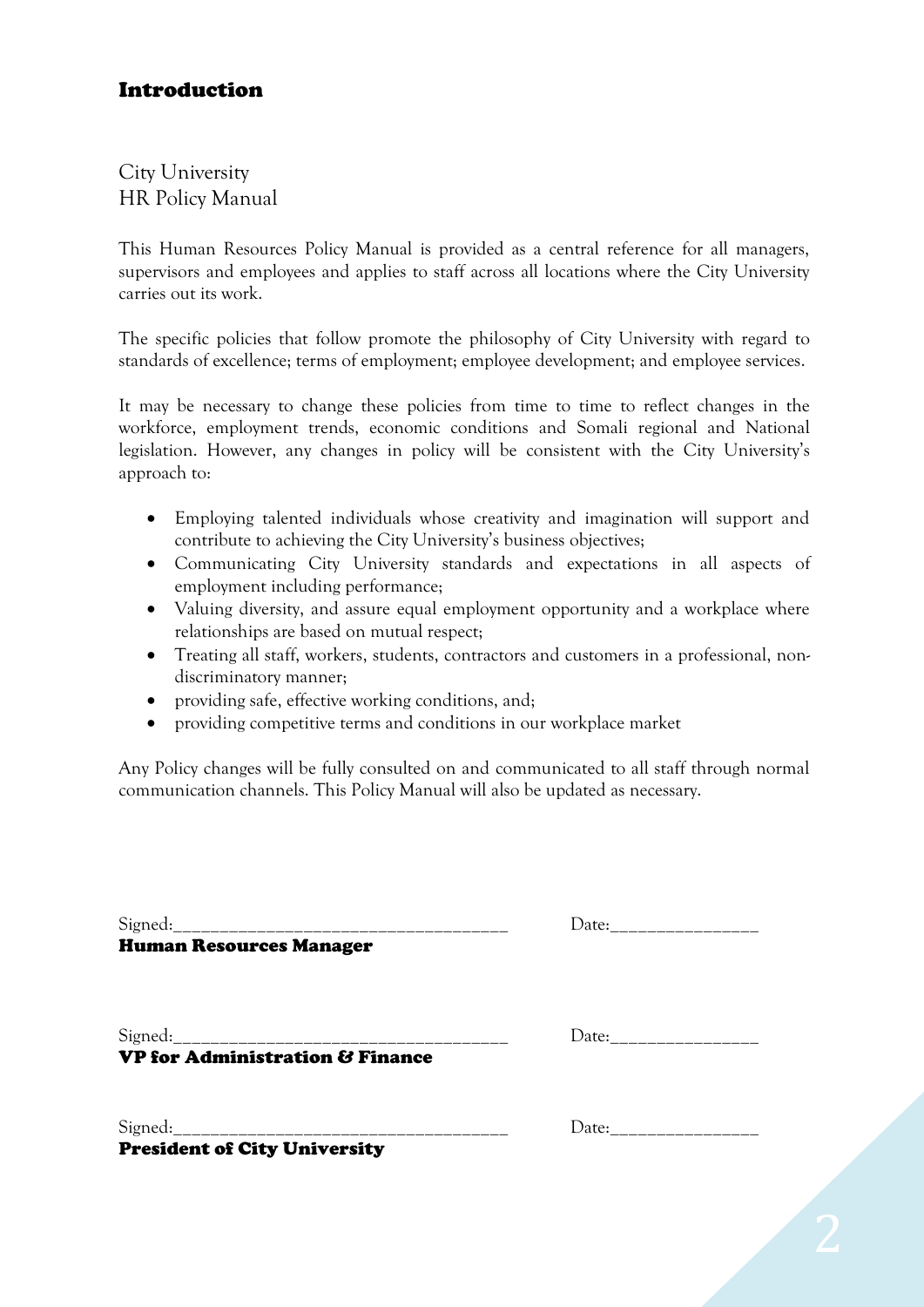# Contents

|      | SECTION I - EMPLOYING STAFF: Employing staff fairly and expertly, ensuring they are properly inducted, and ensuring                                                  |  |
|------|----------------------------------------------------------------------------------------------------------------------------------------------------------------------|--|
| I.   |                                                                                                                                                                      |  |
| 1.   |                                                                                                                                                                      |  |
| 2.   |                                                                                                                                                                      |  |
| 3.   |                                                                                                                                                                      |  |
| 4.   |                                                                                                                                                                      |  |
| 5.   |                                                                                                                                                                      |  |
| 6.   |                                                                                                                                                                      |  |
| 7.   |                                                                                                                                                                      |  |
| II.  |                                                                                                                                                                      |  |
| 1.   |                                                                                                                                                                      |  |
| 2.   |                                                                                                                                                                      |  |
| 3.   |                                                                                                                                                                      |  |
| 4.   |                                                                                                                                                                      |  |
| 5.   |                                                                                                                                                                      |  |
| 6.   |                                                                                                                                                                      |  |
| 7.   |                                                                                                                                                                      |  |
| III. |                                                                                                                                                                      |  |
| 1.   |                                                                                                                                                                      |  |
| 2.   |                                                                                                                                                                      |  |
| 3.   |                                                                                                                                                                      |  |
| 1.   |                                                                                                                                                                      |  |
| 2.   |                                                                                                                                                                      |  |
| 3    |                                                                                                                                                                      |  |
| 4.   |                                                                                                                                                                      |  |
| 5    |                                                                                                                                                                      |  |
| 6    |                                                                                                                                                                      |  |
| 7    |                                                                                                                                                                      |  |
| 8    |                                                                                                                                                                      |  |
| 9    |                                                                                                                                                                      |  |
|      | SECTION 2 - MANAGING EMPLOYEE PERFORMANCE: SETTING OBJECTIVES, ASSESSING AND MANAGING<br>EMPLOYEE PERFORMANCE INCLUDING ABSENCES, MISCONDUCT AND CAPABILITY ISSUES22 |  |
| I.   |                                                                                                                                                                      |  |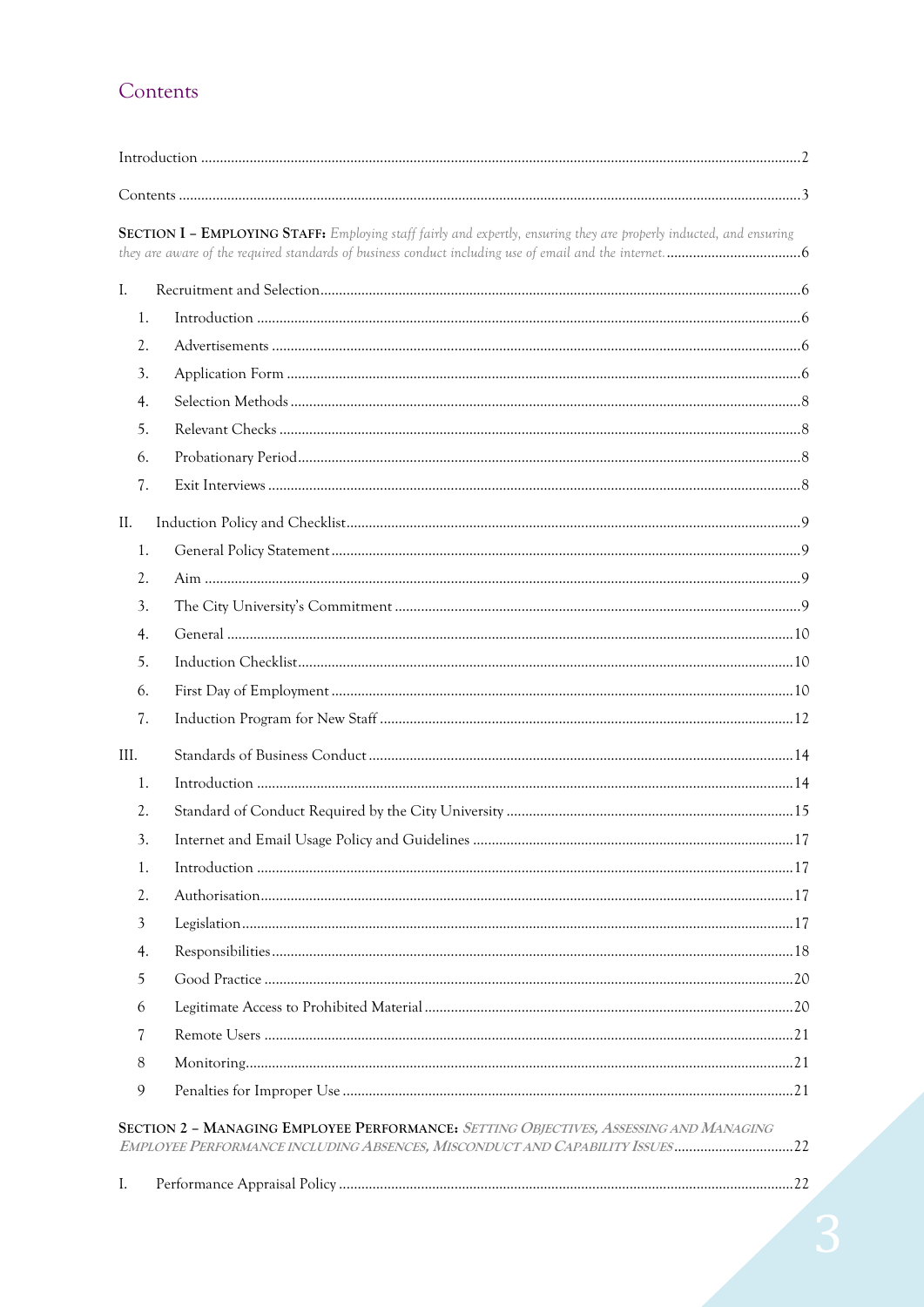|      | 1. |                                                                                                         |  |
|------|----|---------------------------------------------------------------------------------------------------------|--|
|      | 2. |                                                                                                         |  |
|      | 3. |                                                                                                         |  |
|      | 1. |                                                                                                         |  |
|      | 2. |                                                                                                         |  |
|      | 3. |                                                                                                         |  |
| II.  |    |                                                                                                         |  |
|      | 1. |                                                                                                         |  |
|      | 2. |                                                                                                         |  |
|      | 1. |                                                                                                         |  |
|      | 2. |                                                                                                         |  |
|      | 3. |                                                                                                         |  |
| III. |    |                                                                                                         |  |
|      | 1. |                                                                                                         |  |
|      | 2. |                                                                                                         |  |
|      | 3. |                                                                                                         |  |
|      | 4. |                                                                                                         |  |
|      | 5. |                                                                                                         |  |
|      | 6. |                                                                                                         |  |
| IV.  |    |                                                                                                         |  |
|      | 1. |                                                                                                         |  |
|      | 2. |                                                                                                         |  |
|      | 3. |                                                                                                         |  |
|      |    | SECTION 3 - DEALING WITH EMPLOYEE CONCERNS: Hearing Grievances, Dealing with Bullying & Harassment, and |  |
| I.   |    |                                                                                                         |  |
|      | 1. |                                                                                                         |  |
|      | 2. |                                                                                                         |  |
|      | 3. |                                                                                                         |  |
| II.  |    |                                                                                                         |  |
|      | 1. |                                                                                                         |  |
|      | 2. |                                                                                                         |  |
|      | 3. |                                                                                                         |  |
| III. |    |                                                                                                         |  |
|      | 1. |                                                                                                         |  |
|      | 2. |                                                                                                         |  |
|      | 3. |                                                                                                         |  |
|      | 4. |                                                                                                         |  |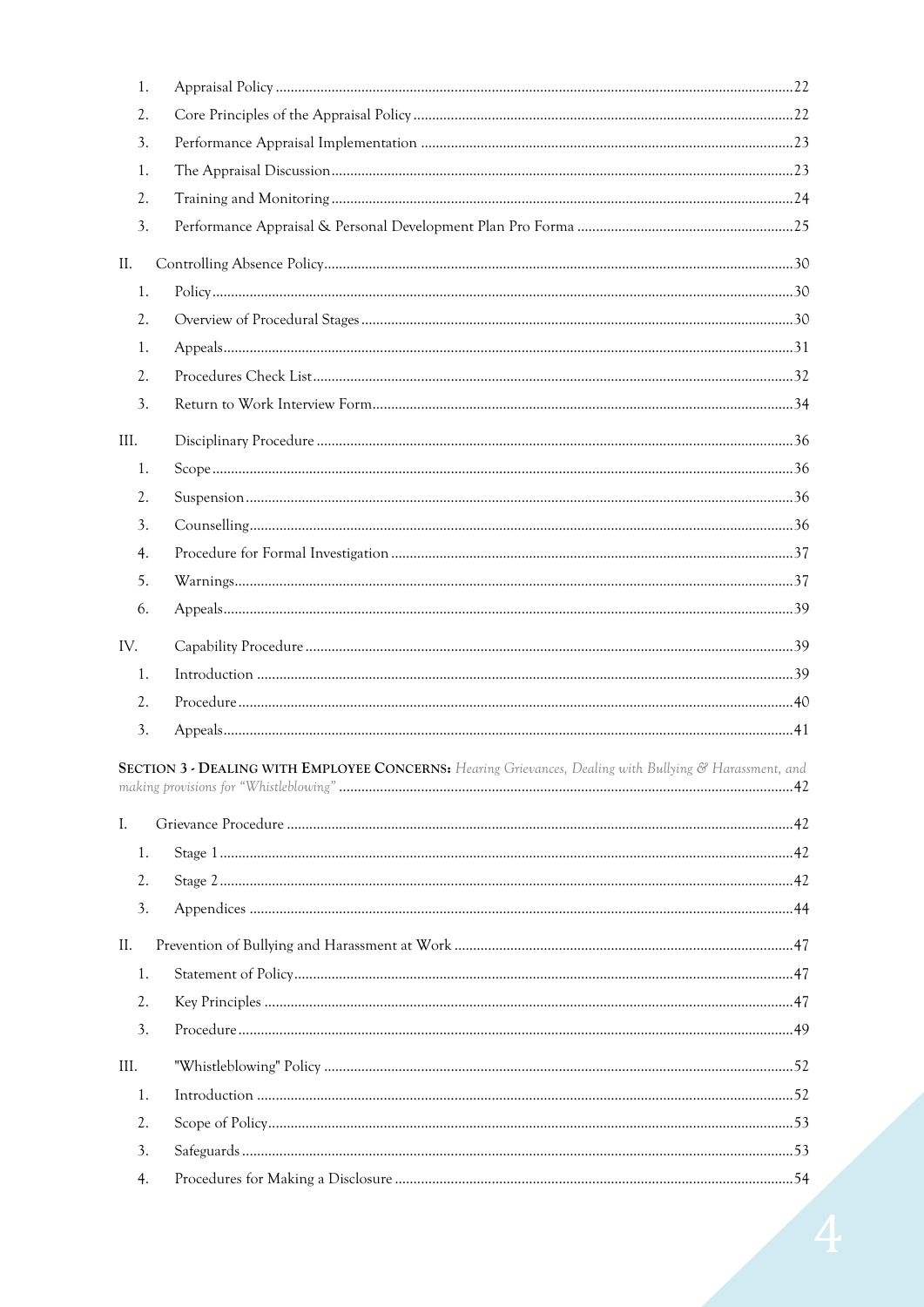| 5.    |                                                                                                                                                                                                                        |  |
|-------|------------------------------------------------------------------------------------------------------------------------------------------------------------------------------------------------------------------------|--|
| 6.    |                                                                                                                                                                                                                        |  |
|       | SECTION 4 - SUPPORTING OUR STAFF IN THE WORKPLACE: By ensuring Equality and Fairness in all aspects of<br>Employment; dealing with Alcohol and Drug issues, and ensuring their Health & Safety is properly guarded. 56 |  |
| IV.   |                                                                                                                                                                                                                        |  |
| 1.    |                                                                                                                                                                                                                        |  |
| 2.    |                                                                                                                                                                                                                        |  |
| 3.    |                                                                                                                                                                                                                        |  |
| 4.    |                                                                                                                                                                                                                        |  |
| 5.    |                                                                                                                                                                                                                        |  |
| 6.    |                                                                                                                                                                                                                        |  |
| 7.    |                                                                                                                                                                                                                        |  |
| 8.    |                                                                                                                                                                                                                        |  |
| 9.    |                                                                                                                                                                                                                        |  |
| V.    |                                                                                                                                                                                                                        |  |
| 1.    |                                                                                                                                                                                                                        |  |
| 2.    |                                                                                                                                                                                                                        |  |
| 3.    |                                                                                                                                                                                                                        |  |
| 4.    |                                                                                                                                                                                                                        |  |
| 5.    |                                                                                                                                                                                                                        |  |
| 6.    |                                                                                                                                                                                                                        |  |
| 7.    |                                                                                                                                                                                                                        |  |
| 8.    |                                                                                                                                                                                                                        |  |
| 9.    |                                                                                                                                                                                                                        |  |
| 10.   |                                                                                                                                                                                                                        |  |
| 13.   |                                                                                                                                                                                                                        |  |
| 14.   |                                                                                                                                                                                                                        |  |
| VI.   |                                                                                                                                                                                                                        |  |
| VII.  |                                                                                                                                                                                                                        |  |
| VIII. |                                                                                                                                                                                                                        |  |
| 21.   |                                                                                                                                                                                                                        |  |
| 22.   |                                                                                                                                                                                                                        |  |
| 23.   | People Working On City University Premises Not Employed By The City University                                                                                                                                         |  |
| 24.   |                                                                                                                                                                                                                        |  |
| 25.   |                                                                                                                                                                                                                        |  |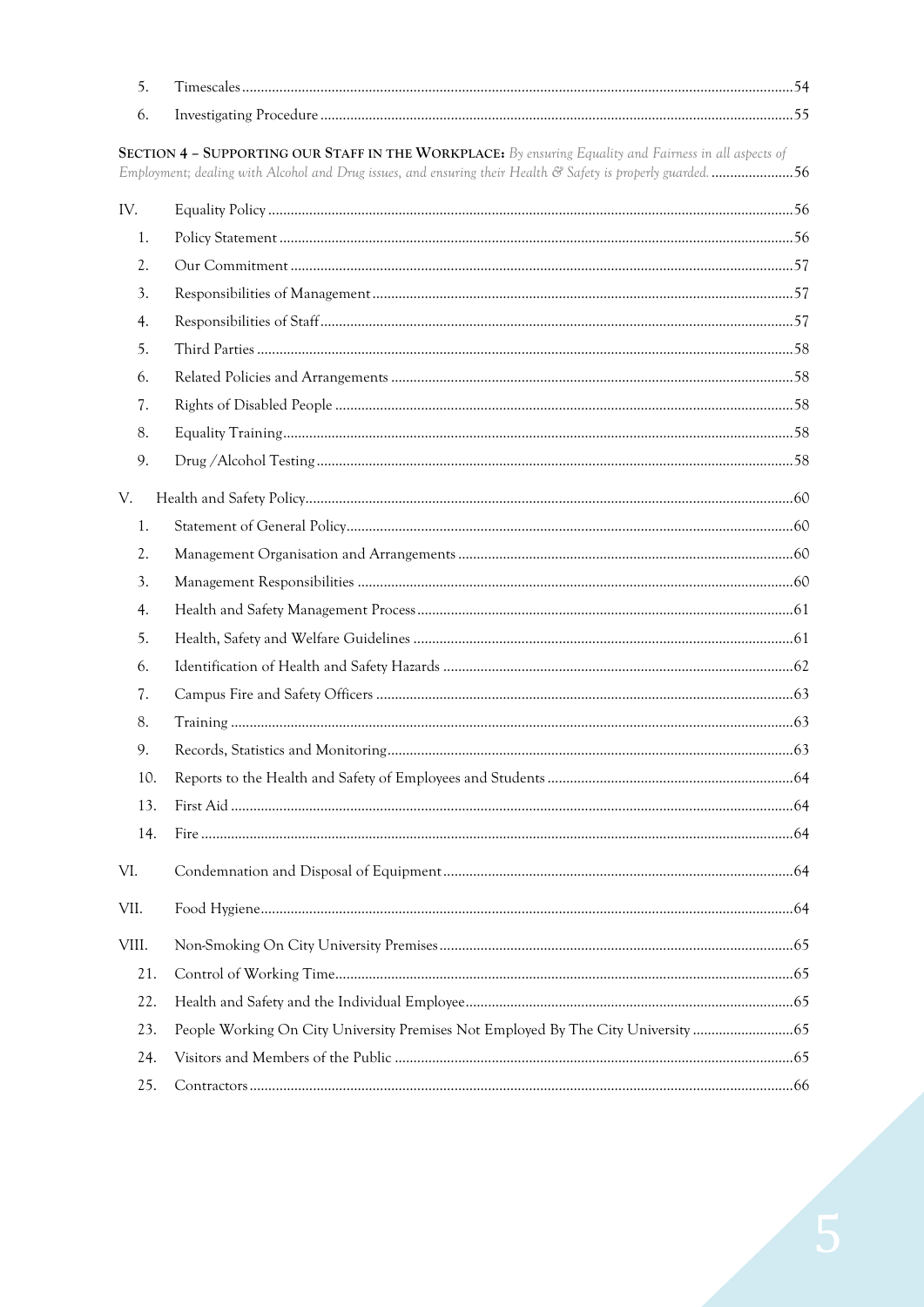**SECTION I – EMPLOYING STAFF:** *Employing staff fairly and expertly, ensuring they are properly inducted, and ensuring they are aware of the required standards of business conduct including use of email and the internet.*

### I. Recruitment and Selection

#### 1. Introduction

1.1 Effective recruitment and selection is central and crucial to the successful functioning of City University. It depends on finding people with the necessary skills, expertise and qualifications to deliver the City University's strategic objectives and the ability to make a positive contribution to the values and aims of the institution.

#### 2. Advertisements

2.1 Vacancies will generally be advertised in an appropriate website, newspaper or journal, and will not be confined to those media which, because of their particular source of applicants, provide only or mainly applicants of a particular group. Advertisements will also be notified to local radio stations with job search programs.

*"Effective recruitment and selection is central and crucial to the successful functioning of City University. It depends on finding people with the necessary skills, expertise and qualifications to deliver the City University's strategic objectives and the ability to make a positive contribution to the values and aims of the institution"*

- 2.2 All vacancies will also be posted on the City University website, and internal notice boards. City University is keen to facilitate internal promotions wherever possible as development opportunities for its staff.
- 2.3 City University may, on occasions, decide to restrict advertisement to internal candidates only.
- 2.4 Vacancies, which are restricted to internal candidates only, will be clearly indicated on the advertisement. All internal candidates will be selected for interview on the same criteria as external candidates.

#### 3. Application Form

- 3.1 Candidates for all posts will, except on some occasions when a vacancy is restricted to internal recruitment, be asked to complete a standard application form, in order that they can be judged on the basis of comparable information.
- 3.2 In applying for posts, all candidates will be provided with a job description, details of the appropriate conditions of service and details about the City University. A brief statement about the appointment procedure will also be provided and, if possible, an indication of the date (or week) when interviews will be held. The job description will include a list of the main duties and responsibilities of the post, together with an outline of the qualifications and experience which candidates are expected to possess.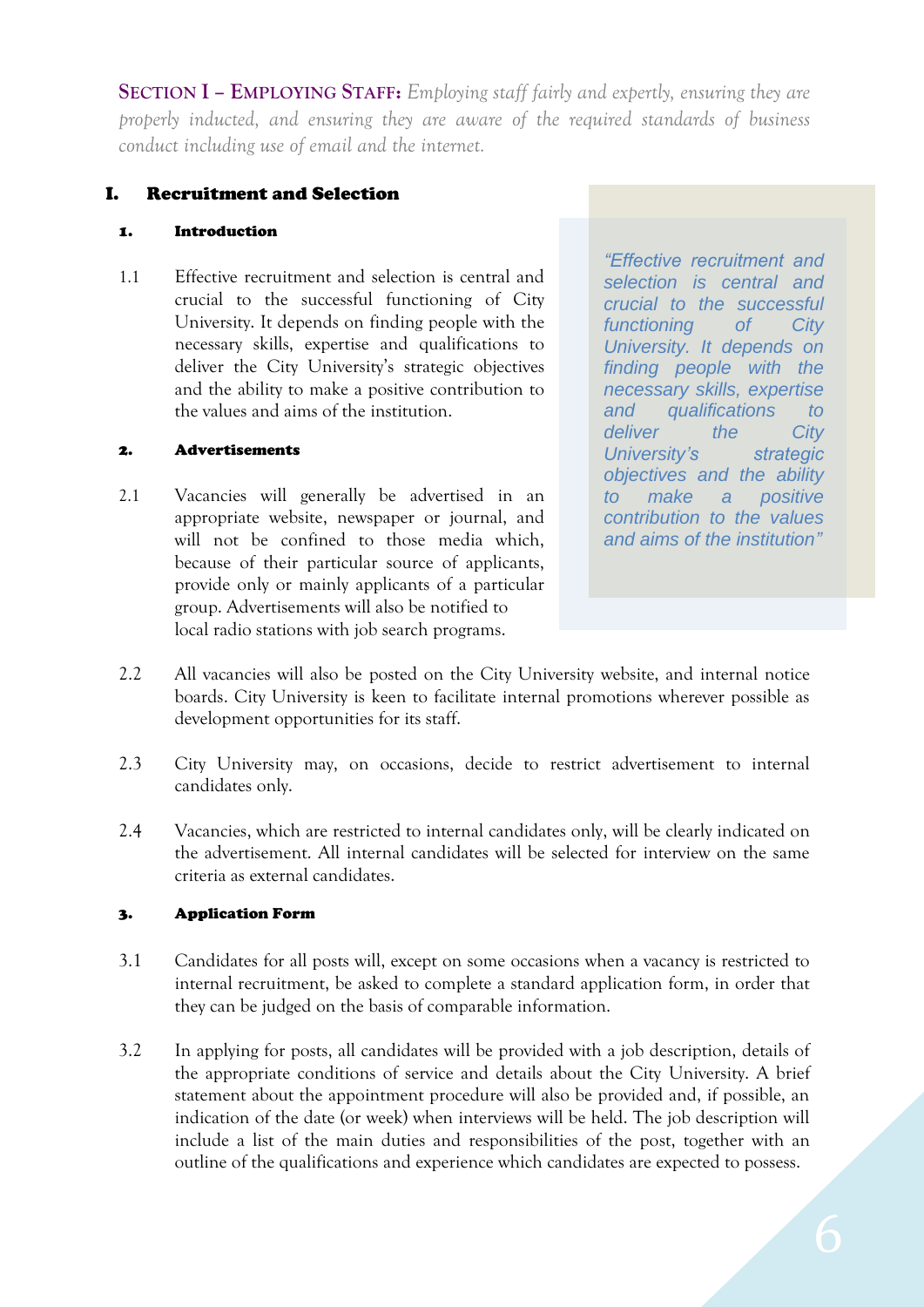- 3.3 In drawing up the job description and conditions of service the City University will ensure that no job applicant receives less favourable treatment than another on the grounds of disability, gender, race, or religion.
- 3.4 Applicants will be asked to specify whether they have any disabilities, and whether there are any reasonable adjustments needed for them to attend an interview. All applicants with a disability who meet the essential criteria for a job will be interviewed, and considered on their merits
- 3.5 Applicants will be required to supply the names and addresses of two people from whom references can be obtained, one of which should normally be the applicant's current or most recent employer.
- 3.6 Only references for short listed candidates for interview will be obtained. References will normally be sought prior to interview, unless the candidate indicates otherwise.
- 3.7 References should normally be made in writing or email, but those received by telephone will be accepted, provided that a note of the conversation is recorded and placed on file.
- 3.8 All candidates will be asked to declare on the application form whether they have ever been convicted of any criminal offence.
- 3.9 Applicants will also be required to declare if they are related to any member of staff within the City University. Members of CU Management who have read the conflict of interest policy and signed the conflict of interest certificate should act according the policy. No manager should be put into a position where he or she is asked to interview a person to whom they are related.
- 3.10 It is the City University's policy not to communicate further with applicants other than those who are shortlisted. A note to this effect is included in the details sent out to applicants.
- 3.11 All completed applications forms are private and confidential and should only be made available to those directly involved in the recruitment and selection process.
- 3.12 All application forms will be collated by Human Resources Department and supplied to the appointing manager and interview panel for shortlisting purposes.
- 3.13 A shortlist of candidates will be drawn up for interview, based entirely on merit and suitability for the post. Other than in exceptional circumstances, reasonable notice will be given to ensure that candidates have sufficient time in order to prepare for and make the necessary arrangements to attend the interview.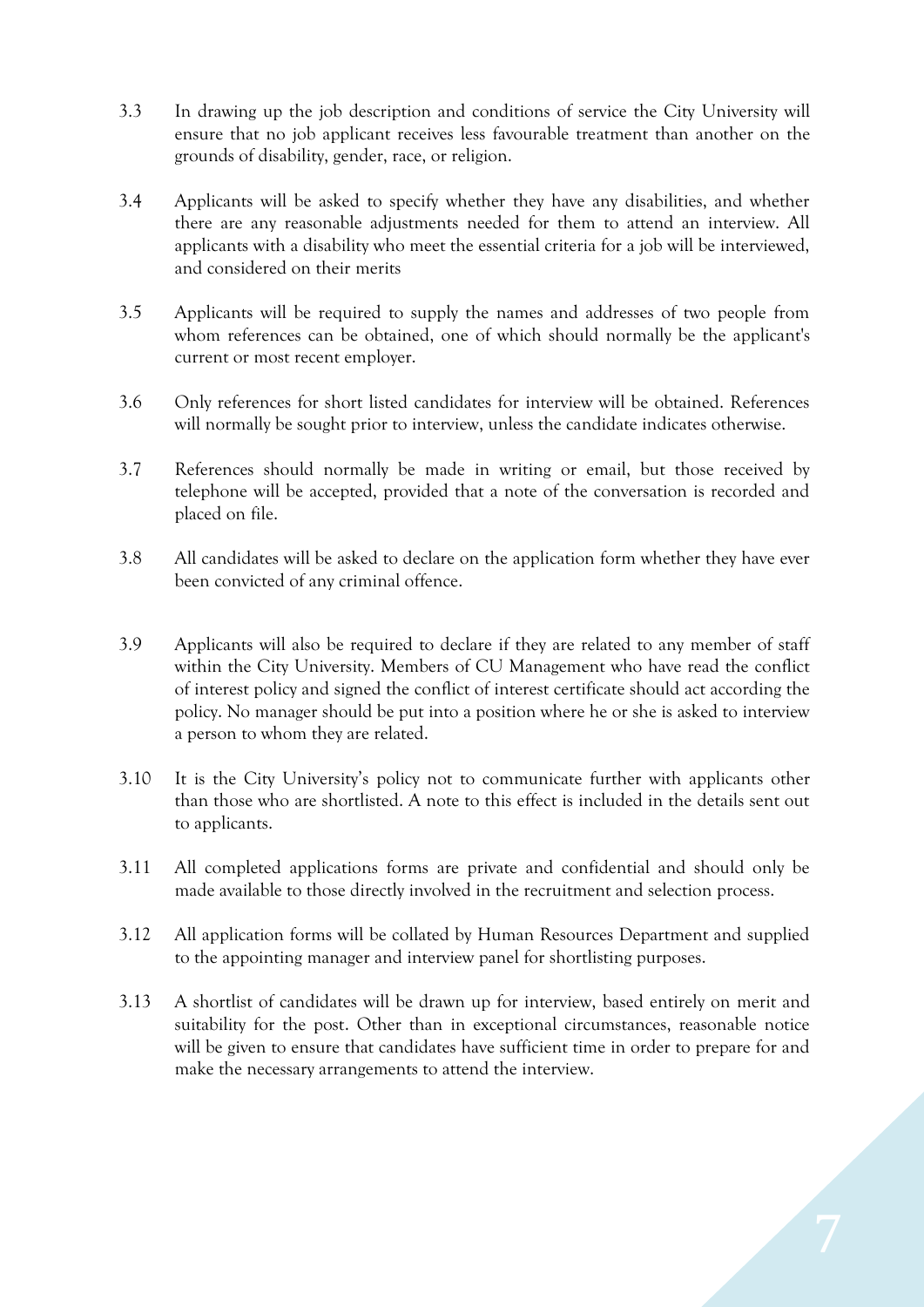#### 4. Selection Methods

- 4.1 Interviews will be held by a panel comprising of ideally three persons, but a minimum of two persons. The interviewers will encourage candidates to be at ease during the interview, in order that they can give a fair and accurate impression of themselves.
- 4.2 The selection and appointment of the President and Vice Presidents of City University will be made by members of the Board of Trustees and the panel will be chaired by the Board Chairman.
- 4.3 All candidates will be asked the same questions, and their responses rated between 1- 10. The panel will each have a copy of the questions and will score independently of each other during the interview.
- 4.4 All interviewed candidates will be notified of the outcome of the selection process as soon as possible via email.
- 4.5 All unsuccessful candidates' application forms and interview notes will be retained for one year from the date of interviews taking place. After this date they will be destroyed.

#### 5. Relevant Checks

- 5.1 All offers of employment will be made conditional upon satisfactory results from the following:
	- two satisfactory references;
	- candidate degrees and transcripts verified (if appropriate);
	- confirmation of the right to work in this country (if appropriate)
	- Criminal Records Disclosure (if appropriate).

#### 6. Probationary Period

6.1 All appointments into the City University will be made subject to a probationary period of 4 months. After 4 months, a review meeting will take place between the post holder and their Department Head to discuss progress. At the end of the probationary period, and subject to a satisfactory report by the appropriate head of section or Department Head, employees will be notified in writing that they have successfully completed their probationary period. The probationary period can be extended by a further 4 months should the individual's Department Head consider this appropriate.

#### 7. Exit Interviews

- 7.1 All employees who leave the employment of the City University voluntarily will have an exit interview with their manager before their last day of employment.
- 7.2 Exit interviews provide the opportunity for departing employees to discuss their reasons for leaving. The information provided is useful in identifying trends, learning and development and evaluating the effectiveness of HR policies and practices.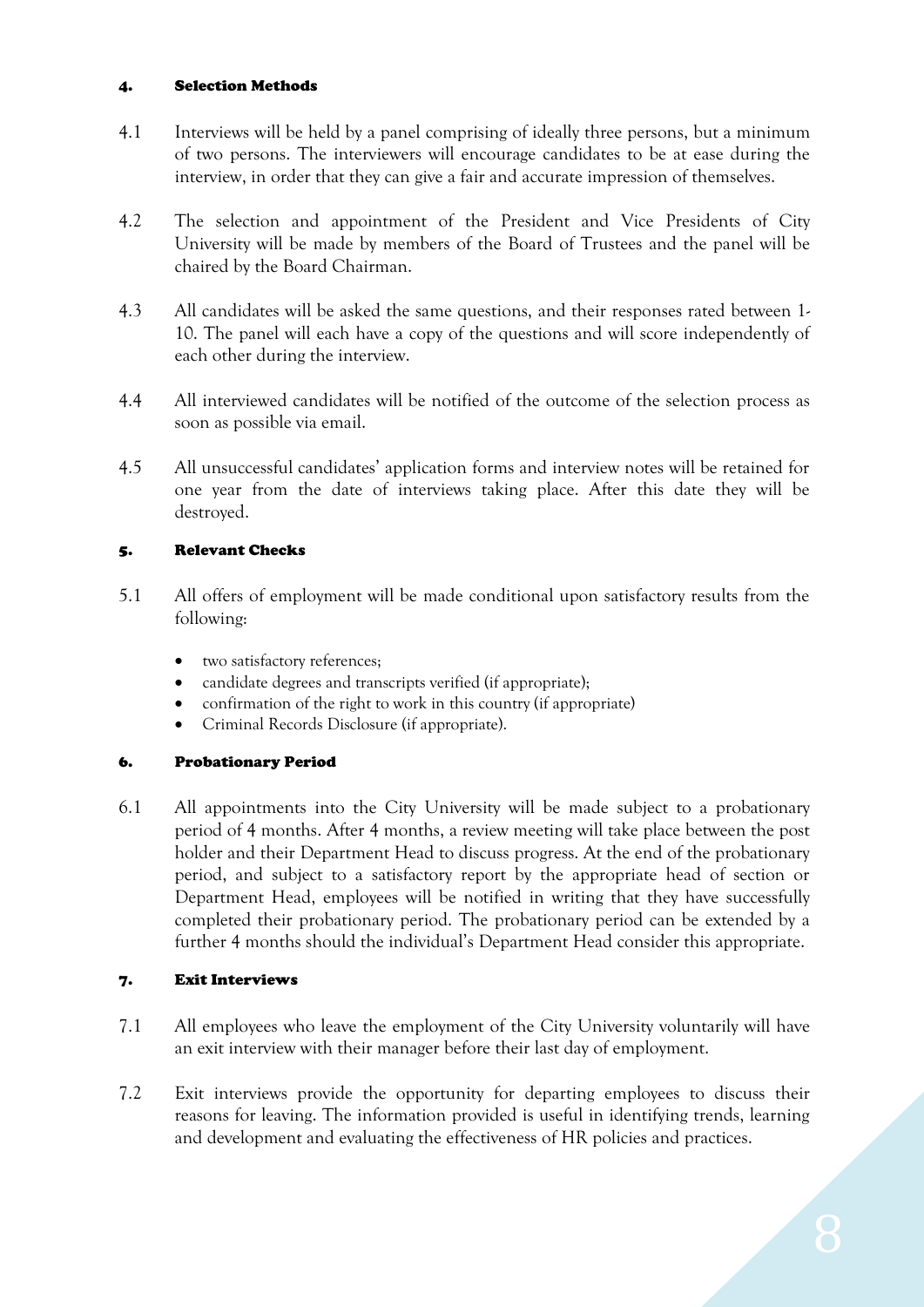7.3 The appropriate Department Head should receive all appropriate information, such as recommendations made for change, or significant issues raised in the questionnaire, whilst bearing in mind confidentiality issues. The exit interview questionnaire will be retained on the employee's personal file.

### II. Induction Policy and Checklist

#### 1. General Policy Statement

City University believes that all new employees MUST be given timely induction training. This training is regarded as a vital part of staff recruitment and integration into the working environment. This policy, associated procedures and guidelines define the City University's commitment to ensure that all staff are supported during the period of induction, to the benefit of the employee and City University alike.

#### 2. Aim

It is the aim of the City University to ensure that staff induction is dealt with in an organised and consistent manner, to enable staff to be introduced into a new post and working environment quickly, so that they can contribute effectively as soon as possible. This induction policy, associated procedures and guidelines aim to set out general steps for managers and staff to follow during the induction process. It is expected that all managers and staff will adhere to this policy.

*"City University believes its employees are its greatest asset and recognises its responsibility to ensure they are afforded appropriate development throughout their employment. This development begins at the Induction stage when a new employee joins."*

The City University expects that the implementation of good induction practice by managers/supervisors will:

- Enable new employees to settle into the City University quickly and become productive and efficient members of staff within a short period of time.
- Ensure that new entrants are highly motivated and that this motivation is reinforced.
- Assist in reducing staff turnover, lateness, absenteeism and poor performance generally.
- Assist in developing a management style where the emphasis is on leadership.
- Ensure that employees operate in a safe working environment.
- Reduce costs associated with repeated recruitment, training and lost productivity.

#### 3. The City University's Commitment

The City University Human Resources Department will:

- Maintain and update the Induction Policy.
- Provide a checklist for managers and staff to follow during the induction period.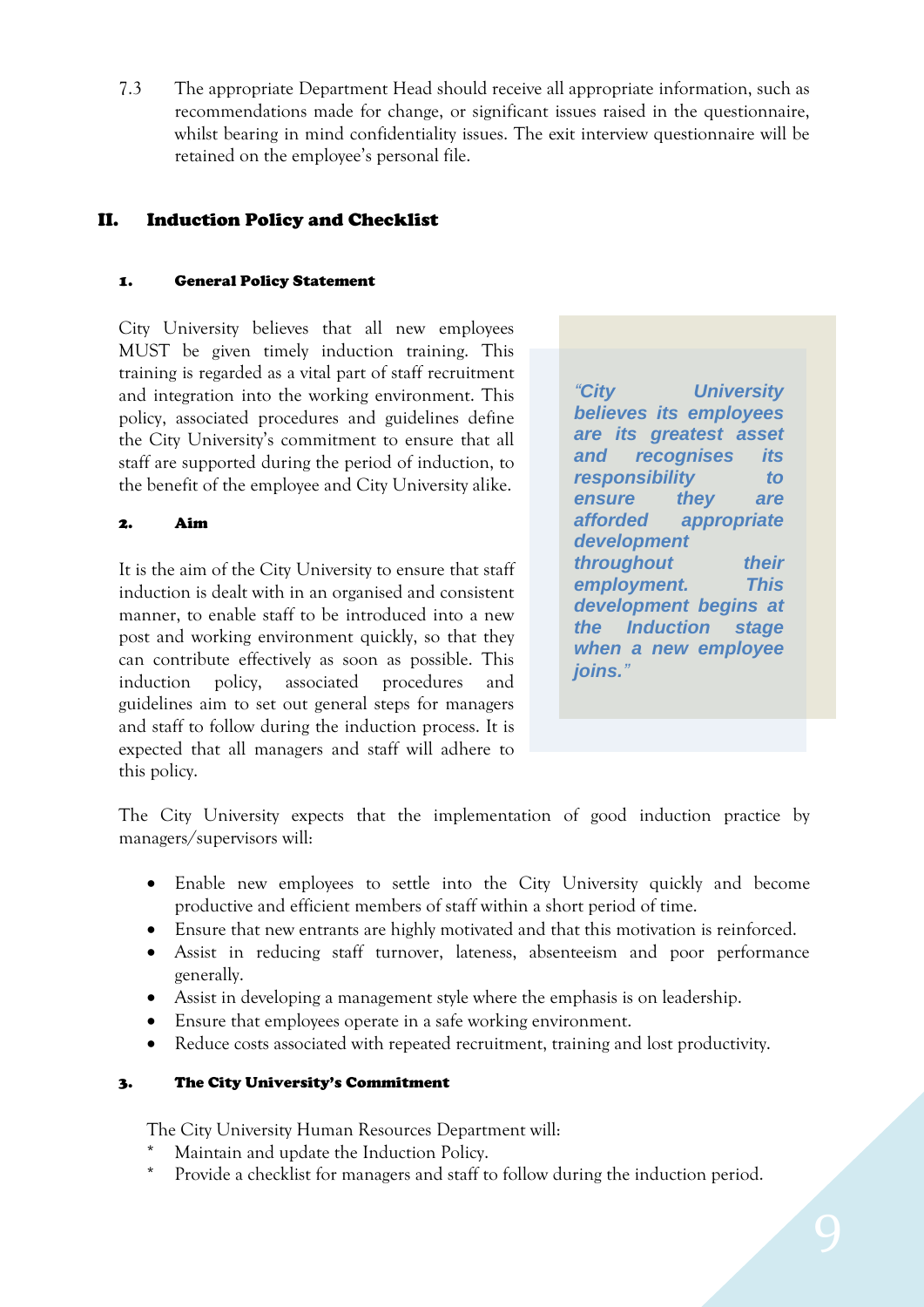- Deal with any problems promptly providing an efficient service for both managers and staff.
- Review all policy, procedure and guideline documents on a regular basis.
- Provide relevant formal training courses necessary to assist the induction process.

#### **GUIDELINES FOR MANAGERS/SUPERVISORS**

#### 4. General

Starting a new job is a demanding and often stressful experience. Quite apart from the obvious challenge of tackling new tasks, there is also the need to become accustomed to a new organisation, a new environment and new colleagues. The purpose of induction is to support new employees during this difficult period and to help them become fully integrated into the City University as quickly and as easily as possible.

Induction has benefits for all involved in the process. Employees who settle quickly into the City University will become productive and efficient at an early stage and in turn will experience feelings of worth and satisfaction.

It is generally recognised that new employees are highly motivated and an effective induction process will ensure that this motivation is reinforced.

#### 5. Induction Checklist

The Induction checklist is a very useful way of ensuring that information is imparted to new employees when they are likely to be most receptive. It avoids overloading employees with information during the first weeks whilst ensuring that all areas are covered. At the end of the process the induction checklist should be signed by the relevant parties and placed in the new employee's personnel file.

#### 6. First Day of Employment

Preparations should be made for the arrival of the new entrant well in advance, for example, arrangements should be made to provide desk, equipment and HR Guidelines etc.

Most new employees tend to be concerned primarily with two matters:

- a) Whether they can do the job; and
- b) How they will get on with their new colleagues.

It is therefore important to introduce them to their new workplace and colleagues at the earliest opportunity. An introductory talk will be appropriate at this time and can be combined with the provision of general information and exchanging any necessary documentation. This talk should be as brief as possible, because the employee is unlikely to be receptive to detailed information at this stage, and should be conducted by someone who is well prepared and has sufficient time available. Managers/supervisors should refer to the Induction Checklist and use it as a basis for discussion thus ensuring all documentation is complete. A tour of the workplace should be arranged for the new entrant. If possible one of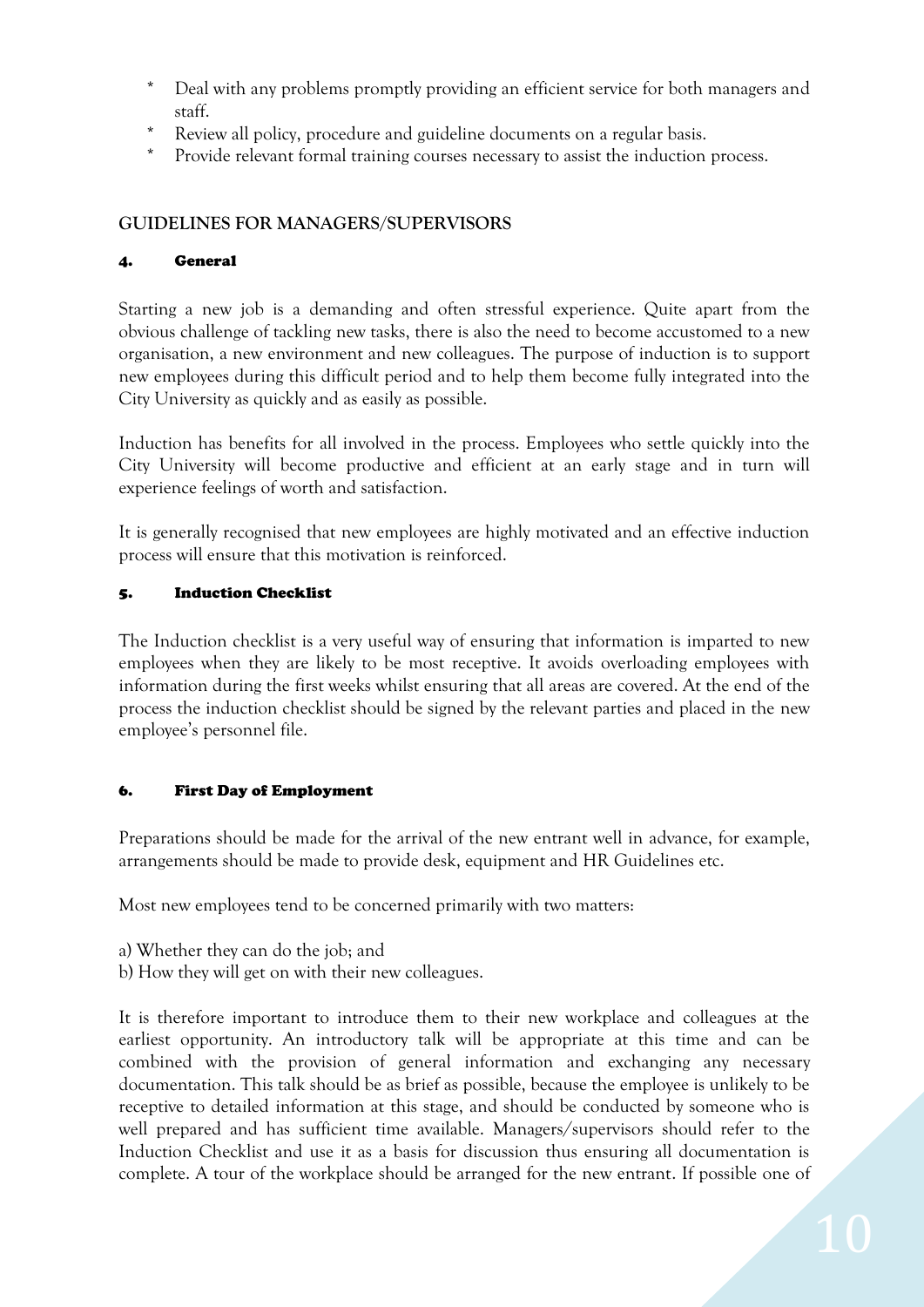the new entrants colleagues should be nominated to ensure that he/she has every assistance in settling in quickly.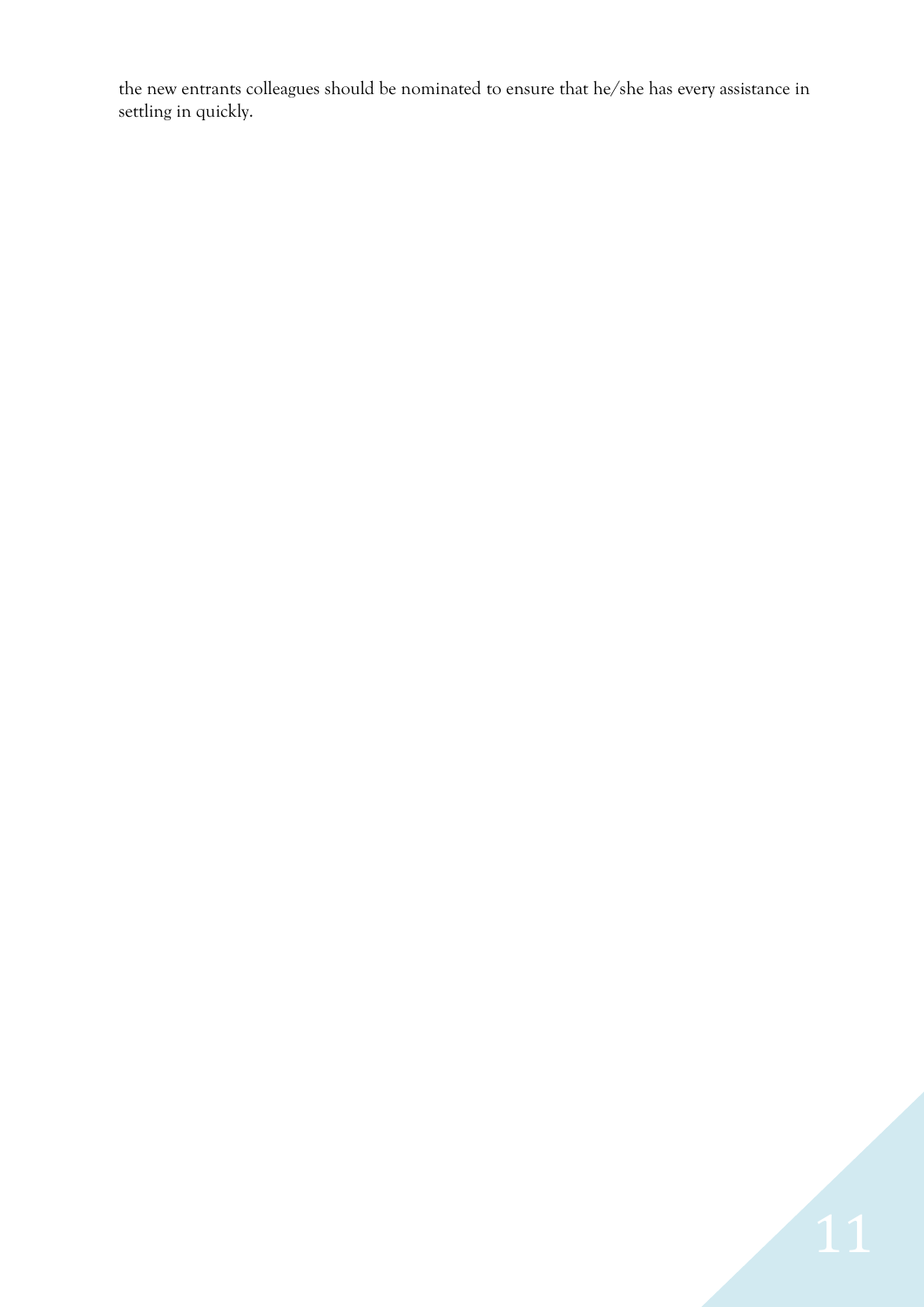### **CITY UNIVERSITY**

#### 7. Induction Program for New Staff

| DEPARTMENT       |  |
|------------------|--|
| NAME OF EMPLOYEE |  |
| <b>JOB TITLE</b> |  |
| DATE COMMENCED   |  |

This is a checklist of information for Induction which managers should use with new staff as part of their induction program within the first few days, and certainly within the first two weeks of employment. The new employee should be asked to tick each subject as he/she has been informed about it, and sign the end of the form. The manager then sends the form to the HR Department for inclusion in the employee's personnel file.

Not all the following subjects are applicable to all departments. Should this be the case, record N/A.

#### **ITEMS TO COVER WITH EACH NEW EMPLOYEE**

| <b>The Department</b>                                                         | <b>Complete</b> |  |
|-------------------------------------------------------------------------------|-----------------|--|
| 1. Department function                                                        |                 |  |
| 2. Introduction to colleagues                                                 |                 |  |
| 3. New entrant's own job                                                      |                 |  |
| 4. Supervision                                                                |                 |  |
| 5. General layout - entrances and exits                                       |                 |  |
| 6. Telephone system and intercom systems                                      |                 |  |
| 7. Office supplies                                                            |                 |  |
| <b>Conditions of Employment</b>                                               |                 |  |
| 1. Information on days and hours of work, shift systems "on-call" breaks      |                 |  |
| 2. Time recording, and time off during the day                                |                 |  |
| 3. Food and accommodations allowances if any                                  |                 |  |
| 4. Probationary periods of employment                                         |                 |  |
| 5. Arrangements for requesting leave: sick leave, annual leave, unpaid leave, |                 |  |
| bereavements leave, Etc.                                                      |                 |  |
| 6. Employee ID                                                                |                 |  |
| 4. Employee Email & Internet Access Credentials                               |                 |  |
| Health, Safety, Security and Fire                                             |                 |  |
| 1. Health and safety information relevant to the department                   |                 |  |
| 2. Accident reporting                                                         |                 |  |
| 3. Security of department/building/Fire Drill meeting location                |                 |  |
| 4. Arrangement for keys, passes, etc.                                         |                 |  |
| 3. Management of monies/valuables                                             |                 |  |
| 4. Major Incident procedures                                                  |                 |  |
|                                                                               |                 |  |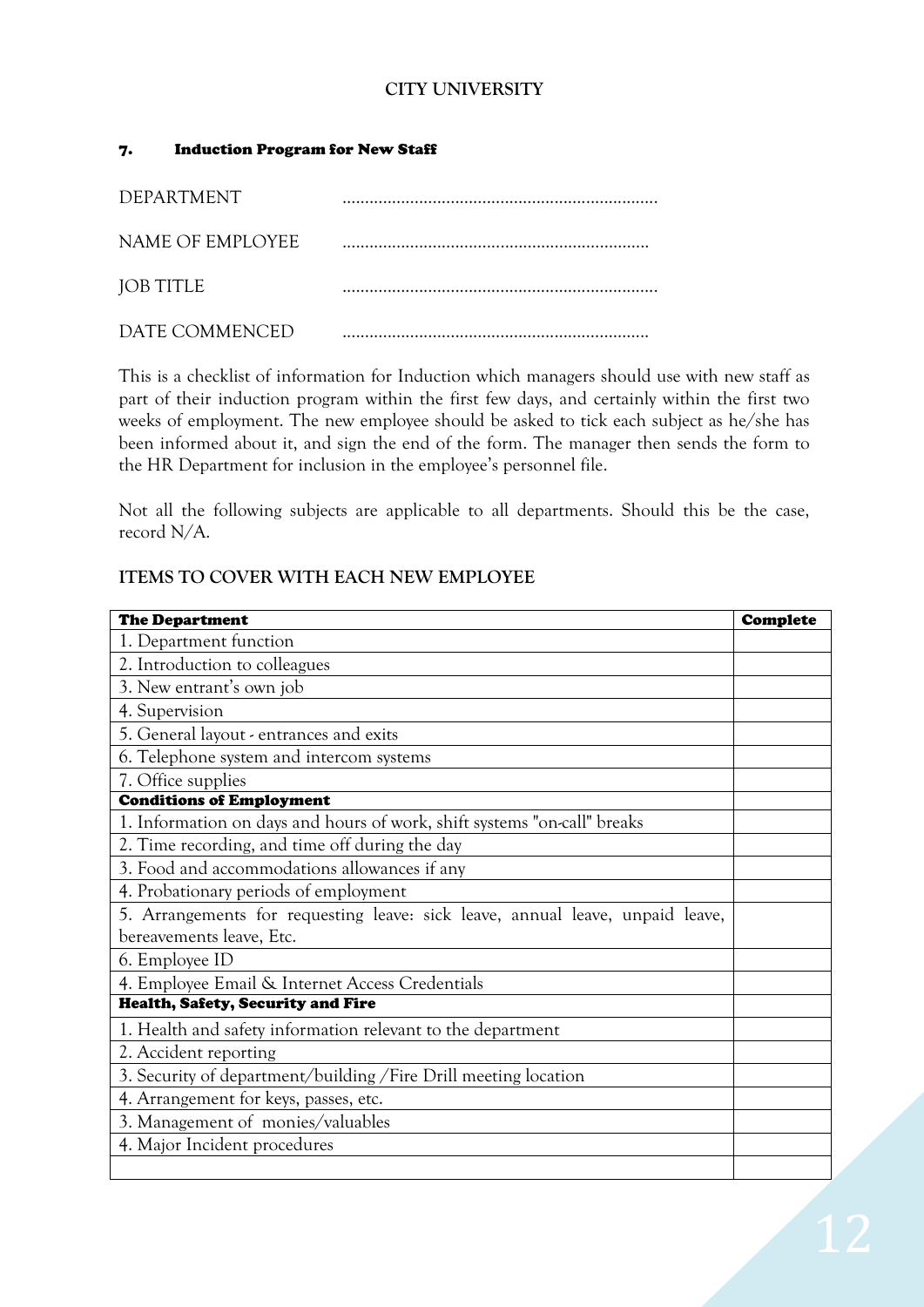| <b>Conduct</b>                                                                          |  |
|-----------------------------------------------------------------------------------------|--|
| 1. Personal presentation                                                                |  |
| 2. Disciplinary procedures                                                              |  |
| 3. Courtesy to students, customers and the public                                       |  |
| 4. Confidentiality                                                                      |  |
| 5. Noise Control                                                                        |  |
| 6. Acceptance of gifts                                                                  |  |
| 7. Statements to the Press                                                              |  |
| 8. Smoking                                                                              |  |
| 9. Private use of telephones                                                            |  |
| 10. Standards of Business Conduct                                                       |  |
|                                                                                         |  |
| <b>Facilities</b>                                                                       |  |
| 1. Bathrooms                                                                            |  |
| 2. Café                                                                                 |  |
| 3. Mosque                                                                               |  |
| 4. Bookstore                                                                            |  |
| 5. Parking                                                                              |  |
| 6. Library                                                                              |  |
| 7. Computer & Science Labs                                                              |  |
| 8. Sports Facilities                                                                    |  |
| 9. Energy Conservation                                                                  |  |
|                                                                                         |  |
| <b>Education, Training, Promotion</b>                                                   |  |
| 1. Employee and Children discounts @ CU                                                 |  |
| 2. Means of advancement, promotion opportunities                                        |  |
| 3. Employee appraisal, review systems                                                   |  |
|                                                                                         |  |
| <b>Employee Involvement and Communication</b>                                           |  |
| 1. Communication arrangements                                                           |  |
| 2. Information sources, e.g. notice boards, circulars etc.<br>3. Food and Health Policy |  |
| 4. Making and/or Handling Complaints                                                    |  |
|                                                                                         |  |
| <b>Items Specific to Department</b>                                                     |  |
| 1. P <sub>ay</sub>                                                                      |  |
| 2. Notice of termination of employment                                                  |  |
| 3. Waste disposal                                                                       |  |
| 4. Exit Interview                                                                       |  |
|                                                                                         |  |

I have been informed about and understand the above items.

Signature:...............................………………………………… Date:..............

I confirm that the above Induction Program has been completed for the above member of staff.

Signature of Head of Department Designated Officer:...................................…………………… Date:..............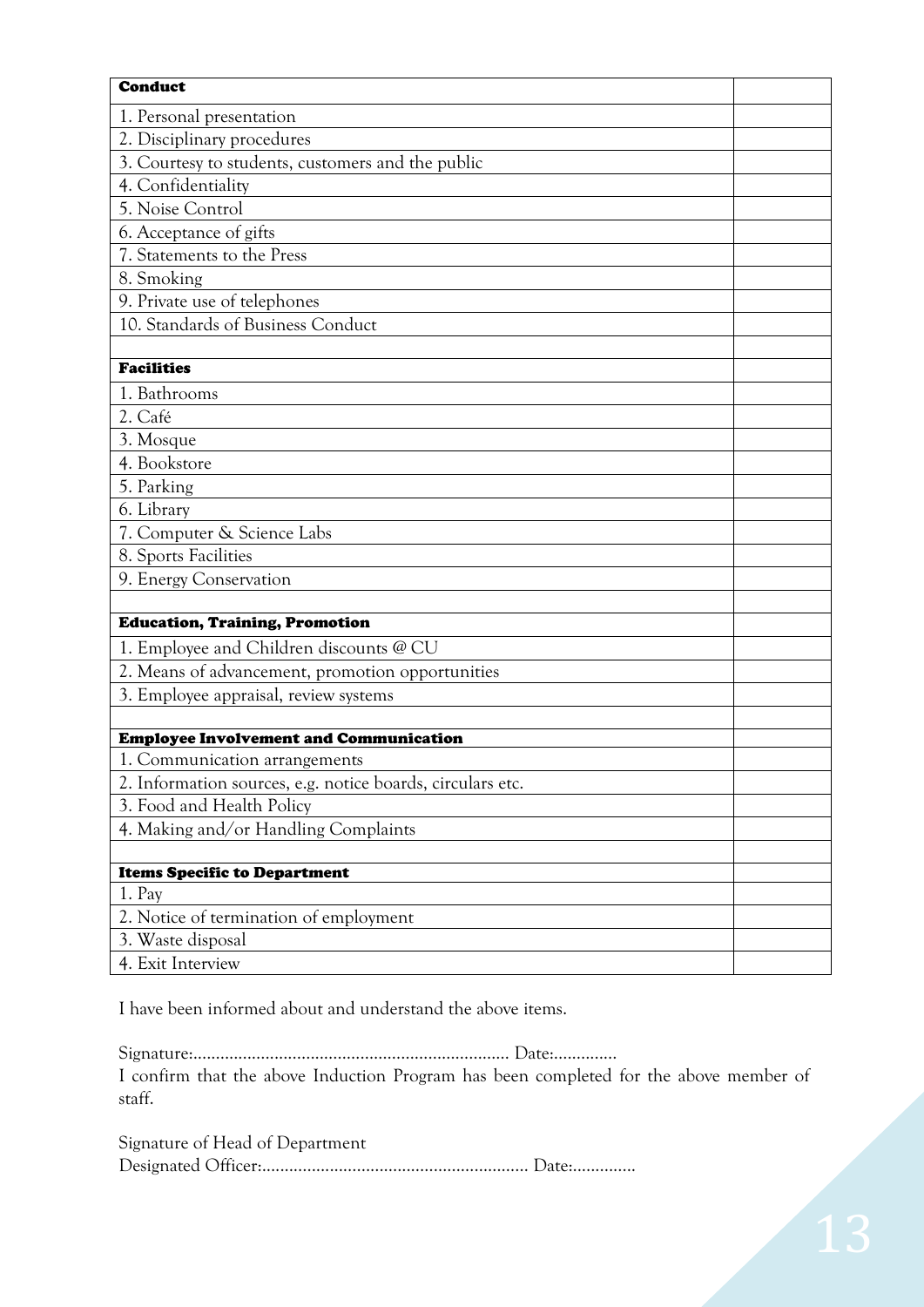#### III. Standards of Business Conduct

#### 1. Introduction

1.1 City University expects its staff (including temporary, agency, interim, contractor or

consultant staff) to be scrupulously impartial and honest in all affairs relating to the City University and their job within it. Every member of the CU staff also bears a responsibility as employees to act as ambassadors for the City University in terms of their general conduct both within and outside the organisation. This policy outlines the responsibilities of staff working for the City University.

1.2 City University employee duties under civil law are as follows:

- to be ready and willing to work;
- to offer their services personally: for example must not subcontract the work for which they are employed;

*You should not, directly or indirectly, engage in, or have any interest, financial or otherwise, in any other business enterprise which interferes or is likely to interfere with your independent exercise of judgement in City University's best interest.*

- to take reasonable care in the exercise of that service, including the duty to be competent at work and to take care of the City University's property;
- to not wilfully disrupt the City University's business;
- to follow management instructions as to the time, place, nature and method of service;
- to work only for the City University in the City University's time;
- to disclose information to the City University relevant to the City University's business: for example that they might know or discover;
- to hold solely for the City University the benefit of any invention relevant to the business on which the City University is engaged;
- to respect the City University's trade and business process secrets;
- in general, to be of good faith and do nothing to destroy the trust and confidence necessary for employment;
- to account for all benefits monetary or in kind received in the course of employment;
- to indemnify the employer for loss caused by the employee.

1.4 Somali Law places further responsibilities on individual employees in regards to their own behaviour and their behaviour towards other employees.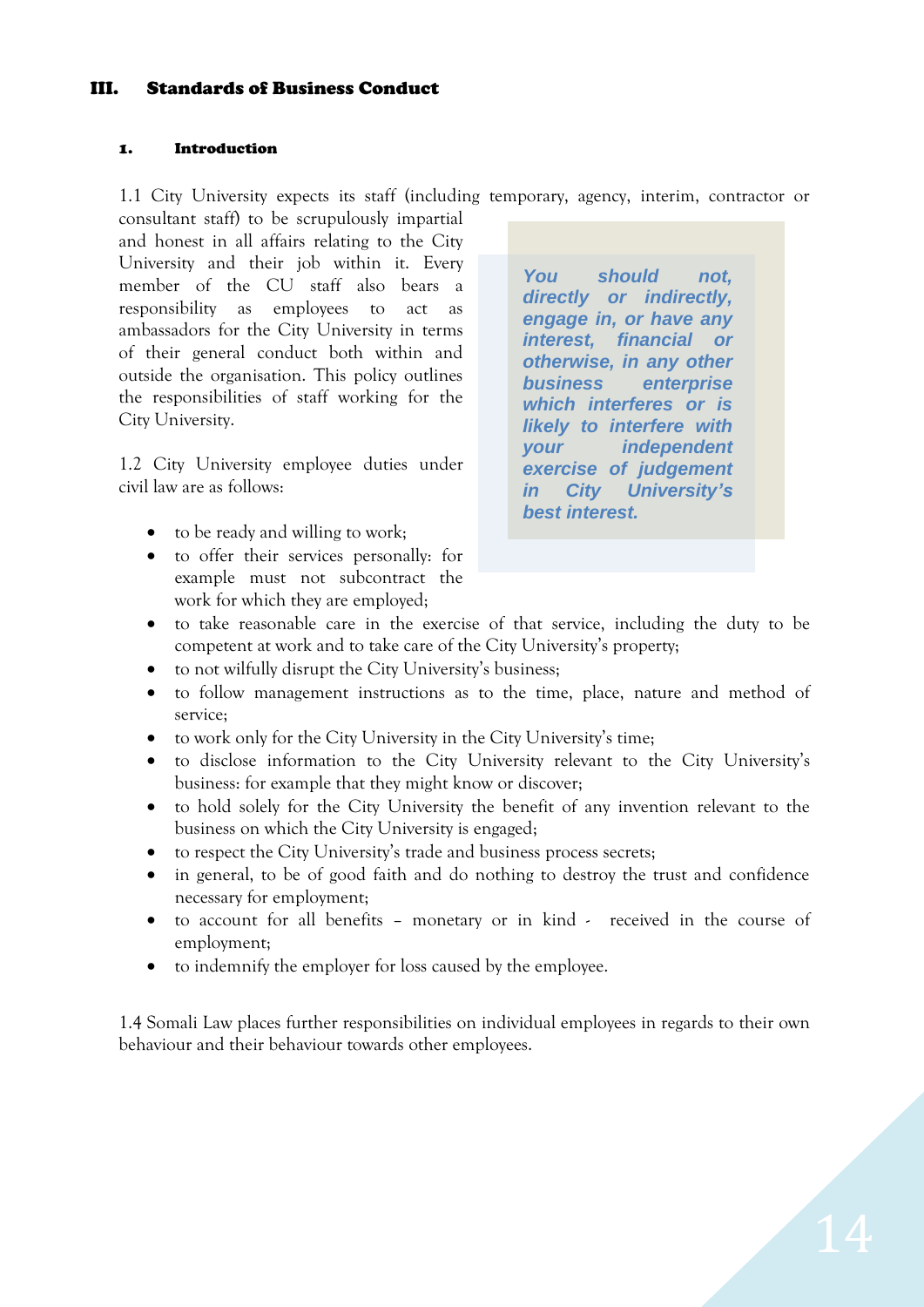#### 2. Standard of Conduct Required by the City University

### **Gifts and Hospitality**

2.1 In addition to the duties placed on employees by Civil Law, City University requires its employees to ensure that gifts and hospitality offered by suppliers and potential suppliers of goods and services to the City University **are declined**.

This applies, whether the gifts or hospitality are offered within, or outside normal working hours. The only exceptions to this are trivial gifts with a nominal value of less than \$10 such as a calendar, diary, chocolates or mugs can be accepted. All other gifts must be politely refused or, if received by mail or messenger, returned to the donor with a suitably worded letter signed by the Department Manager.

### **Transaction of Private Business**

2.2 Employees having official dealings with contractors and other suppliers of goods or services must avoid transacting any kind of private business with them by any means other than the City University's normal commercial channels. No favour or preferences as regards price, or otherwise, which is not generally available, should be sought or accepted.

### **Visits to Conferences, Demonstrations etc.**

2.3 The City University intends that when it is necessary for employees to visit conferences, demonstrations and similar occasions, it should bear the travelling and subsistence expenses itself. Exceptions to this general rule will only be permitted with the approval of the President.

### **Attendance at Luncheons, Receptions etc.**

2.4 Where it is evident that the work of the City University will be facilitated, invitations to attend receptions, luncheons may be accepted under the following rules:

- no employee may accept an invitation without first obtaining the approval of the Department Manager;
- in exceptional circumstances, where it is not possible to seek prior approval, the facts should be reported immediately afterwards;
- if addressed personally, such an invitation may not be transferred to another employee, except with the consent and approval of a senior manager as above and with the concurrence of the party issuing the invitation;
- invitations involving attendance outside normal working hours may be accepted only on the authority of the Departmental Manager;
- as a general rule, any officer who has any doubts about the wisdom of accepting any hospitality should decline the offer.

NB The important difference between, for example, attendance in an official capacity at a function organised by the City University or one of its subsidiaries and the acceptance of hospitality from a private individual or firm should be recognised.

### **Identification**

2.5 Employees should wear or carry their identity badges whilst carrying out their duties.

### **Confidentiality**

2.6 At all times confidentiality must be maintained. No information can be released to unauthorised persons or organisations.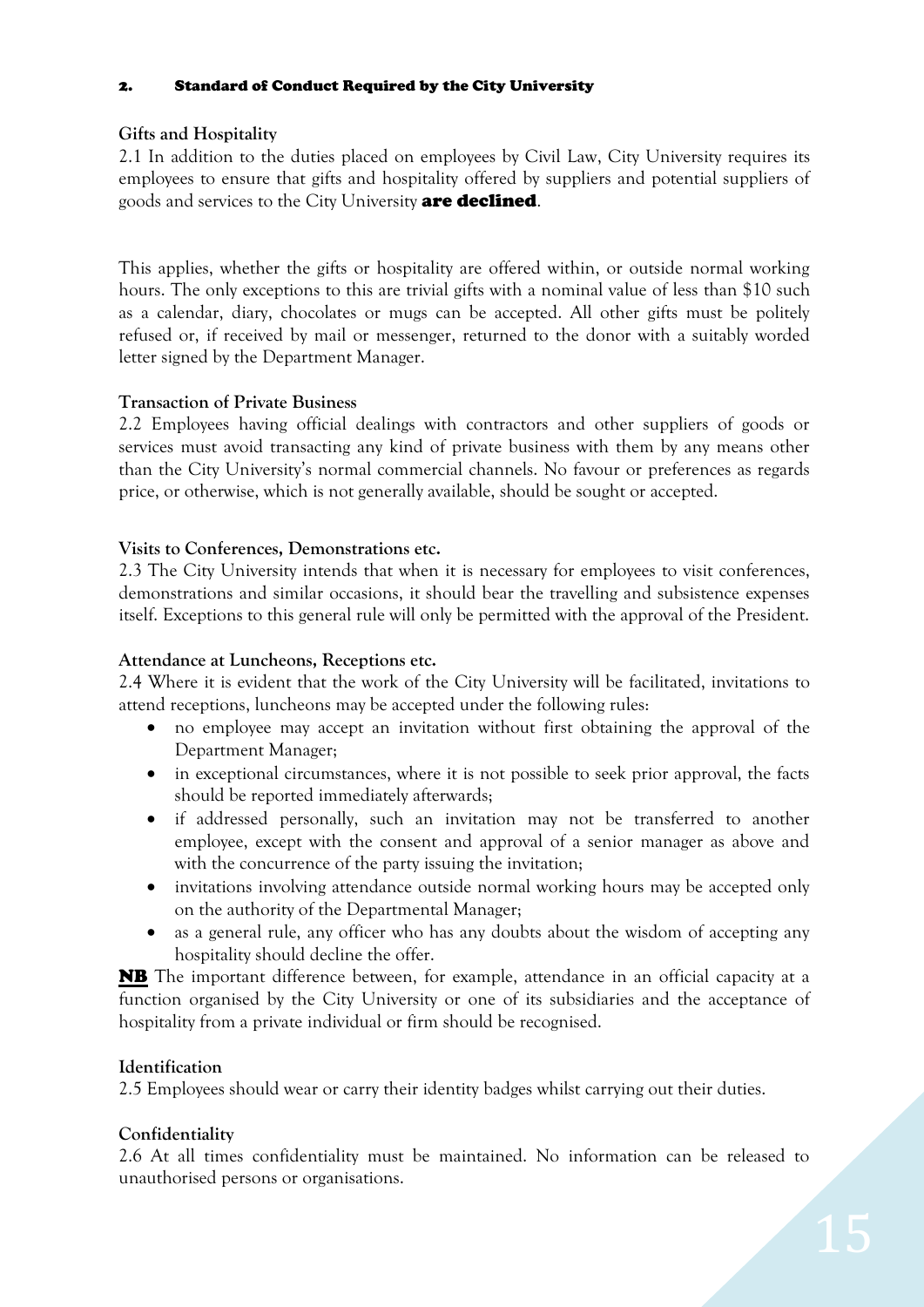2.7 If doubt exists as to the validity of an organisation or individuals to receive information, this must be checked with a Senior Manager.

#### **Outside Interests and Employment**

2.8 Outside interests include directorships, ownership, part ownership or material shareholdings in companies, business or consultancies likely to seek to do business with the City University. These should be declared to the individual's Department Head as should the interests of a spouse or close relative.

#### **Political and civic activities**

2.9 It is not the intention of City University, or this policy, to dissuade employees from participating actively in public duties. It is important, however, that by doing so there is no suggestion to a third party that the employee is acting on behalf of, or with the support of, City University. To avoid any misunderstanding, no City University employee should permit his or her City University affiliation to be noted in any outside organisation's materials or activities without the express written approval of a member of senior management.

#### **Bribery and Corruption**

2.10 The City University has a strict anti-bribery and corruption policy. A bribe is defined as: giving someone a financial or other advantage to encourage that person to perform their functions or activities improperly or to reward that person for having already done so.

If you bribe (or attempt to bribe) another person, intending either to obtain or retain business for the City University, or to obtain or retain an advantage in the conduct of the City University's business this will be considered gross misconduct. Similarly accepting or allowing another person to accept a bribe will be considered gross misconduct. In these circumstances you will be subject to formal investigation under the City University's disciplinary procedures, and disciplinary action up to and including dismissal may be applied.

#### **General Conduct**

2.11 Employees should at all times conduct themselves in such a way as to enhance the reputation of the City University.

City University will support employees who become aware of and are willing to report breaches of this policy or who genuinely believe that a breach is occurring, has occurred or is likely to occur within the business. Employees should raise the issue internally with their manager or supervisor or in accordance with the City University's Policy on Disclosing Information ('Whistleblowing').

These standards of conduct are intended to underpin and clarify standards required by the City University of its employees and form a fundamental part of the employment contract. Staff who fail to comply with the guidance detailed in this Policy could be subject, following full investigation, to disciplinary action up to and including dismissal. If through their actions or omissions staff are found to be in contravention of either this Policy or, indeed, their legal responsibilities then the City University reserves the right to take legal action if it deems it to be necessary to do so.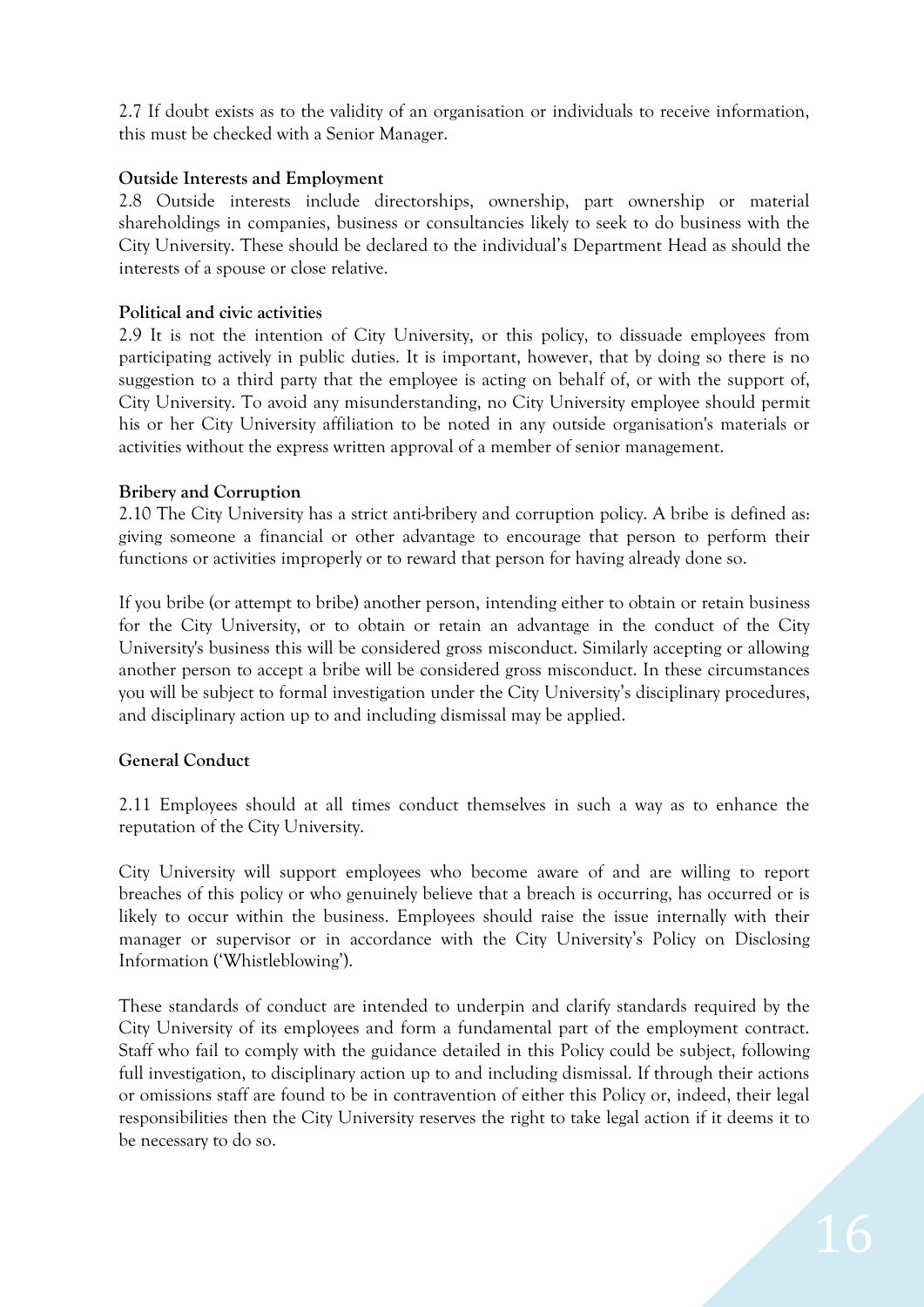#### **3**. Internet and Email Usage Policy and Guidelines

#### **1. Introduction**

1.1 This policy sets out the obligations and expectations on employees of the City University including contractors and temporary staff, who use the City University's IT facilities for internet and email purposes. IT facilities are provided to assist with day to day work. It is important that they are used responsibly, are not abused, and that individuals understand the legal professional and ethical obligations that apply to them.

*"If you have access to the City University's computers including email and access to the internet as part of your education or job, you must not abuse this by using these facilities for purposes unrelated to City University business."*

#### **2. Authorisation**

2.1 No person is allowed to use City University IT facilities who has not previously been authorised to do so by the City University IT Department. Unauthorised access to IT facilities is prohibited and may result in either disciplinary action or criminal prosecution.

#### **3 Legislation**

3.1 All users shall comply with the relevant legislation. This includes the following:

#### 3.2 **Data Protection Responsibilities**

Users need to be sure that they are not breaching any data protection when they write and send emails. This could include but is not limited to:

- Passing on personal information about an individual or third party without their consent.
- Keeping personal information longer than necessary.
- Sending personal information to an outside country, unless it is for a legitimate reason like employee going to scholarship there.

Email should, where possible, be avoided when transmitting personal data about a third party. This includes comment and opinion, as well as factual information. Therefore this should be borne in mind when writing emails, and when keeping them.

#### 3.3 **Computer Misuse Policy**

This policy makes it an offence to try and access any computer system for which authorisation has not been given.

#### 3.4 **Copyright Design and Patents**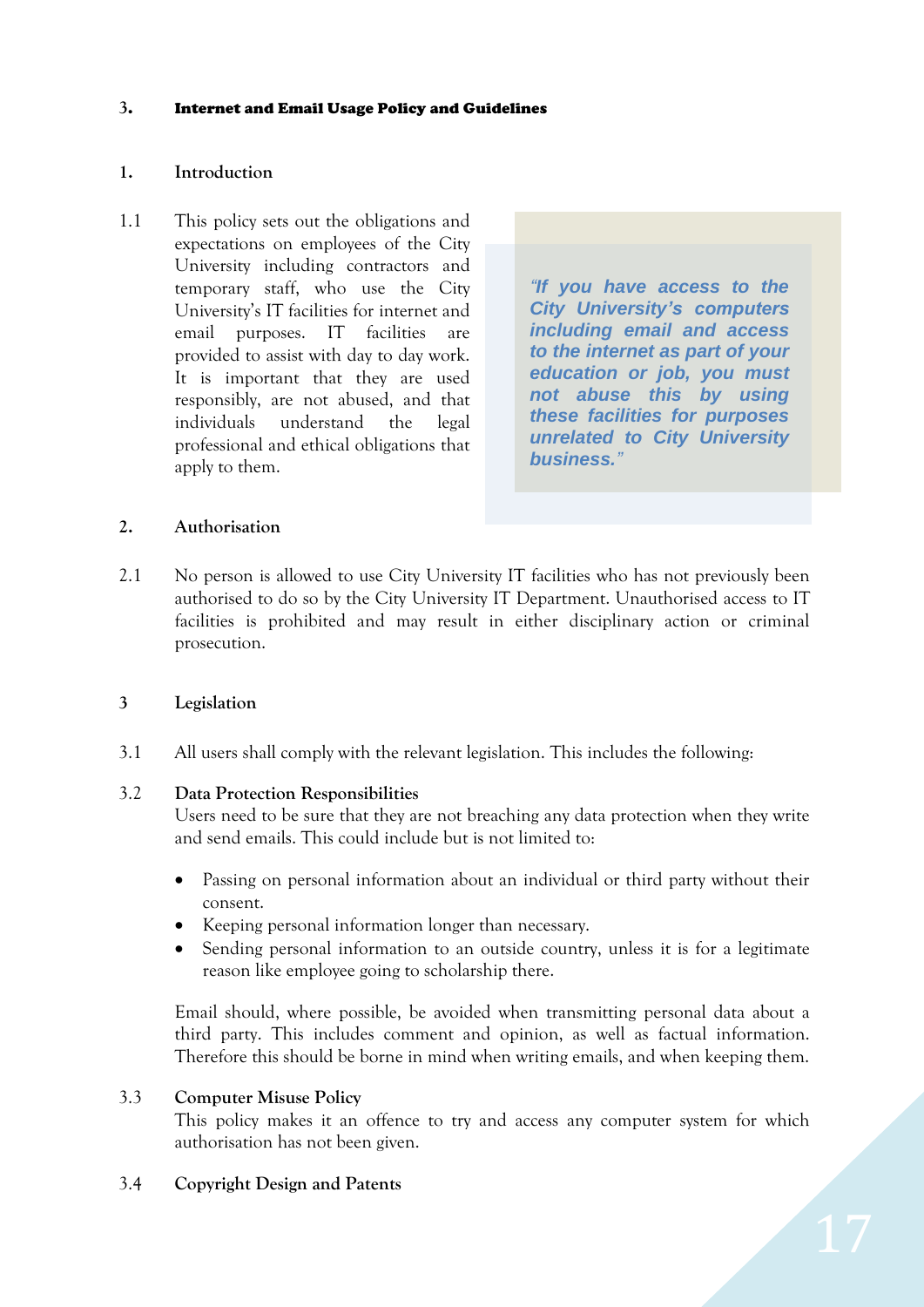Under this policy, it is an offence to copy software without the permission of the owner of the copyright.

#### 3.5 **Defamation Policy**

Under this policy it is an offence to publish untrue statements which adversely affect the reputation of a person or group of persons.

### 3.6 **Terrorism Policy**

This policy makes it a criminal offence to encourage terrorism and/or disseminate terrorist publications.

#### 4. Responsibilities

4.1 All Users are expected to act in a manner that will not cause damage to IT facilities or disrupt IT services. Any accidental damage or disruption must be reported to IT Manager/ Department Head as soon as possible after the incident has occurred. Users are responsible for any IT activity which is initiated under their username.

### 4.2 **Use of the Internet**

Use of the Internet by employees is encouraged where such use is consistent with their work and with the goals and objectives of the City University in mind. Reasonable personal use is permissible subject to the following:

- Users must not participate in any online activities that are likely to bring the City University into disrepute, create or transmit material that might be defamatory or incur liability on the part of the City University, or adversely impact on the image of the City University.
- Users must not visit, view or download any material from an internet site which contains illegal or inappropriate material. This includes, but is not limited to, pornography (including child pornography), obscene matter, race hate material, violence condoning messages, criminal skills, terrorism, cults, gambling and illegal drugs.
- Users must not knowingly introduce any form of computer virus into the City University's computer network.
- Personal use of the internet must not cause an increase for significant resource demand, e.g. storage, capacity, speed or degrade system performance.
- Users must not "hack into" unauthorised areas.
- Users must not download commercial software or any copyrighted materials belonging to third parties, unless such downloads are covered or permitted under a commercial agreement or other such licence.
- Users must not use the internet for personal financial gain.
- Users must not use the Internet for illegal or criminal activities, such as, but not limited to, software and music piracy, terrorism, fraud, or the sale of illegal drugs.
- Users must not use the internet to send offensive or harassing material to other users.
- Use of the internet for personal reasons (e.g. online banking, shopping, information surfing) must be limited, reasonable and done only during non-work time such as lunch-time.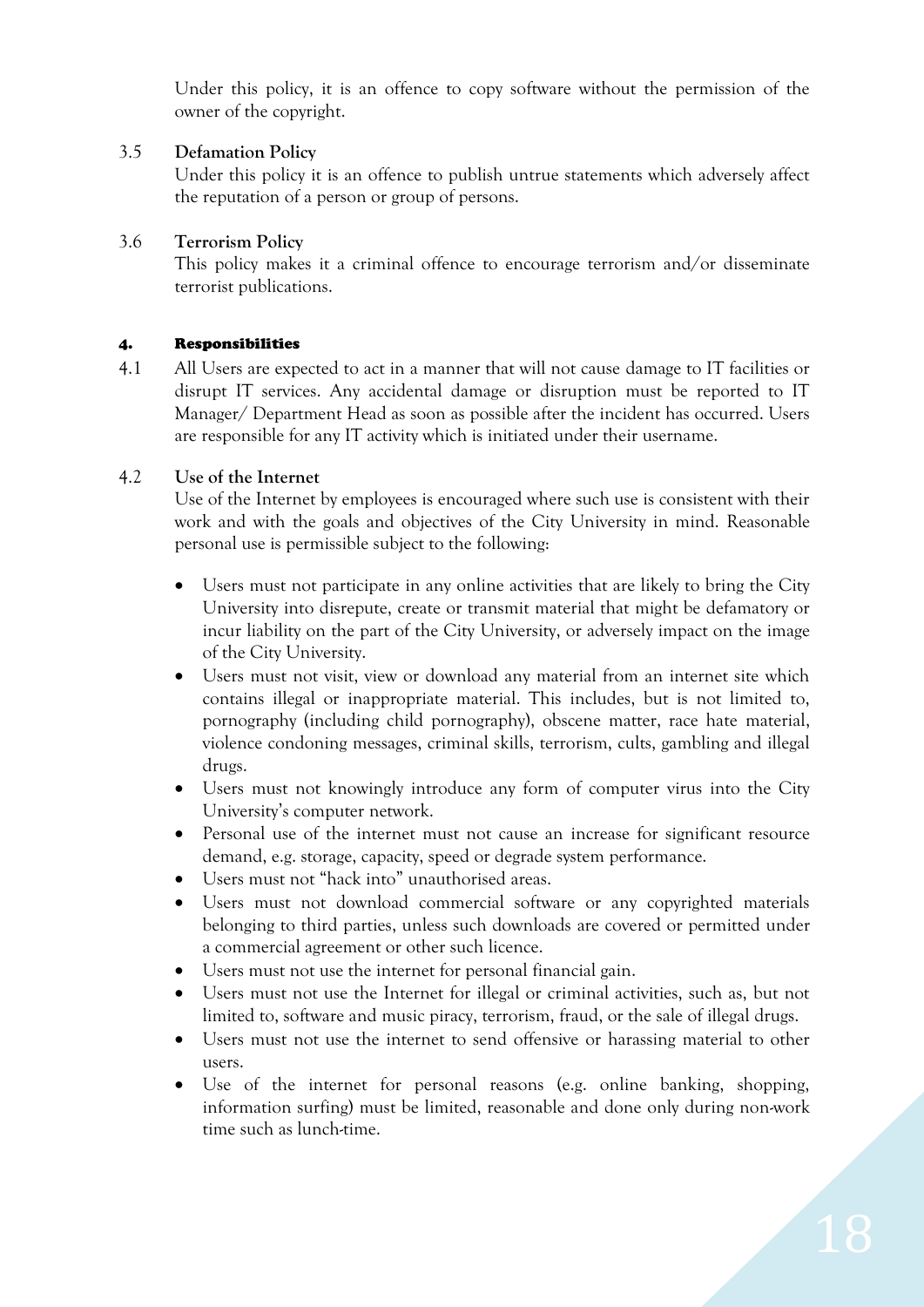- Use of gambling sites, online auction sites and social networking sites such as, but not limited to, Facebook, LinkedIn, Youtube, Twitter, Flickr, MySpace etc is **not** permissible.
- Staff may face disciplinary action or other sanctions (see below) if they breach this policy and/or bring embarrassment on the City University or bring it into disrepute.

### **4.3 Use of Email**

Emails sent or received on the email system form part of the official records of the City University; they are not private property. Emails may be disclosed as part of legal proceedings (e.g. tribunals), and as part of disciplinary proceedings. Users are responsible for all actions relating to their email account/pc username and should therefore make every effort to ensure no other person has access to their account.

When using City University email, users must:

- o ensure they do not disrupt the City University's wider IT systems or cause an increase for significant resource demand in storage, capacity, speed or system performance e.g. by sending large attachment to a large number of internal recipients.
- o ensure they do not harm the City University's reputation, bring it into disrepute, incur liability on the part of the City University, or adversely impact on its image.
- o not seek to gain access to restricted areas of the network or other "hacking activities" is strictly forbidden
- o must not use email for the creation, retention or distribution of disruptive or offensive messages, images, materials or software that include offensive or abusive comments about ethnicity or nationality, gender, disabilities, age, appearance, religious beliefs and practices, political beliefs or social background. Employees who receive emails with this content from other employees of the City University should report the matter to their Department Head or supervisor.
- o not send email messages that might reasonably be considered by recipients to be bullying, harassing, abusive, malicious, discriminatory, defamatory, and libellous or contain illegal or offensive material, or foul language.
- o not upload, download, use, retain, distribute, or disseminate any images, text, materials, or software which might reasonably be considered indecent, obscene, pornographic, or illegal.
- o not engage in any activity that is likely to
	- Corrupt or destroy other users' data or disrupt the work of other users
	- Waste staff effort or City University resources, or engage in activities that serve to deny service to other users
	- Be outside of the scope of normal work-related duties for example, unauthorised selling/advertising of goods and services
	- Affect or have the potential to affect the performance of damage or overload the City University system, network, and/or external communications in any way
	- Be a breach of copyright or license provision with respect to both programs and data, including intellectual property rights
- o not send chain letters or joke emails from a City University account.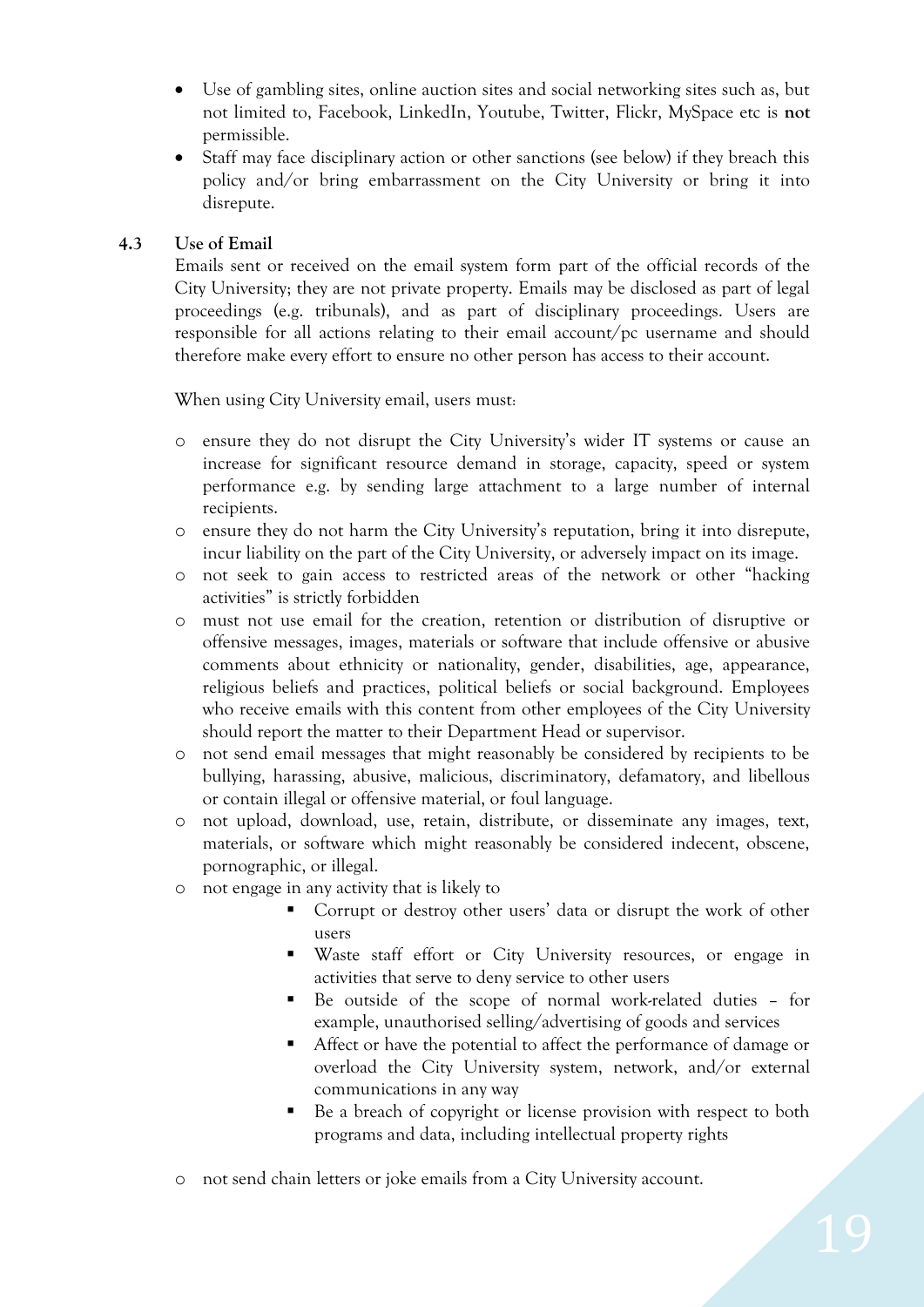Staff who receive improper email from individuals inside or outside the City University, should discuss the matter in the first instance with their Department Head or supervisor.

#### 5 Good Practice

- 5.1 The City University has good practice guidelines for dealing with email when staff are out of the office for longer than three days. When activating the "out of office" facility messages should name an alternative member of staff for correspondents to contact if necessary. This will ensure that any important messages are picked up and dealt with in a timely manner.
- 5.2 During periods of absence when highly important emails are anticipated, the employee (or manager) should make arrangements for notification and access by another appropriate member of staff.
- 5.3 Where sensitive and confidential information needs to be sent via email for practical reasons, please be aware that email is essentially a non-confidential means of communication. Emails can easily be forwarded or archived without the original sender's knowledge. They may be read by persons other than those they are intended for.
- 5.4 Users must exercise due care when writing emails to avoid being rude or unnecessarily terse. Emails sent from the City University may be interpreted by others as City University statements. Users are responsible for ensuring that their content and tone is appropriate. Emails often need to be as formal and business-like as other forms of written correspondence (like official document on university letterhead).
- 5.5 Users should delete all personal emails and attachments when they have been read and should also delete all unsolicited junk mail. In the process of archiving emails, users should ensure inappropriate material is not archived
- 5.6 The City University provides a current and up to date automatic virus checker on all networked computers. However, caution should be used when opening any attachments or emails from unknown senders. Users must best endeavour to ensure that any file downloaded from the internet is done so from a reliable source. It is a disciplinary offence to disable the virus checker. Any concerns about external emails, including files containing attachments, should be discussed with the IT / Department Head.

#### **6 Legitimate Access to Prohibited Material**

6.1 If there are circumstances where a user feels that the nature of their work means that they are required to access or use material prohibited under this policy, they should discuss the matter with the Department Head concerned. The City University is legally responsible for the content and nature of all materials stored on/accessed from its network.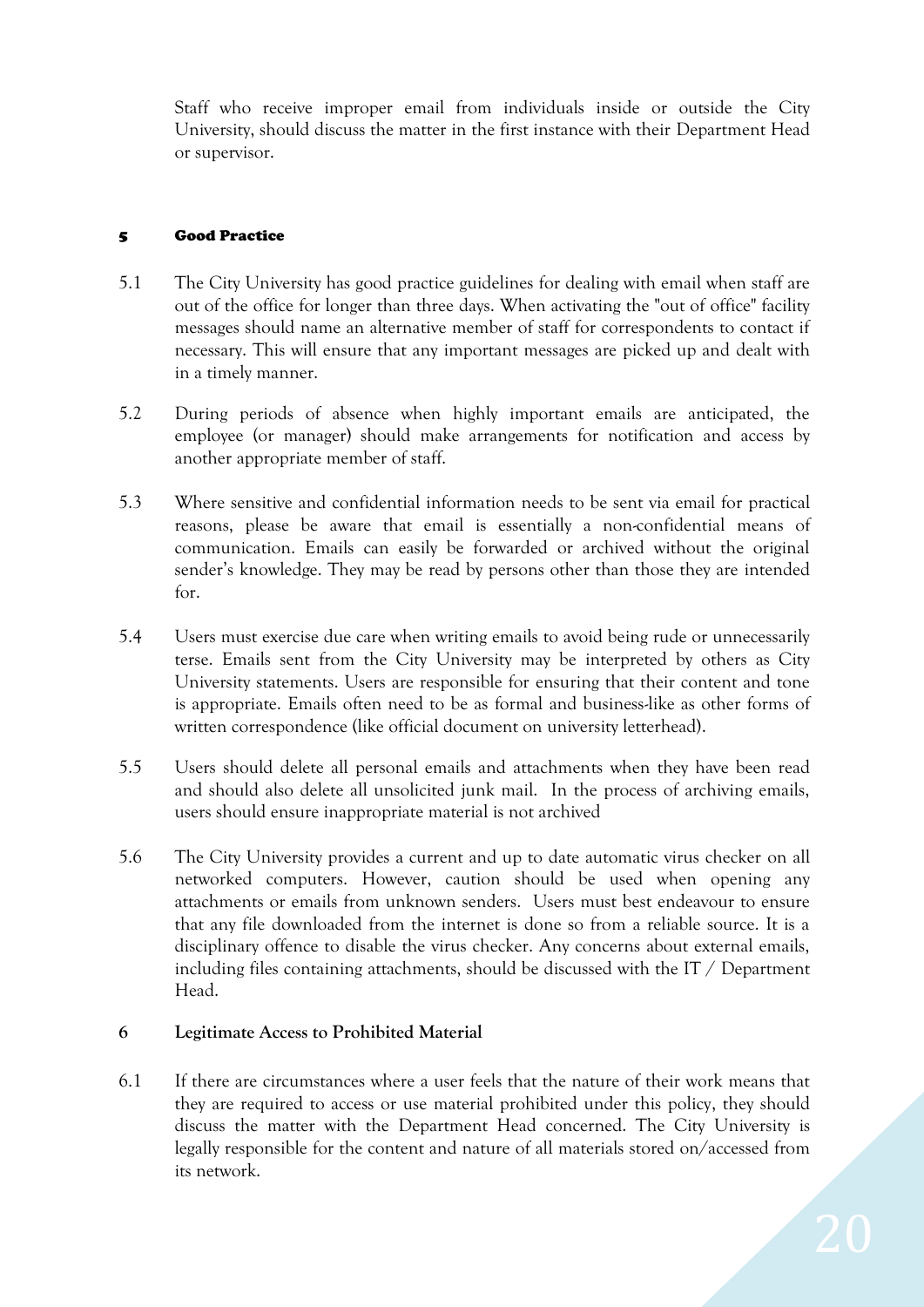#### **7 Remote Users**

7.1 Users may sometimes need to use City University equipment and access the City University network while working remotely, whether from home or while travelling. The standards set out in this document apply whether or not City University equipment and resources are being used.

#### **8 Monitoring**

8.1 All resources of the City University, including computers, email, and voicemail are provided for legitimate use. Any information stored on a computer, whether the information is contained on a hard drive, USB pen or in any other manner may be subject to scrutiny by the City University authorized staff only. This examination helps ensure compliance with internal policies and the law. It supports the performance of internal investigations and assists in the management of information systems.

#### **9 Penalties for Improper Use**

#### 9.1 **Withdrawal of facilities**

Users in breach of these regulations may have access to City University IT facilities restricted or withdrawn.

#### 9.2 **Disciplinary Action**

Breaches of these regulations may be dealt with under the City University's disciplinary procedures. It may lead to termination of employment from the City University.

#### **9.3 Breaches of the law**

Where appropriate, breaches of the law will be reported to the police.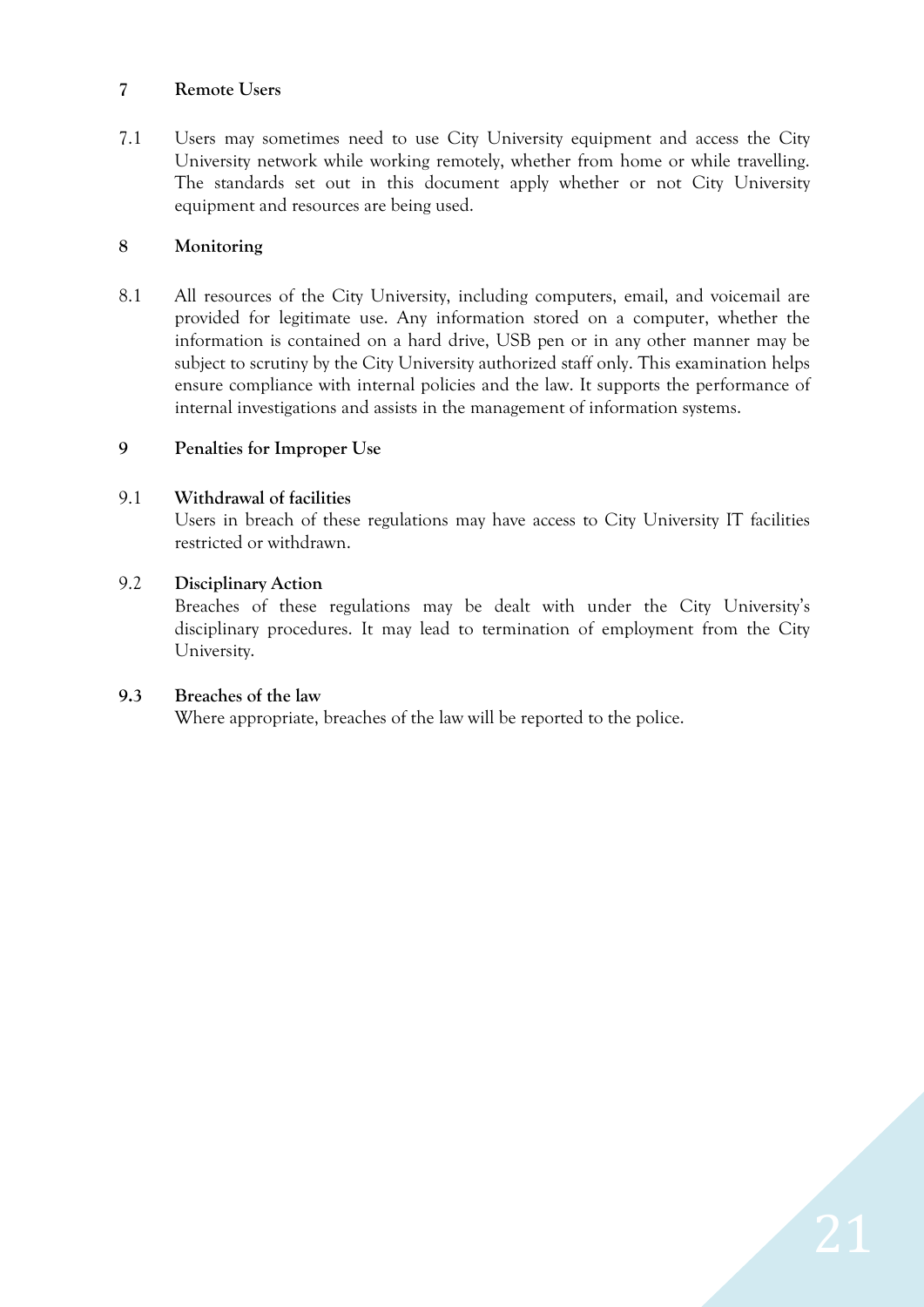**SECTION 2 – MANAGING EMPLOYEE PERFORMANCE: <sup>S</sup>ETTING OBJECTIVES, ASSESSING AND MANAGING EMPLOYEE PERFORMANCE INCLUDING ABSENCES, MISCONDUCT AND CAPABILITY ISSUES**

# I. Performance Appraisal Policy

### 1. Appraisal Policy

City University is committed to supporting every employee to reach their potential and achieve their personal goals, which in turn will assist the university to achieve its objectives.

The performance appraisal policy supports the performance appraisal scheme. The scheme is a formal process centred on an annual meeting of each employee and their Department Head to discuss his/her work. The purpose of the meeting is to review the previous year's achievements and to set objectives for the following year. These should align individual employees' goals and objectives with university goals and objectives. The same principles are reinforced for the academic staff by classroom visits, student evaluation and peer reviews.

*"The appraisal process aims to improve the effectiveness of the university by contributing to achieving a wellmotivated and competent workforce"*

#### 2. Core Principles of the Appraisal Policy

- 1. The appraisal process aims to improve the effectiveness of the university by contributing to achieving a well-motivated and competent workforce.
- 2. Appraisal is an ongoing process with regular class visits, student evaluations and an annual formal meeting to review progress.
- 3. The appraisal discussion will review the previous year's achievement, and will set an agreed Personal Development Plan for the coming year for each member of the staff.
- 4. All directly employed staff members who have completed their probationary period are required to participate in the appraisal process.
- 5. The appraisal process will be used to identify the individual's development needs and support the objectives of the Training and Development Policy.
- 6. All staff will receive appraisal training as an appraisee, and where appropriate as an appraiser.
- 7. The appraisal process will provide management with valuable data to assist succession planning.
- 8. The appraisal process will be a fair and equitable process in line with our Equality Policy.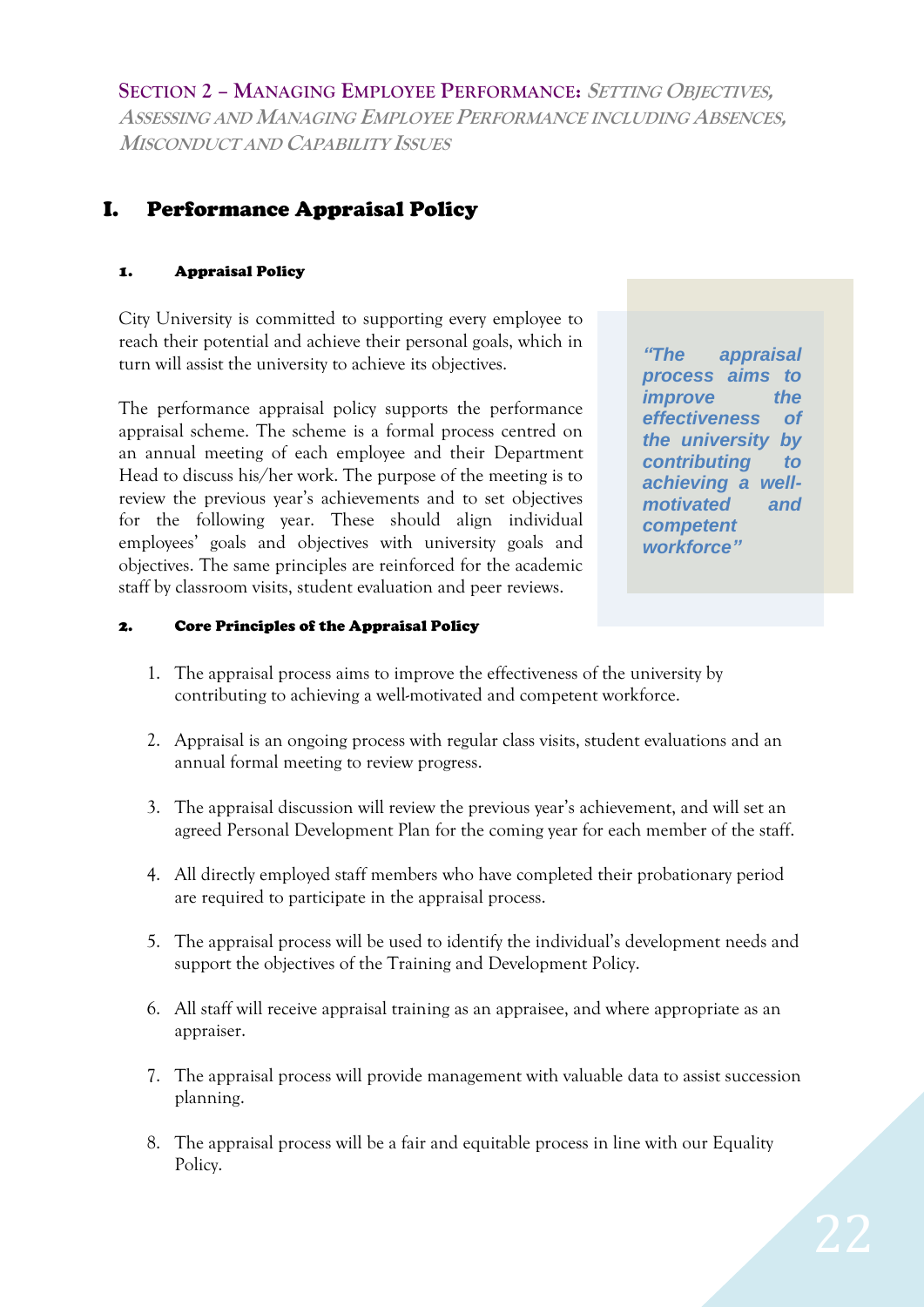### **3. Performance Appraisal Implementation**

Performance appraisal discussions will be held over a designated 4 week period on an annual basis. They will be arranged by the appraisee's Department Head. Department Heads are encouraged to provide the opportunity for an additional 6 month verbal appraisal review, mid-year and other informal reviews as necessary throughout the year.

The discussion will be held in private. Information shared during the appraisal will be shared only with senior management. The exception is training needs, that will be provided to the HR for action. Confidentiality of appraisal will be respected.

The appraiser (usually the employee's Department Head) will be expected to have successfully completed appraiser training, and to be familiar with the appraisee's work.

All appraisal documents should be issued to both parties prior to the discussion, in order to allow time for both parties to reflect and prepare. These will provide a framework and focus for the discussion.

A time and venue for the discussion will be advised at least one week before the meeting takes place.

### **1. The Appraisal Discussion**

The appraisal discussion will allow an opportunity for both the appraisee, and the appraiser to reflect and comment on the previous year's achievements. It will praise achievement and encourage the appraisee in his/her role.

The appraiser is accountable for giving the employee constructive, timely and honest appraisals of their performance, which should take into account both the goals of the organisation and of the individual.

The discussion should be a positive dialogue, and will focus on assisting the appraisee to acquire the relevant knowledge, skills and competencies to perform his/her current role to the best of his/her abilities.

The appropriate forms will be completed and signed by both parties. The appraisee will be given the opportunity to note any comments that he/she does not agree with and complete a self-assessment.

The appraisee and Department Head should agree on a Personal Development plan for the appraisee for the following year. This will reflect the appraisee's aspirations and the organisation's requirements, and should align personal and organisational goals. The university and the Department Head will support the individual to achieve these goals during the forthcoming year.

Any training needs, future training requirements, planned qualifications, development opportunities and career planning should be discussed in the light of the Personal Development Plan.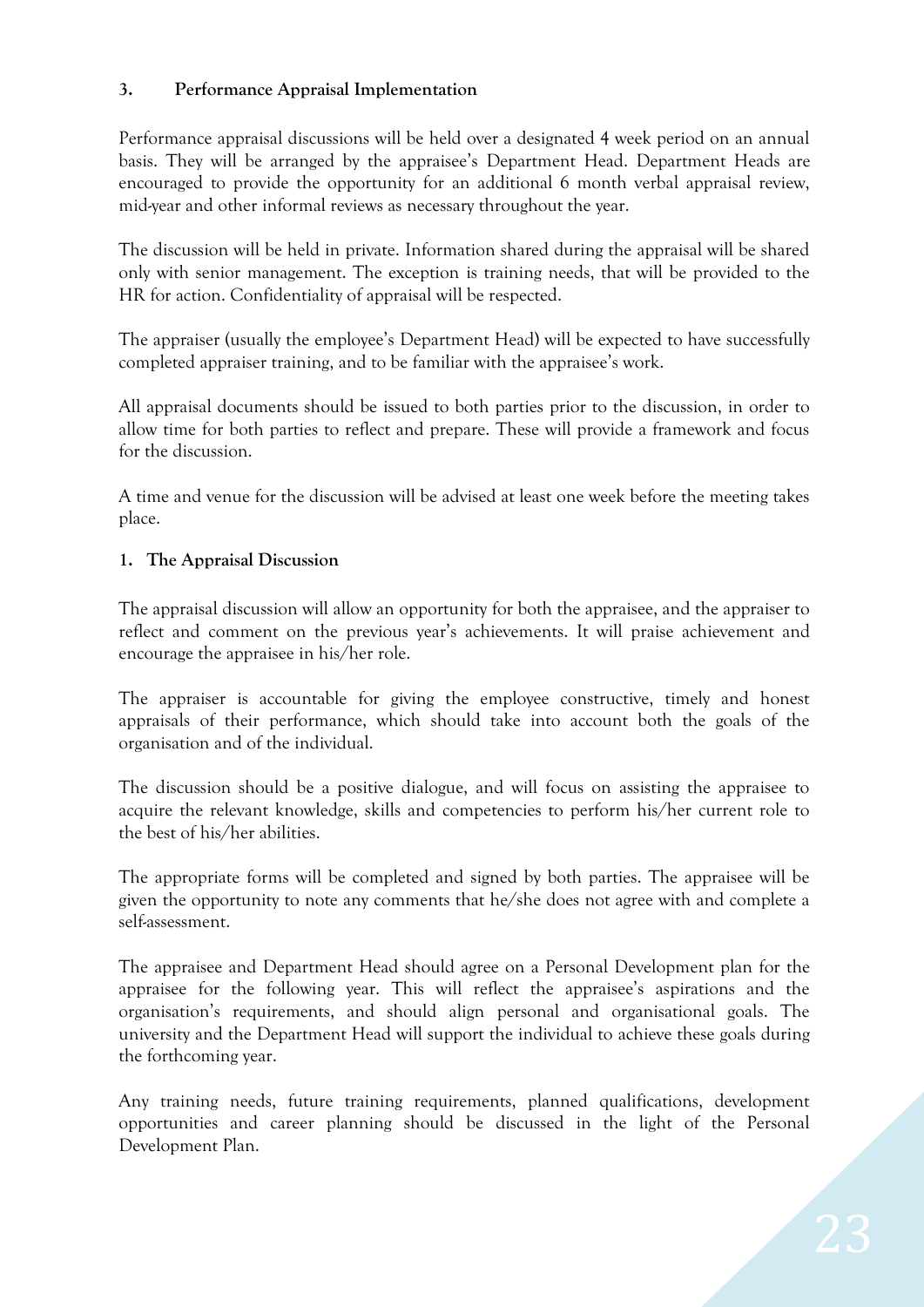### **2. Training and Monitoring**

Senior Management is responsible for the appraisal process, and will ensure that appraisers and appraisees are adequately equipped and trained to undertake the performance appraisal.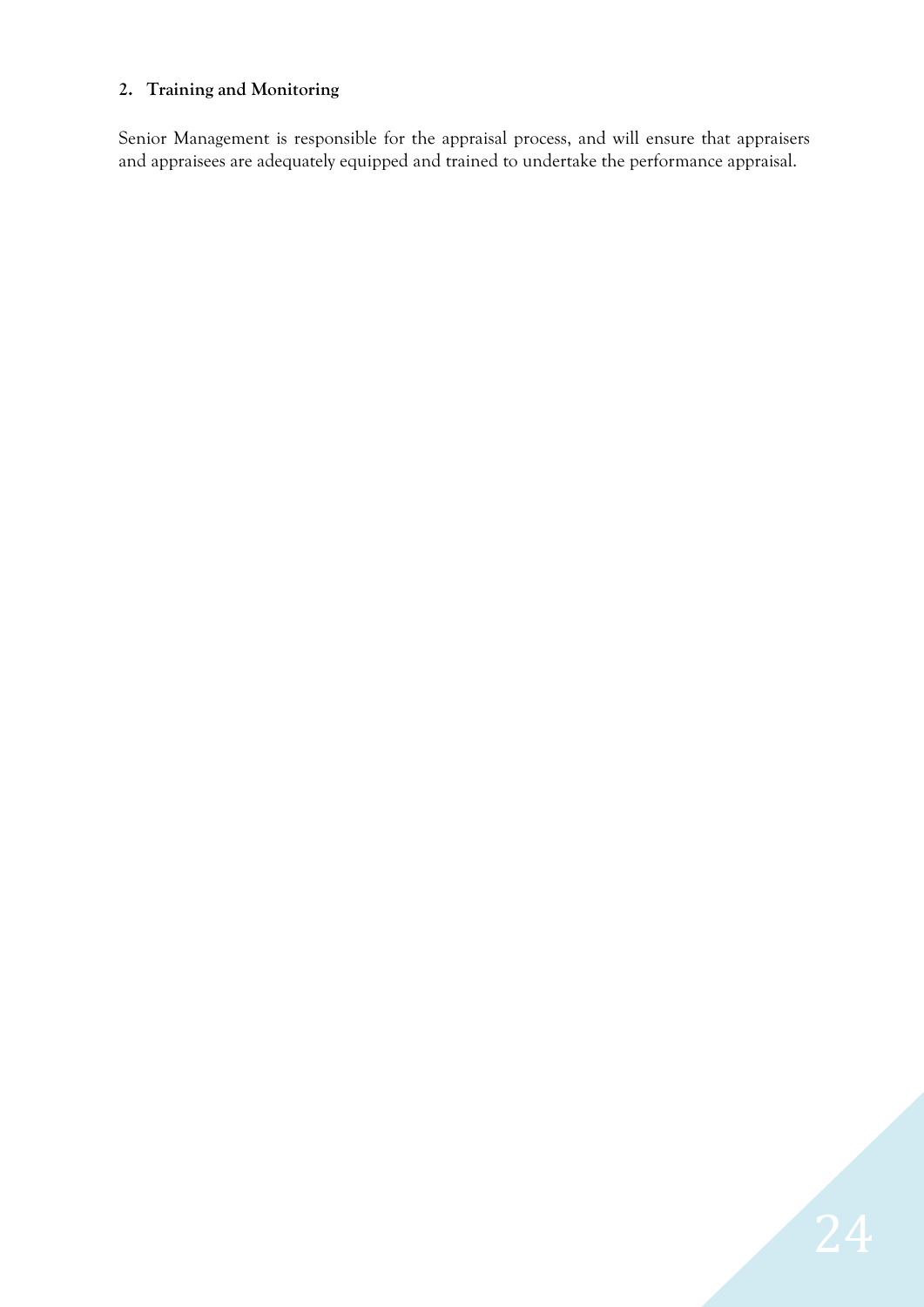City University

### **3. Performance Appraisal & Personal Development Plan Pro Forma**

| Name:     | Job Title: |
|-----------|------------|
| Appraiser | Job Title: |
| Reviewer  | Job Title: |

#### **REVIEW OF LAST YEARS OBJECTIVES**

Outline:

- those of last years objectives which were achieved successfully
- those which were partly achieved or did not meet timescales and why
- those which were not achieved and why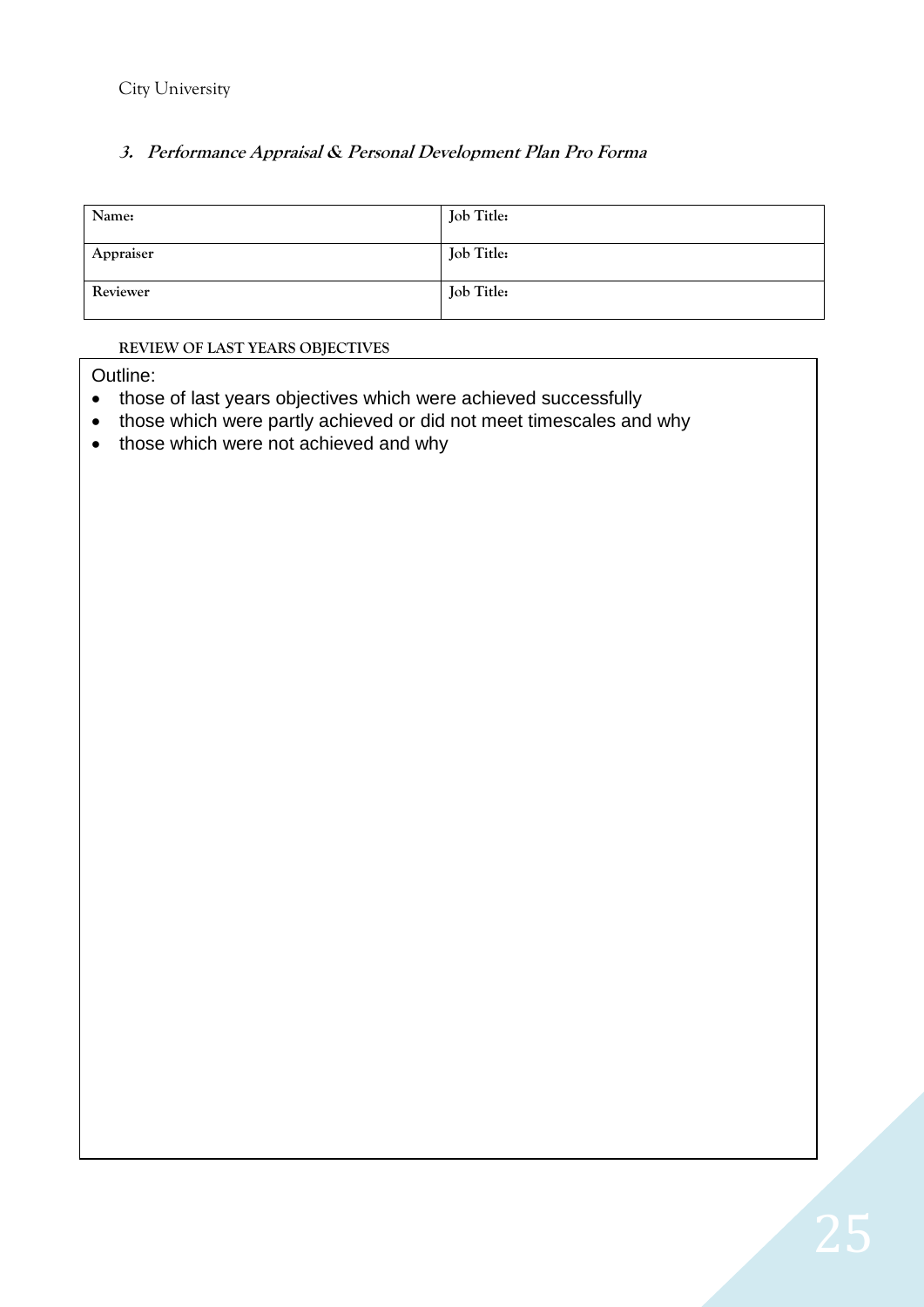Focus on recording examples of

- situations where the individual performed well / not so well what lessons can be learned?
- where they have come across obstacles in the job situation or in their own skills that have prevented them from working effectively – if so what were they and how can they be overcome?
- where their effort was appropriately / inappropriately focused

### OVERALL PERFORMANCE RATING



Superior  $\Box$  Fully Acceptable  $\Box$  Incomplete  $\Box$  Unsatisfactory  $\Box$ 

Reason for rating: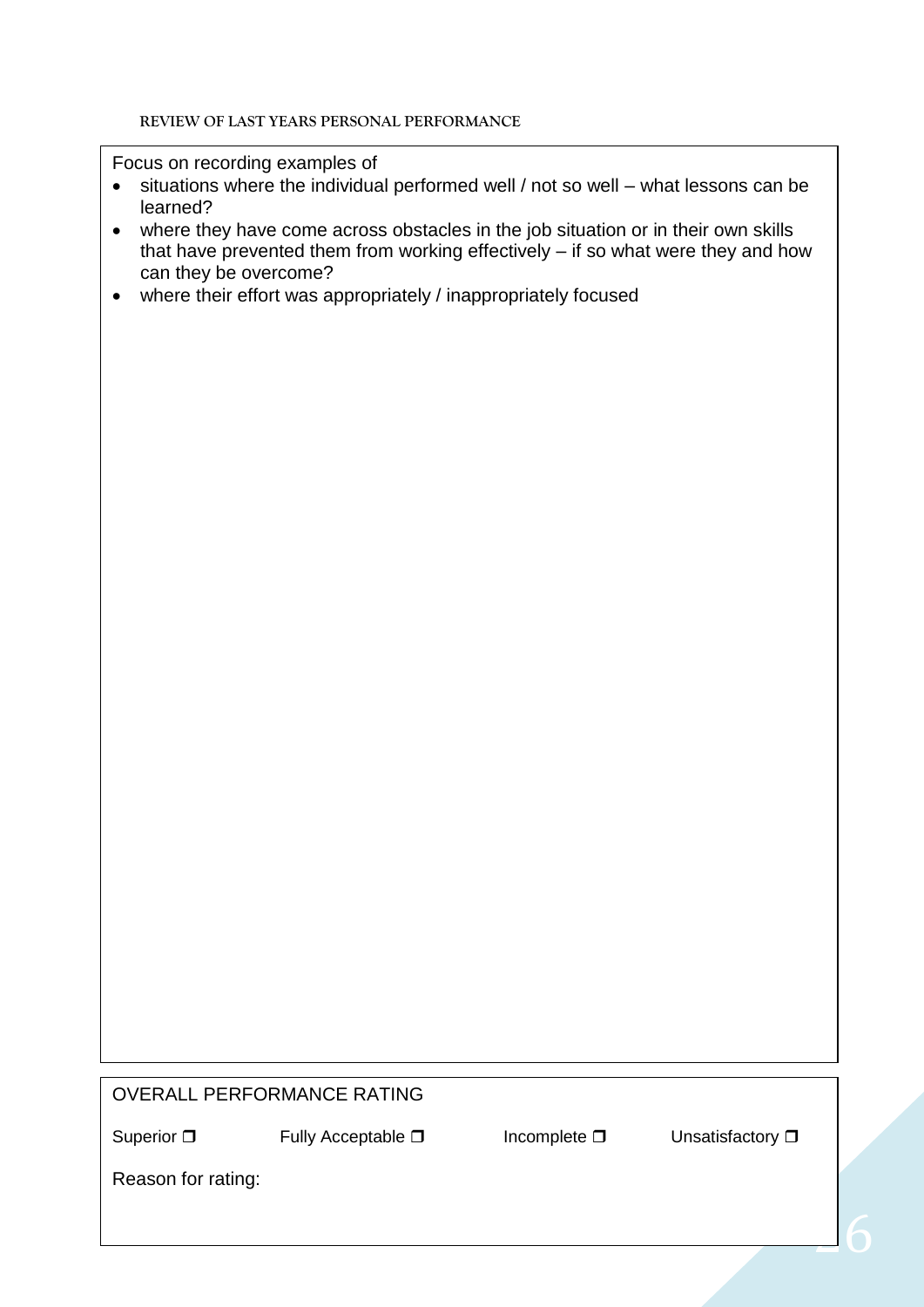#### **PERSONAL DEVELOPMENT PLAN**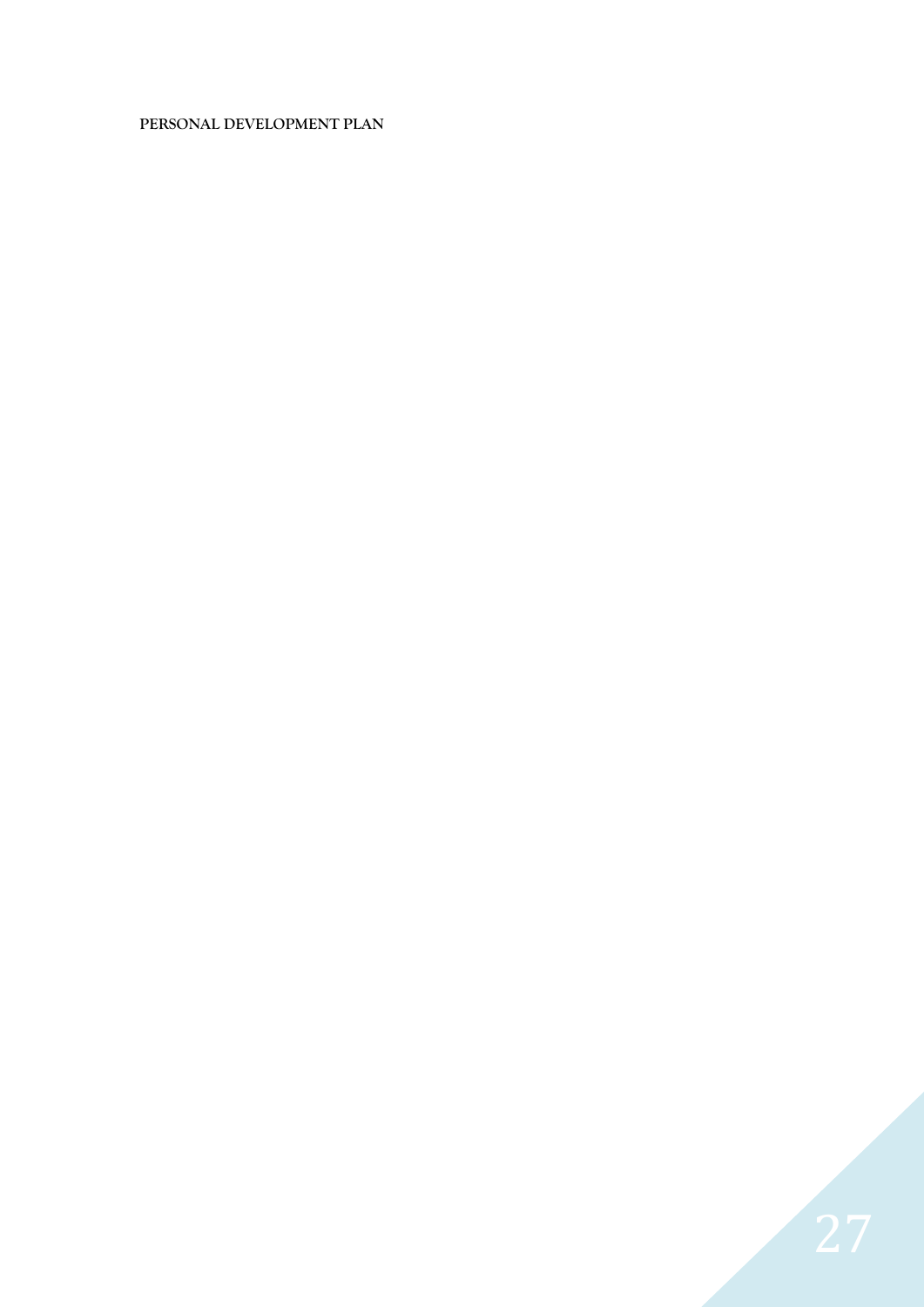What key skills and competencies are required to allow the individual to meet their job objectives this year and what is their current level of ability / confidence with each of these.

Based on the above, what specific training or development activities would enhance their ability to meet their objectives? (Consider not just training courses, but also activities such as mentoring, shadowing etc.)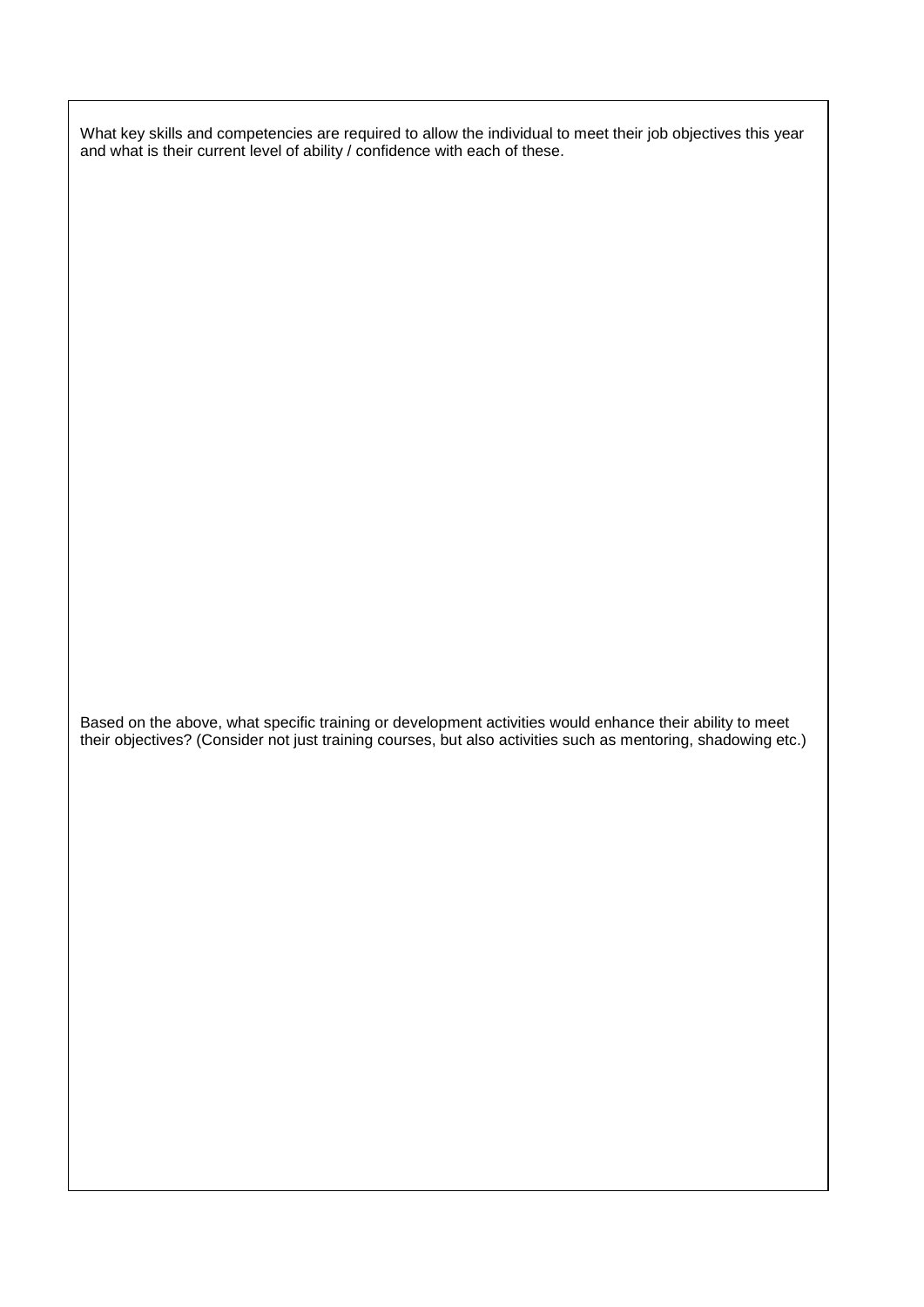| DATE: _________________   |  |
|---------------------------|--|
|                           |  |
|                           |  |
| <b>REVIEWERS COMMENTS</b> |  |
|                           |  |

G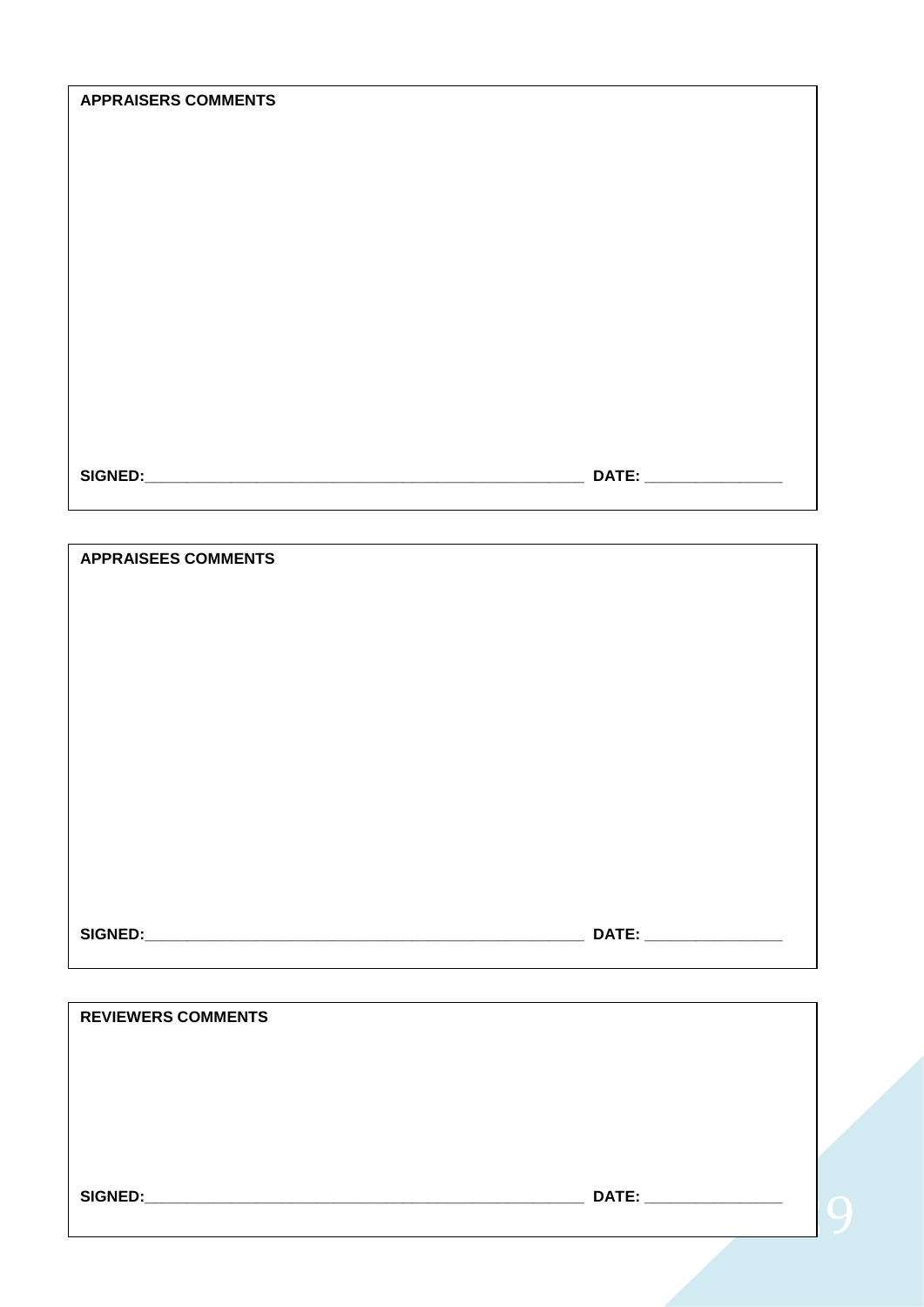### II. Controlling Absence Policy

#### **1. Policy**

It is recognised by the City University that from time to time staff may require to be absent from their place of work due to illness. The length of time lost by employees through illness must however be monitored to ensure that each member of staff is able to do their job, effectively and without putting themselves or others at risk. It is not the intention of the City University to penalise the genuinely sick, however it must be recognised that an employee who is medically unfit to carry out his/her contractual duties may not be able continue in that employment.

Managers will consider cases of sickness absence on an individual basis and ensure the provision of appropriate support, advice and City University Approved Doctor input where appropriate. However, it is recognised that in some cases, patterns/levels of absence will be unacceptable and formal management action will be required.

*City University values good attendance at work and is committed to improving* the *general wellbeing of its employees to achieve this. Although we aim to secure regular attendance, we do not expect employees to attend when they are unwell."*

Employees who become aware that they have an illness problem are encouraged to inform their manager at the earliest opportunity. All such requests will be dealt with as speedily and compassionately as possible.

#### **2. Overview of Procedural Stages**

On return from absence all employees must be interviewed by their immediate Department Head. At this interview the employee and the Department Head must complete a 'Return to work interview' form agreeing the reason for the absence, the period of absence and, where appropriate, what course of action is required as a result of the absence. This form must be signed by both parties before being forwarded to HR and placed in the employees personnel file.

#### **Stage 1**

In situations where an employee's sickness record is giving some cause for concern, then the employee's Department Head will discuss those concerns with the employee, providing support and counselling where appropriate. It is essential that any message conveyed in this manner is clear and unambiguous and a record of the meeting provided to the HR Manager.

#### **Stage 2**

If the employee fails to improve in the given time scale then a formal second Review must be undertaken. If possible, a more senior manager should chair this meeting. The employee must be offered the opportunity for appropriate representation at this time.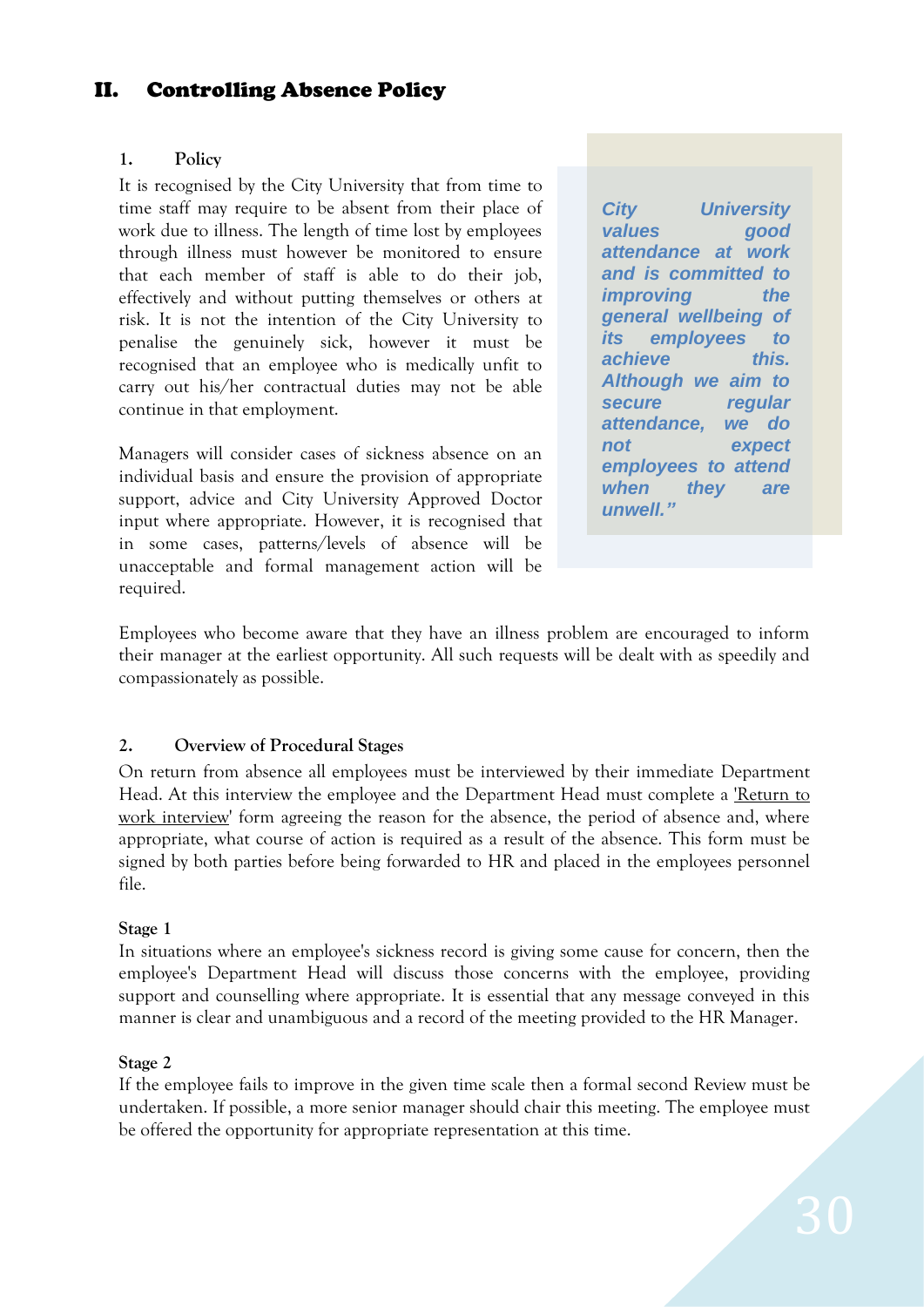Prior to the Meeting the employee must be seen by a City University Approved Doctor who will give his opinion on the employee's health. The employee must also be informed at this stage if any further absences may result in their employment being terminated due to incapacity.

#### **Stage**

If there is still no improvement within the laid down time scale a Review will be held with the appropriate Senior Manager / Director in the chair. The Director / Manager will review all the available evidence including the Doctor's report.

If there are no special circumstances the employee will be dismissed on the grounds of incapacity and their inability to meet the acceptable standards of attendance required by the City University.

#### **1. Appeals**

Every employee has the right to appeal against the outcome of any formal review stage of the absence procedure. The basis of an appeal should normally relate to one of the following areas:

(i) that the Policy had not been followed correctly.

(ii) that the resulting action was inappropriate.

(iii) that the need for action was not warranted.

#### **Appeals against the formal stages of the Absence Procedure**

An appeal should be put in writing to the appropriate Director / Senior Manager. The letter should contain the grounds for appeal and should be lodged within 7 days of receipt of the issue of a formal letter. An appeal hearing should be arranged within 7 days of receipt of the appeal letter. An appeal against Dismissal will be considered in the same way, but should be heard by a Director / senior manager who has not previously been involved in the case.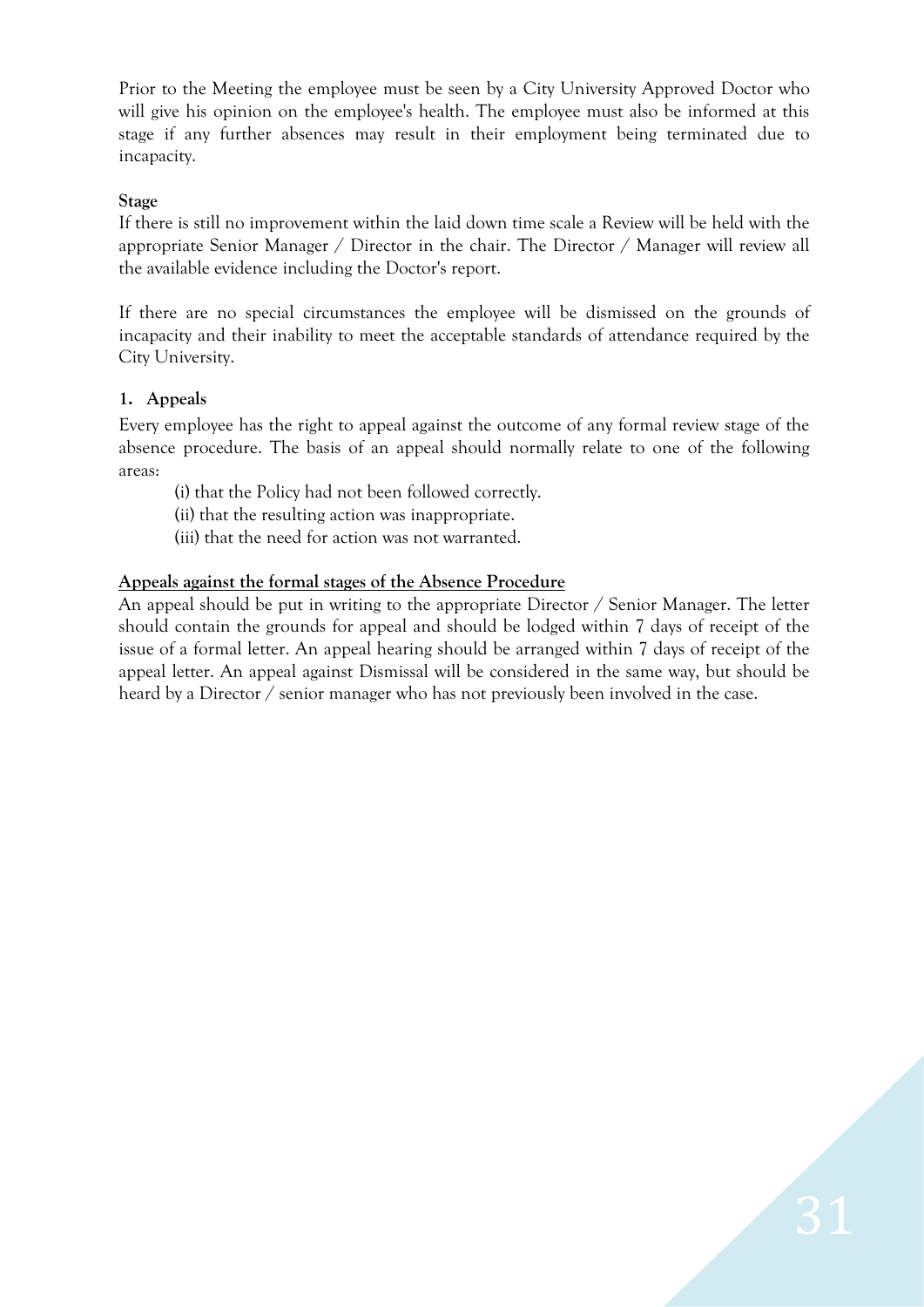#### **2. Procedures Check List**

#### **Stage 1**

#### **Return to Work Interview**

This is an informal part of the Procedure, however in order to give the process credibility the following rules should be followed :-

- Every employee should complete a 'Return to work interview' form with their immediate Department Head.
- Interviews should be carried out in an area where there will be no interruptions and where both parties may feel at ease.
- The employee should always be informed of the reason for the meeting.
- The meeting should be prefaced by an indication of concern for the employee as well as the need for the Manager to be aware of the health of his/her employees.
- The employee should be encouraged to discuss any problems they may be having with their health and to actively contribute to the solution to the problem.
- Any apparent problem or patterns of absence should be brought to the employees attention.
- All relevant absence documentation **must** be recorded on the employees personnel file.
- Any warnings issued will remain on the record for 12 months.

#### **Stage 2**

- Prior to calling a hearing, full details of absence record along with reasons should be made available the presiding officer.
- The employee should be made aware of the date and location of the Review and the reasons for it.
- The employee should be given the opportunity to explain absence records and present any evidence required.
- If there are medical problems it may be necessary to adjourn the Meeting for medical advice.
- The employee must be informed of their right to appeal against this decision.
- If there has been no improvement in the absence record in the period set at the first Review or there has been a further breach of policy during the lifetime of a written warning then the employee must be informed and asked to attend a Second Review. In addition they should be informed of the right to be represented at the Review.
- Medical reports must be sought prior to the date of the Meeting and results made available to both parties.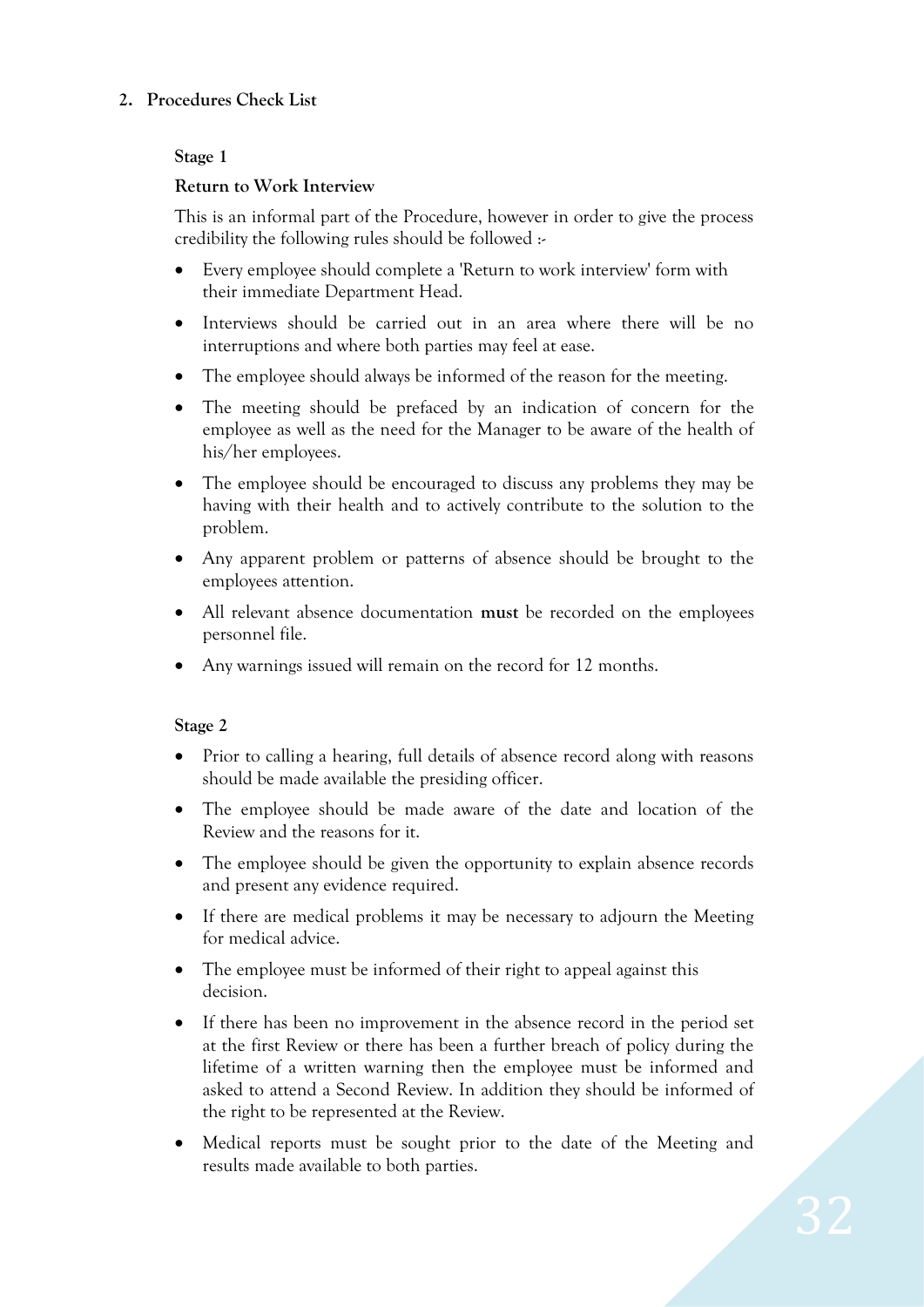- The employee should be given the right to present any evidence in mitigation.
- The employee should be informed of the need to improve their record and the possibility of dismissal if they do not do so. The employee must be informed of their right to appeal against this decision. (see Appeals). This should be confirmed in writing to the employee and held on their personnel file for 18 months.

#### **Stage 3**

- The employee must be given full details of the case and the possible consequences prior to attendance.
- All medical evidence should be taken and considered before a final decision is taken.
- If the decision is taken to dismiss the employee then this should be done by giving full entitlement to notice (even if sick pay is exhausted).
- The employee must be informed of their right to appeal against this decision. (see appeals).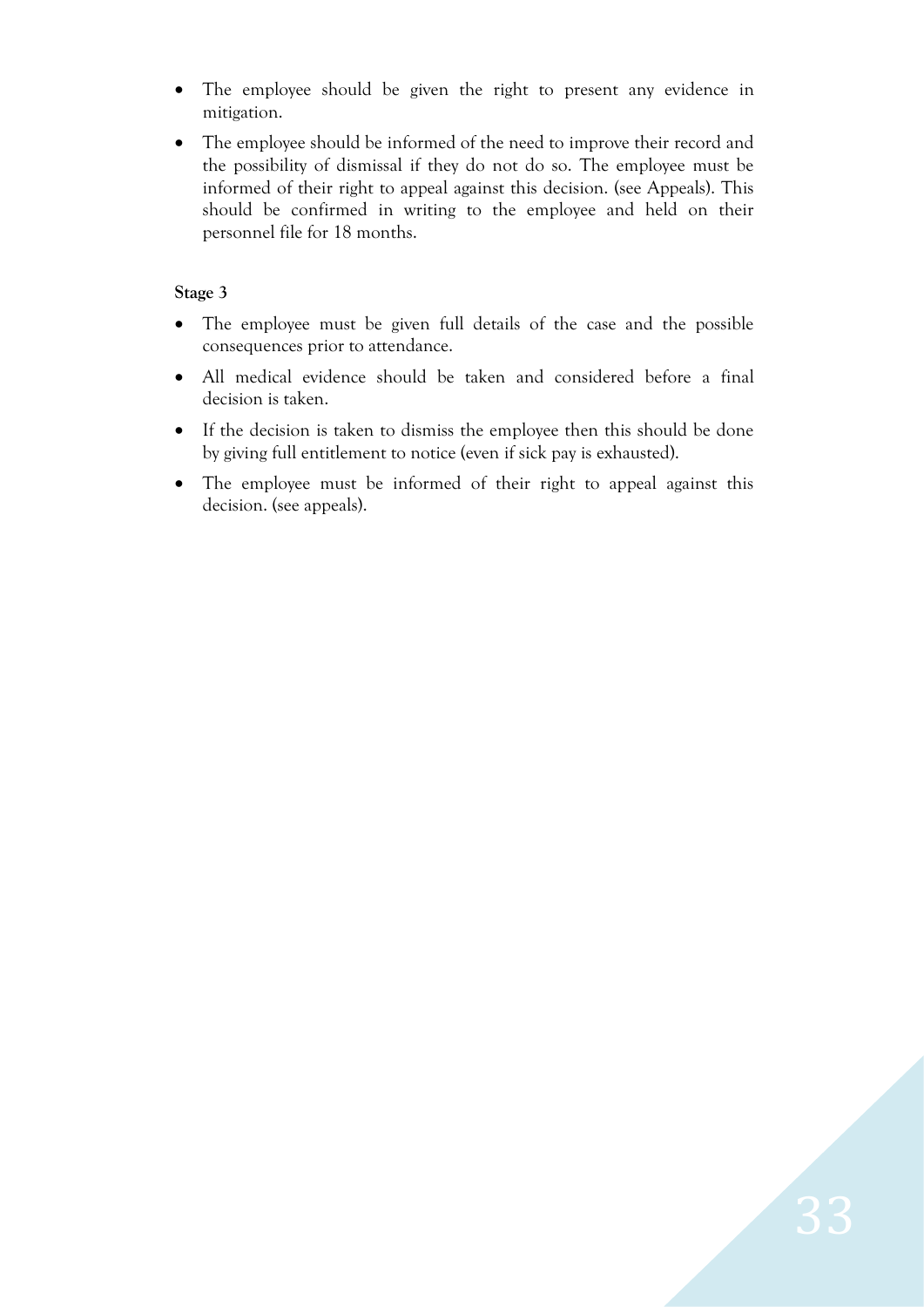### **3. Return to Work Interview Form**

| Name                                                                                           |
|------------------------------------------------------------------------------------------------|
|                                                                                                |
| Designation                                                                                    |
|                                                                                                |
| Department                                                                                     |
|                                                                                                |
| First Day of Absence                                                                           |
| Last Day of Absence                                                                            |
| Total number of days absent                                                                    |
| Total number of days off work                                                                  |
| Is absence due to an injury at work? YES/ NO                                                   |
| Have you seen a doctor ? YES/NO                                                                |
| Reason for absence(Please give a brief description of the illness or other reason for absence) |
|                                                                                                |
|                                                                                                |
|                                                                                                |
| Action Taken(please give a brief description of any action taken to date)                      |
|                                                                                                |
|                                                                                                |
|                                                                                                |
| Proposed Course of Action                                                                      |
|                                                                                                |
|                                                                                                |
|                                                                                                |
|                                                                                                |
| I understand that if I knowingly provide inaccurate or false information regarding my absence  |

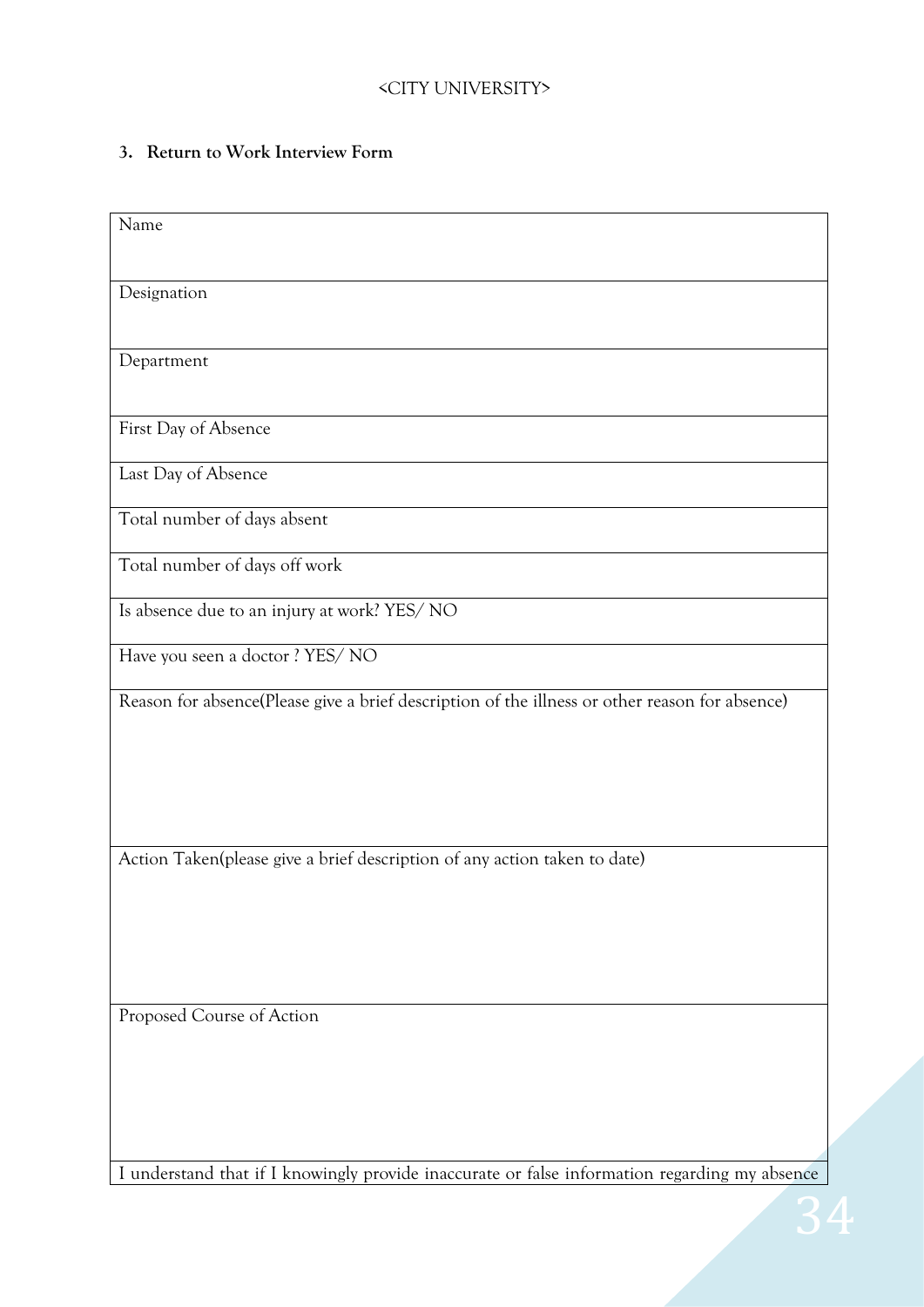it may result in disciplinary action

Employees Signature

Managers Signature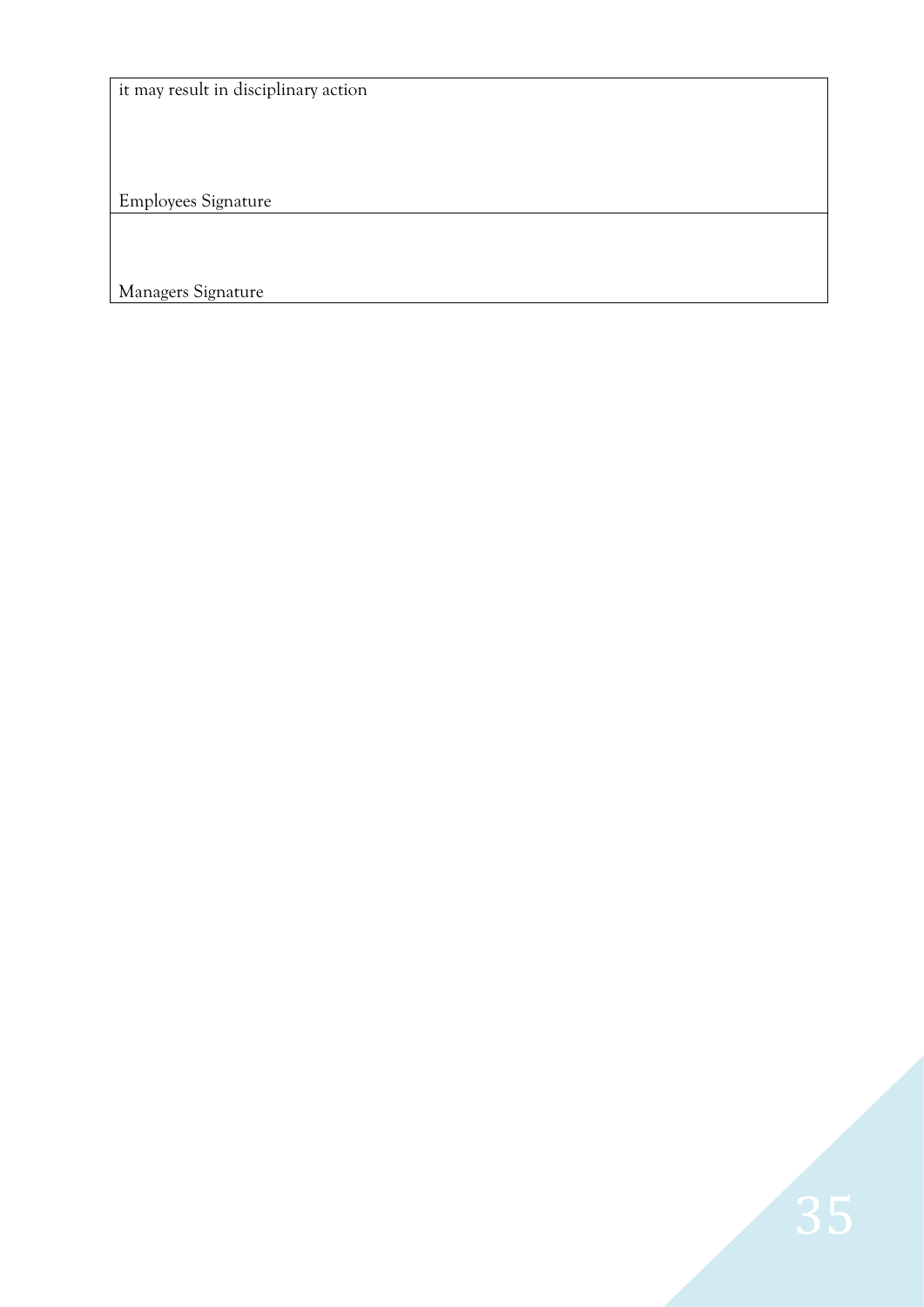# III. Disciplinary Procedure

#### **1. Scope**

The City University Disciplinary Procedure will be used only when necessary and as a last resort. Where possible, informal and/or formal counselling or other good management practice will be used to resolve matters prior to any disciplinary action being taken. The procedure is intended to be positive rather than punitive but takes cognisance of the fact that sanctions may have to be applied in some circumstances.

#### **2. Suspension**

Suspension is not disciplinary action. The purpose of suspension is manifold and can be used when it is necessary to remove a member of staff from the workplace pending an investigation for example, to allow time for a 'cooling down period' for both parties, for their own or others protection, to prevent them influencing or being influenced by others or to prevent possible interference with evidence. Only the Manager in charge of that

*"The procedure is intended to be positive rather than punitive but takes cognisance of the fact that sanctions may have to be applied in some circumstances."*

individual, at that time or their superior, have the authority to suspend an individual.

An employee suspended from duty will receive written confirmation within three days of:

- \* the reason for the suspension
- the date and time from which the suspension will operate.
- the timescale of the ongoing investigation.
- \* the right of appeal to the immediate manager of the suspending manager should the suspension last more than 7 days

#### **3. Counselling**

Counselling is an attempt to correct a situation and prevent it from getting worse without having to use the disciplinary procedure. Where improvement is required, the employee must be given clear guidelines as to:

- what is expected in terms of improving shortcomings in conduct or performance
- the time scales for improvement
- when this will be reviewed
- the employee must also be told, where appropriate, that failure to improve may result in formal disciplinary action.

A record of the counselling should be given to the employee and a copy retained in their personnel file. It is imperative that any counselling should be followed up and improvements recognised and recorded.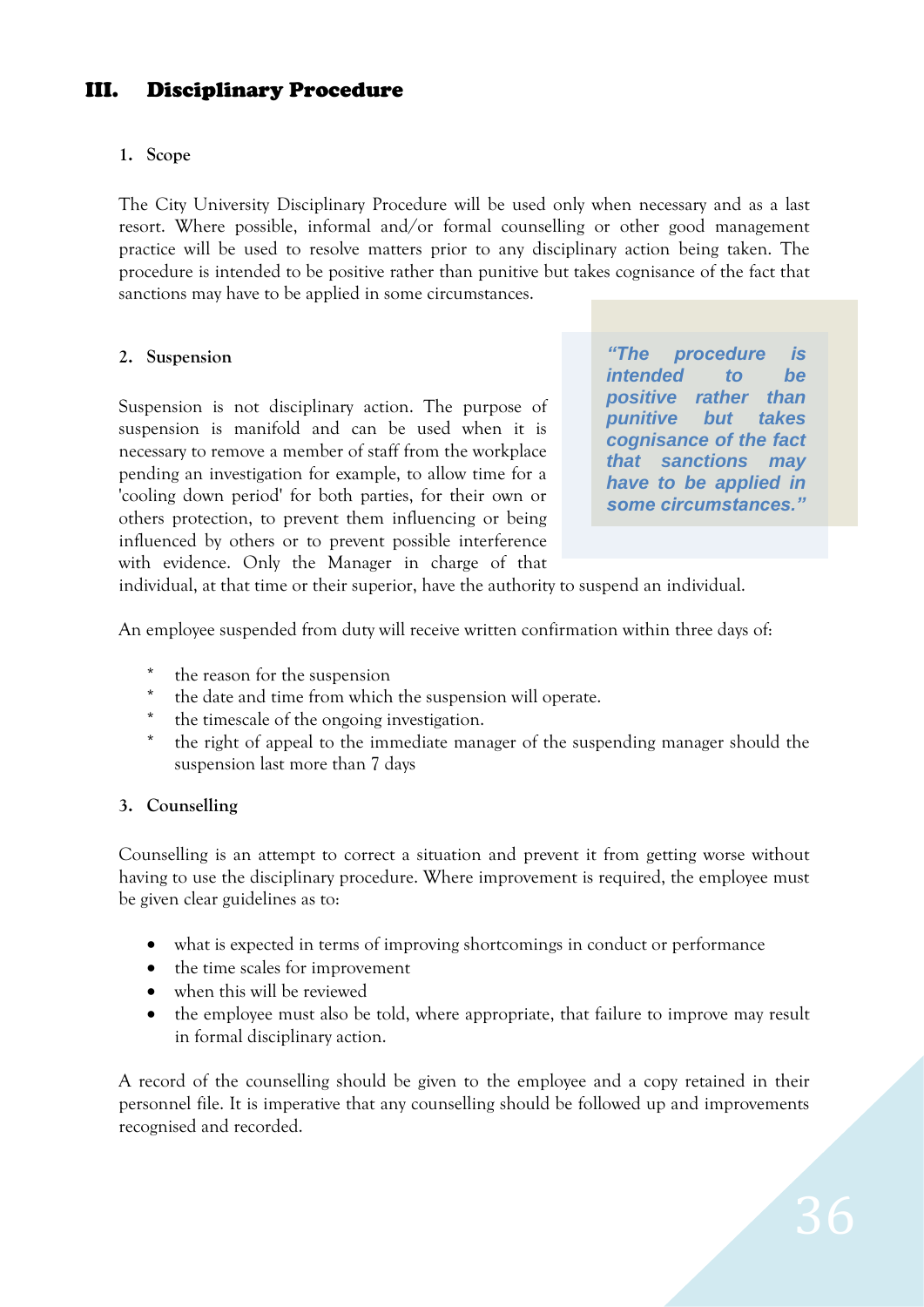If during counselling it becomes clear that the matter is more serious, then the discussion should be adjourned, and pursued under the formal disciplinary procedure.

### **4. Procedure for Formal Investigation**

- 1. Formal investigations should be carried out by the most appropriate manager who is not directly involved with the incident being investigated. This manager may involve others to assist with the investigation process. All the relevant facts should be gathered promptly as soon as is practicable after the incident. Statements should be taken from witnesses at the earliest opportunity. Any physical evidence should be preserved and/or photographed if reasonable to do so.
- 2. A report should be prepared which outlines the facts of the case. This should be submitted to the appropriate senior manager / Director who will decide whether further action is required.
- 3. In most circumstances where misconduct or serious misconduct is suspected, it will be appropriate to set up an investigatory hearing. This would be chaired by the appropriate Senior Manager / Director, who would be accompanied by another manager. The investigating manager would be asked to present his/her findings to the Senior Manager. Witnesses should be called at this stage where necessary and the employee will be given an opportunity to tell his/her side of the story.
- 4. Should anyone who is subject to disciplinary action resign during the course of it, the action will cease unless there are extenuating circumstances which require it's continuance. The subject of the discipline may also request that the disciplinary action continue.

#### **5. Warnings**

Below are listed examples of misconduct which may warrant either a Verbal Warning or a First Written Warning. It is stressed however that this list is not exhaustive and that on all occasions a full and proper investigation must take place prior to the issue of a warning.

- Persistent lateness and poor time-keeping.
- Absence from work, including going absent during work, without valid reason, notification or authorisation.
- Smoking within unauthorised areas.
- Failure to work in accordance with prescribed procedures.
- Incompetence.
- Unreasonable standards of dress or personal hygiene.
- Failure to observe City University regulations and procedures.

#### **Verbal Warning**

A Verbal Warning is appropriate when it is necessary for the manager in charge to take action against an employee for any minor failing or minor misconduct.

#### **First Written Warning**

A First Written Warning is appropriate when: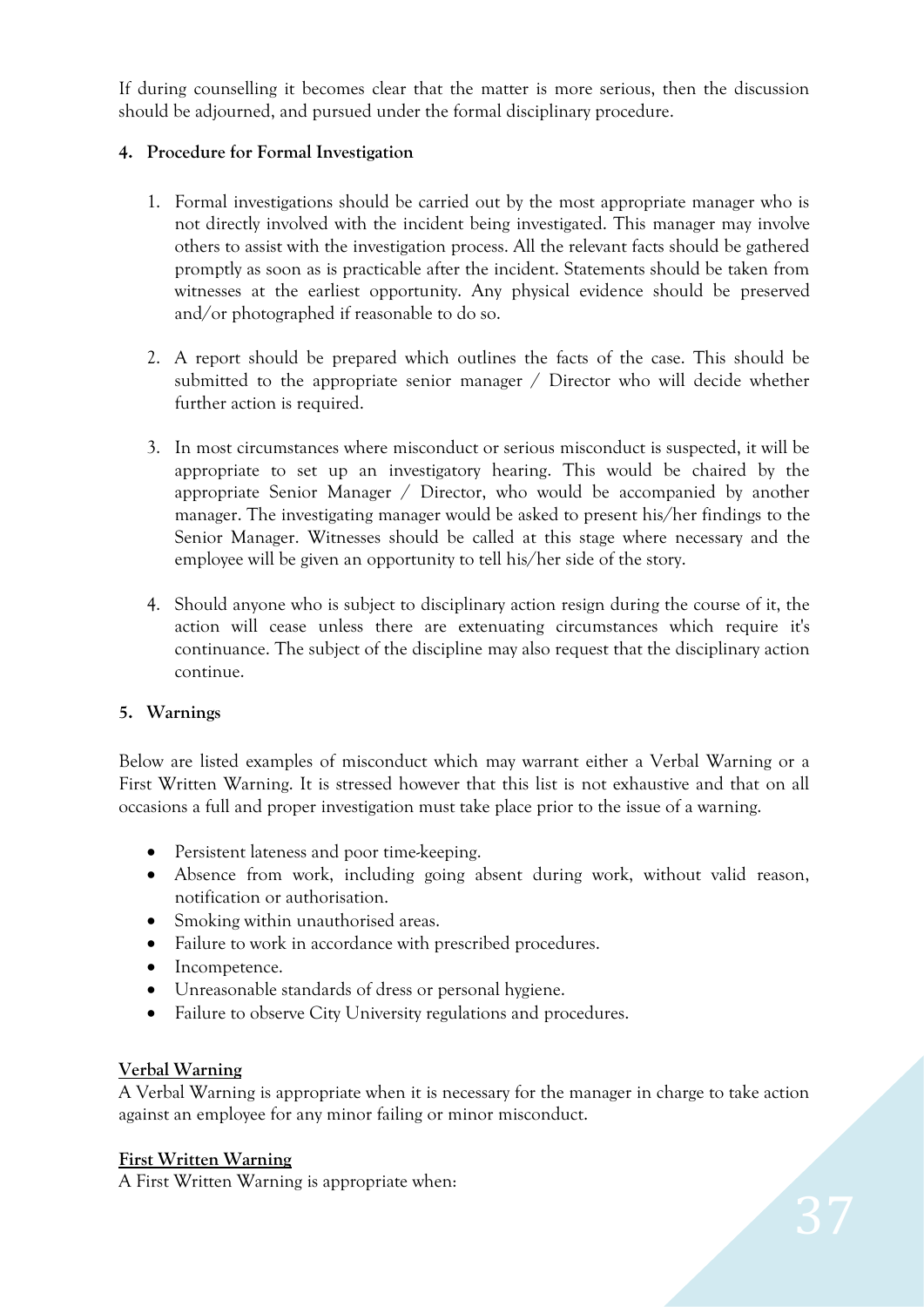- a verbal warning has not been heeded and the misconduct is either repeated or performance has not improved as previously agreed.
- an offence is of a more serious nature for which a written warning is more appropriate.

#### **Examples of Gross – Misconduct**

Listed below are examples of misconduct which may be considered to be Gross Misconduct and may warrant a Final Warning, Demotion or Dismissal. It is stressed however that this list is not exhaustive and that on all occasions a full and proper investigation must take place prior to the issuing of a Final Warning, Demotion or Dismissal.

- Theft, including unauthorised possession of City University property.
- Breaches of confidentiality, prejudicial to the interest of the City University,
- Being unfit for duty because of the misuse/consumption of drugs or alcohol.
- Refusal to carry out a management instruction which is within the individuals capabilities and which would be seen to be in the interests of the City University.
- Breach of confidentiality / security procedures.
- Physical assault, breach of the peace or verbal abuse.
- False declaration of qualifications or professional registration.
- Failure to observe City University rules, regulations or procedures.
- Wilful damage of property at work.
- Incompetence or failure to apply sound professional judgement.

#### **Final Written Warning**

A Final Written Warning is appropriate when:

- an employee's offence is of a serious nature falling just short of one justifying dismissal.
- an employee persists in the misconduct which previously warranted a lesser warning.

#### **Dismissal**

Dismissal is appropriate when

- an employee's behaviour is considered to be Gross Misconduct.
- an employees misconduct has persisted, exhausting all other lines of disciplinary procedure.

#### **Time Scales for the expiry of Warnings**

Warnings issued to employees shall be deemed to have expired after the following periods of time.

Verbal Warnings: 6 months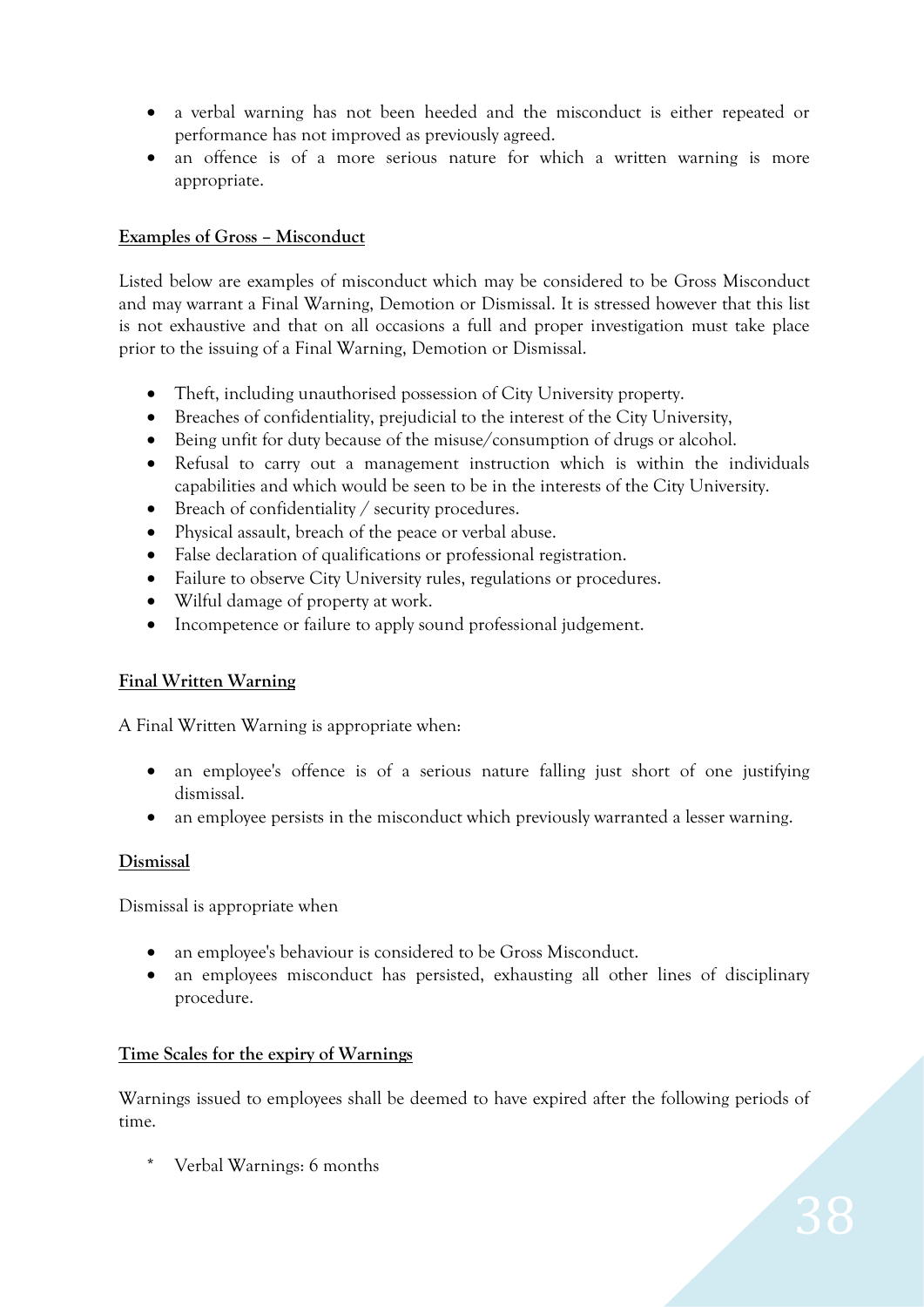- First Written Warnings: 12 months
- Final Written Warnings: 18 months (or as agreed and recorded at the hearing)

These time scales remain provided that during that period, no further warnings have been issued in respect of the employee's conduct.

### **6. Appeals**

Every employee has the right to appeal against the outcome of a disciplinary hearing. The basis of an appeal should normally relate to one of the following areas:

- that the resulting disciplinary action was inappropriate.
- that the need for disciplinary action was not warranted.
- that new information regarding disciplinary action has arisen

An appeal should be put in writing to the HR Department. The letter of appeal should contain the grounds for appeal and should be lodged within 10 days of receipt of the warning

/ dismissal letter. An appeal will be arranged within 20 working days of receipt of the appeal letter.

### IV. Capability Procedure

#### **1. Introduction**

City University places great importance on maintaining levels of performance at an acceptable standard and the capability procedure provides a fair and objective process to enable managers to ensure that those standards are met in every aspect of the City University's operations.

#### **Definition**

For the purpose of this Capability Procedure, capability is defined as:

"*Where a member of staff is failing in a significant or persistent way to carry out their responsibilities or duties in a satisfactory manner, either due to a lack of ability, inadequate training or lack of experience. Such failings will be identified by use of the following procedures and steps taken to improve performance. Where such steps prove unsuccessful the member of staff may have their employment terminated on the grounds of incapacity*".

*"City University places great importance on maintaining levels of performance at an acceptable standard and the capability procedure provides a fair and objective process to enable managers to ensure that those standards are met.."*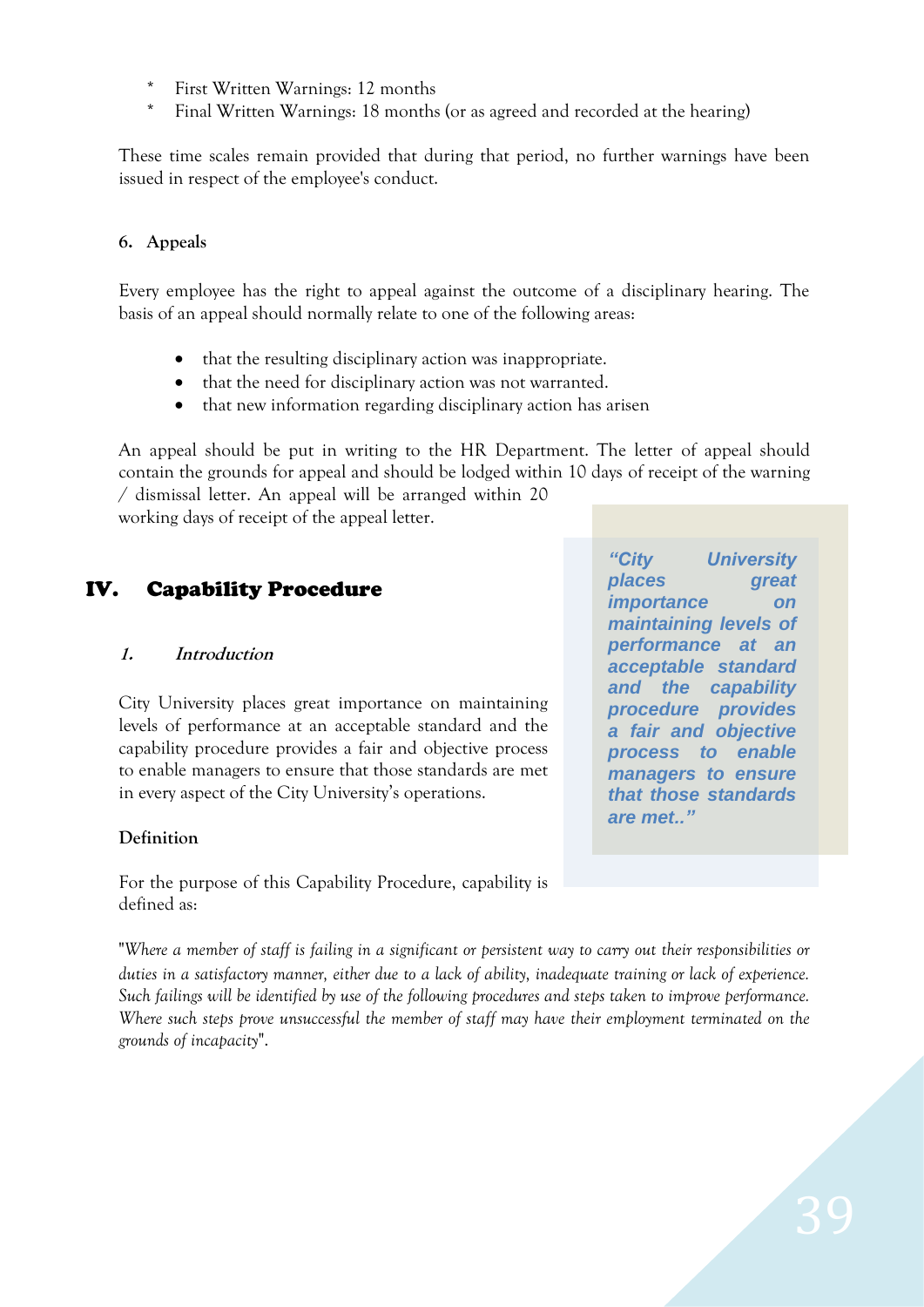### **2. Procedure**

### **Stage 1 - Formal Procedure - Information Collection:**

The Senior Manager / Director of the Department Head concerned may call on the support of an external advisor or another member of the Management Team, to undertake collecting the necessary information. They would be expected to interview the member of staff concerned and the Department Head, as well as any other appropriate individuals. The member of staff should be informed that they may be accompanied at any meetings by a trade union representative or work colleague.

A written report based on evidence gained e.g. by interviews and observation of performance will be prepared by the advisor / Manager. The report should be precise and specific in the observations and comments it makes and shall contain clear information on:

- 1. areas where the member of staff is failing to perform adequately
- 2. actions already taken by management to address these failings and whether these actions were adequate - i.e. were clear performance standards set and monitored
- 3. whether the member of staff acknowledges a problem and shows a willingness to improve
- 4. the impact of the individuals failings on colleagues and work output
- 5. any other mitigating factors

The report should be given to the member of staff concerned and to the Department Head. Both may record in writing any comments on the observations contained within the report.

The Senior Manager / Director will consider the report, and may opt to take one of the following options:

- no further action
- Instruct the Department Head to set reasonable performance standards for the individual and monitor these for a set period of time. *(This option should be chosen if this has not previously been carried out adequately and at least three months given to improve)*
- convene a formal capability hearing to consider the matter further

#### **Stage 2 - Capability Hearing**

The Senior Manager / Director will write to the member of staff informing them of the date of the hearing, attaching any relevant documentation. The letter shall contain:

- The performance deficits in sufficient detail to ensure that the member of staff fully comprehends their nature, extent and seriousness.
- The time, date and venue of the interview.
- The person who will conduct the interview, usually the Senior Manager / Director
- A statement that all employees have the right to be accompanied by a trade union representative or work colleague at any interview or hearing held under the provision of these procedures.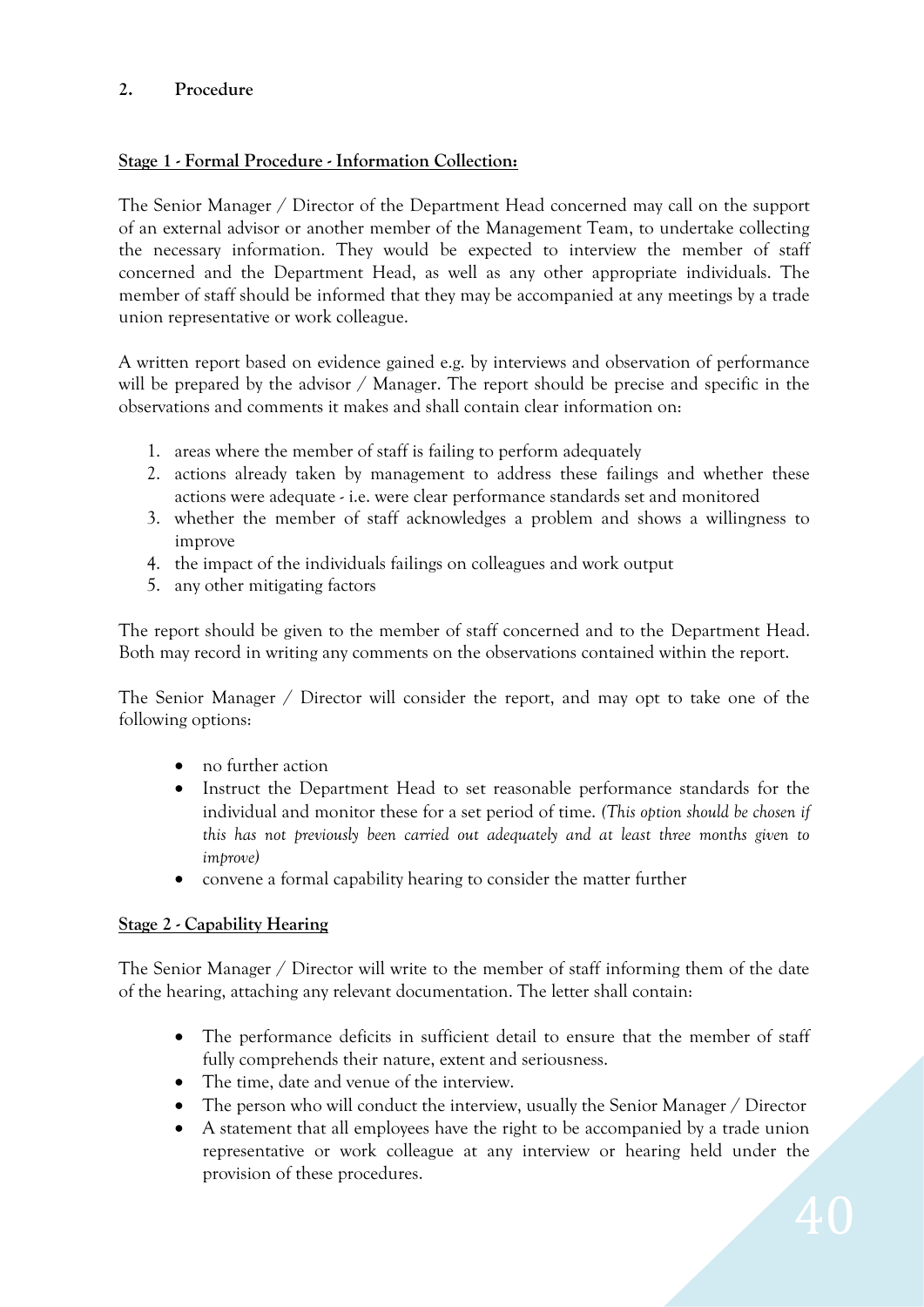At least 10 days notice of the hearing.

At the hearing, the member of staff will be given the opportunity to put forward a defence, to bring witnesses in support of their defence, to present mitigating circumstances and to make a full statement. A written copy of the procedure to be adhered to during the hearing should be made available to the member of staff before the hearing takes place.

If the allegation is found to be justified, then a decision on the action to be taken must be made. Depending on the nature, frequency and seriousness of the allegation(s) it is expected that at this stage remedies ranging from warning to dismissal could be reached.

A letter should be sent to the member of staff confirming the decision and the reason(s) why it was made.

### **3. Appeals**

An appeal against any decision to terminate the employee's contract of employment on the grounds of capability may be made in writing to the HR Department within 14 days of the decision. The employee's appeal will be heard by the appropriate Director. Decisions made on appeal shall be final.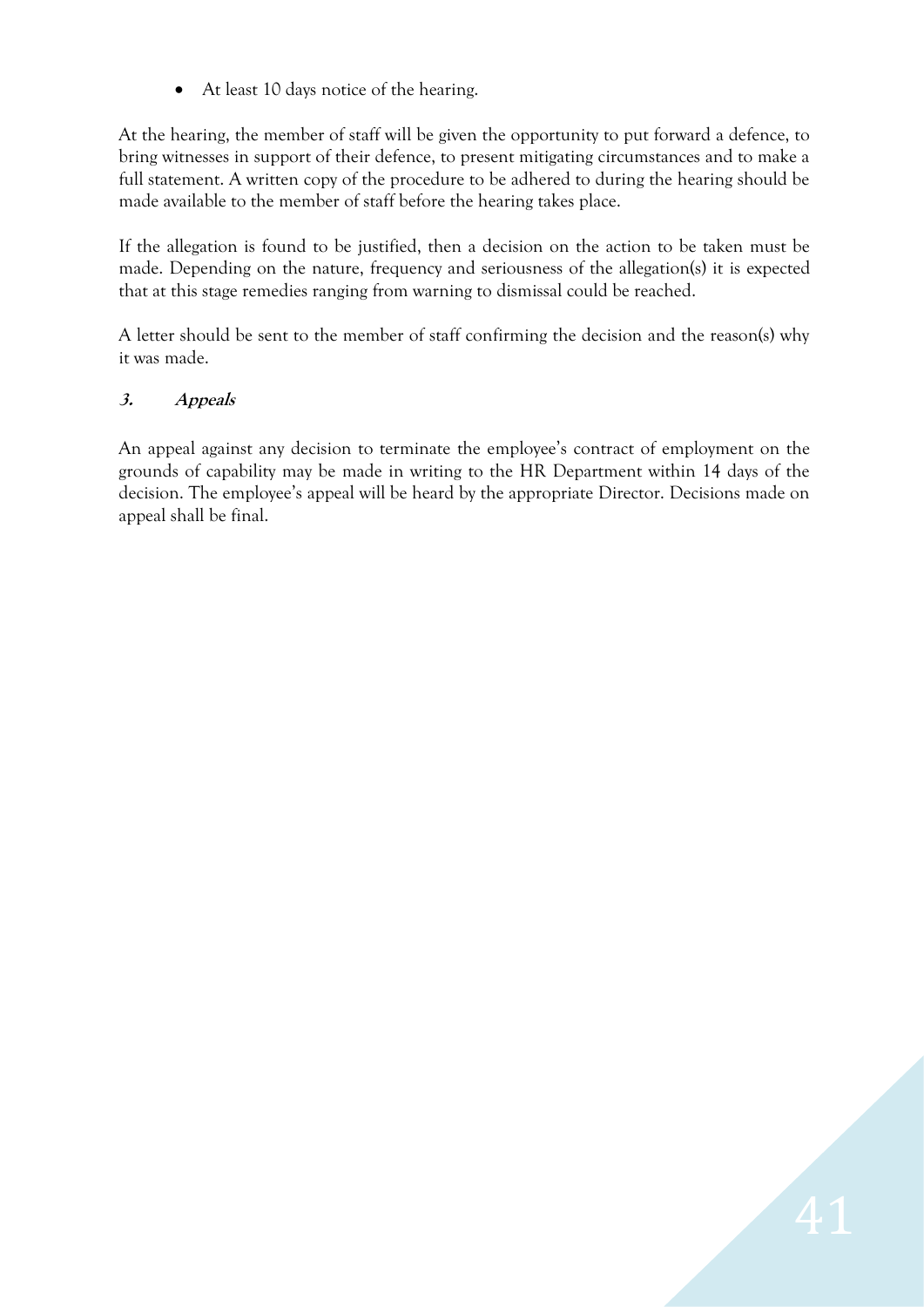**SECTION 3 - DEALING WITH EMPLOYEE CONCERNS:** *Hearing Grievances, Dealing with Bullying & Harassment, and making provisions for "Whistleblowing"*

# I. Grievance Procedure

The grievance procedure is intended as the tool by which a member of staff may formally have a grievance, regarding any condition of their employment, heard by the management of the City University.

In the event of a member of staff wishing to raise a grievance, it is preferable for the grievance to be satisfactorily resolved as close to the individual and their Department Head as possible. It is understood however that this is not always possible and that a formal procedure is required to ensure the swift and fair resolution of matters which aggrieve the City University's employees.

*"The grievance procedure is intended as the tool by which a member of staff may formally have a grievance, regarding any condition of their employment, heard by management.."*

Time scales have been fixed to ensure that grievances are dealt with quickly, however these may be extended if it is agreed upon by both parties.

This procedure is not intended to deal with:

- 1. Dismissal or disciplinary matters which are dealt with in a separate procedure.
- 2. Disputes, which are of a collective nature and which are dealt with in a separate procedure.

#### **1. Stage 1**

An employee who has a grievance, should raise the matter with his Department Head / supervisor immediately either verbally or in writing. If the matter itself concerns the employee's immediate manager, then the grievance should be taken to their superior.

If the manager is unable to resolve the matter at that time then a formal written grievance form should be submitted (see appendix 1). The manager should then respond within **2 working days** (i.e. the manager's normal working days) to the grievance unless an extended period of time is agreed upon by both parties. The response will give a full written explanation of the mangers decision and who to appeal to if still aggrieved.

#### **2. Stage 2**

If the employee remains aggrieved there will be a final level of appeal to the Director responsible for the employee's function. This appeal must be made in writing (see appendix 2), enclosing a copy of the original Formal Grievance form, to the Director within ten working days of receipt of the Stage 2 response. This Director will arrange and hear the appeal with another management representative and respond formally with a full explanation **within 20 working days**.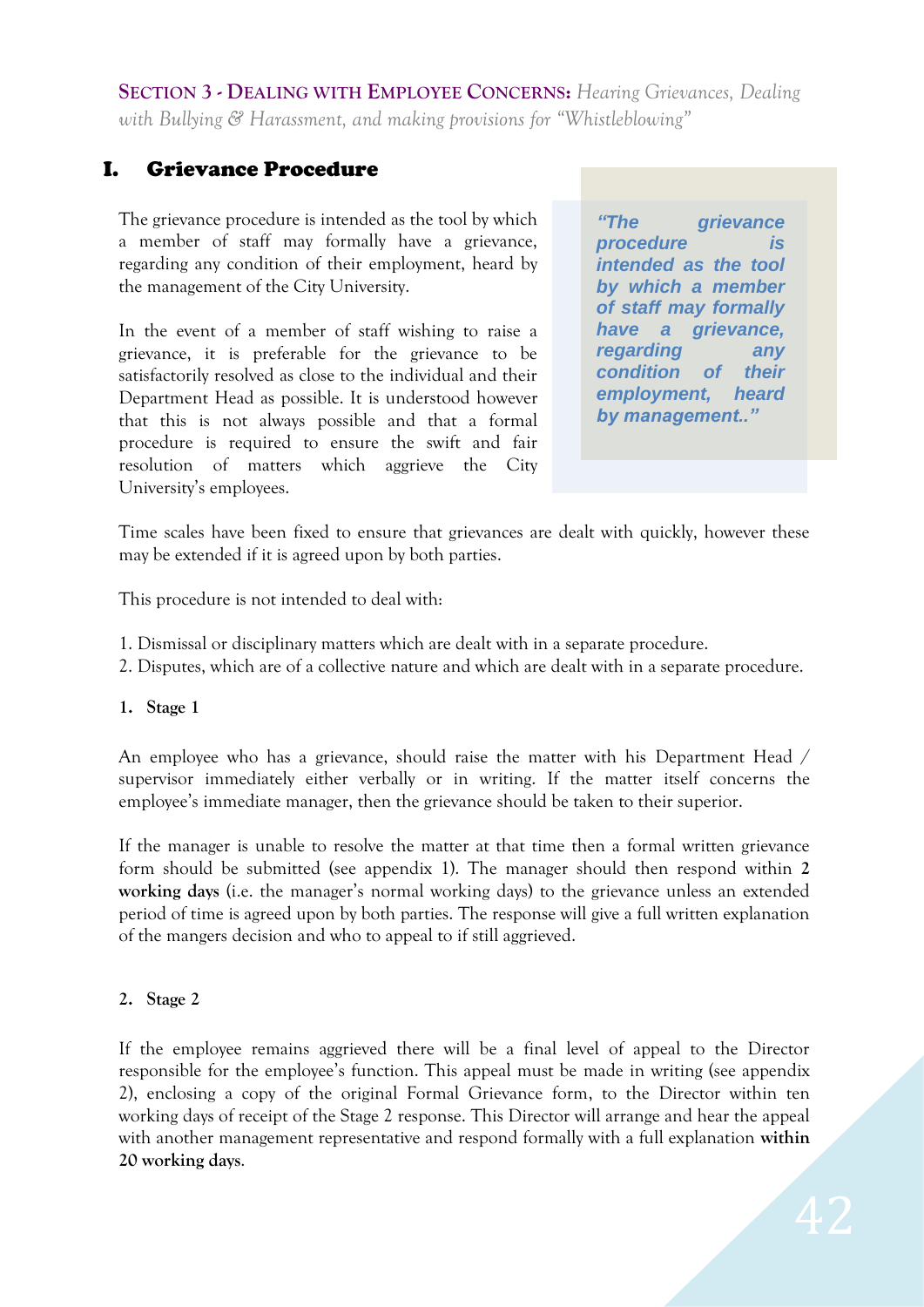Where a grievance is raised against a Director then the grievance will be heard by the President or a Vice President.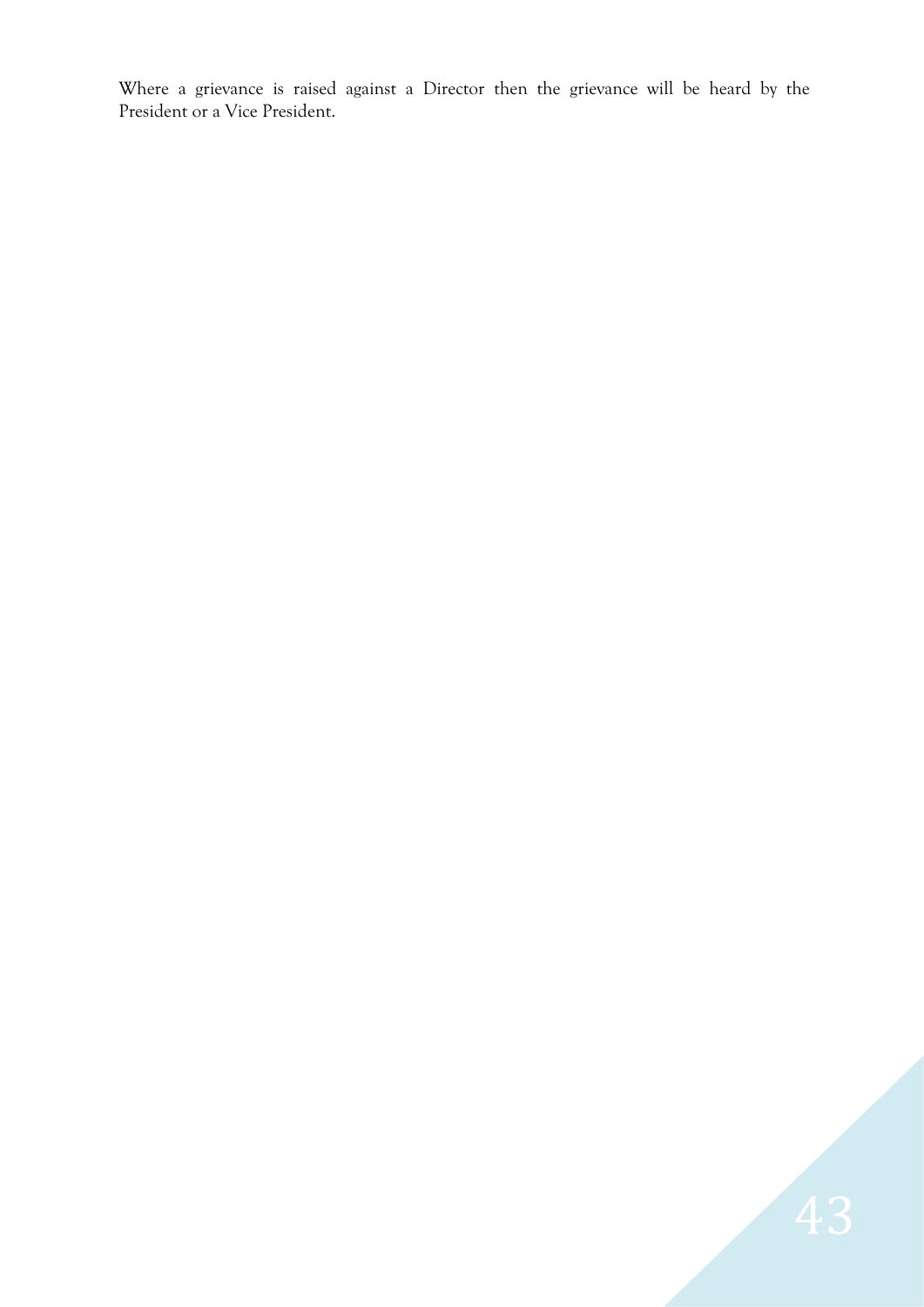### **3. Appendices**

**Appendix 1**

*To:*

*From:*

*Dept:*

*Date:*

*Immediate Superior:*

Dear

I wish to take a formal grievance out against:

in line with the City University Grievance Procedure. The details of my grievance are shown below :

Yours sincerely,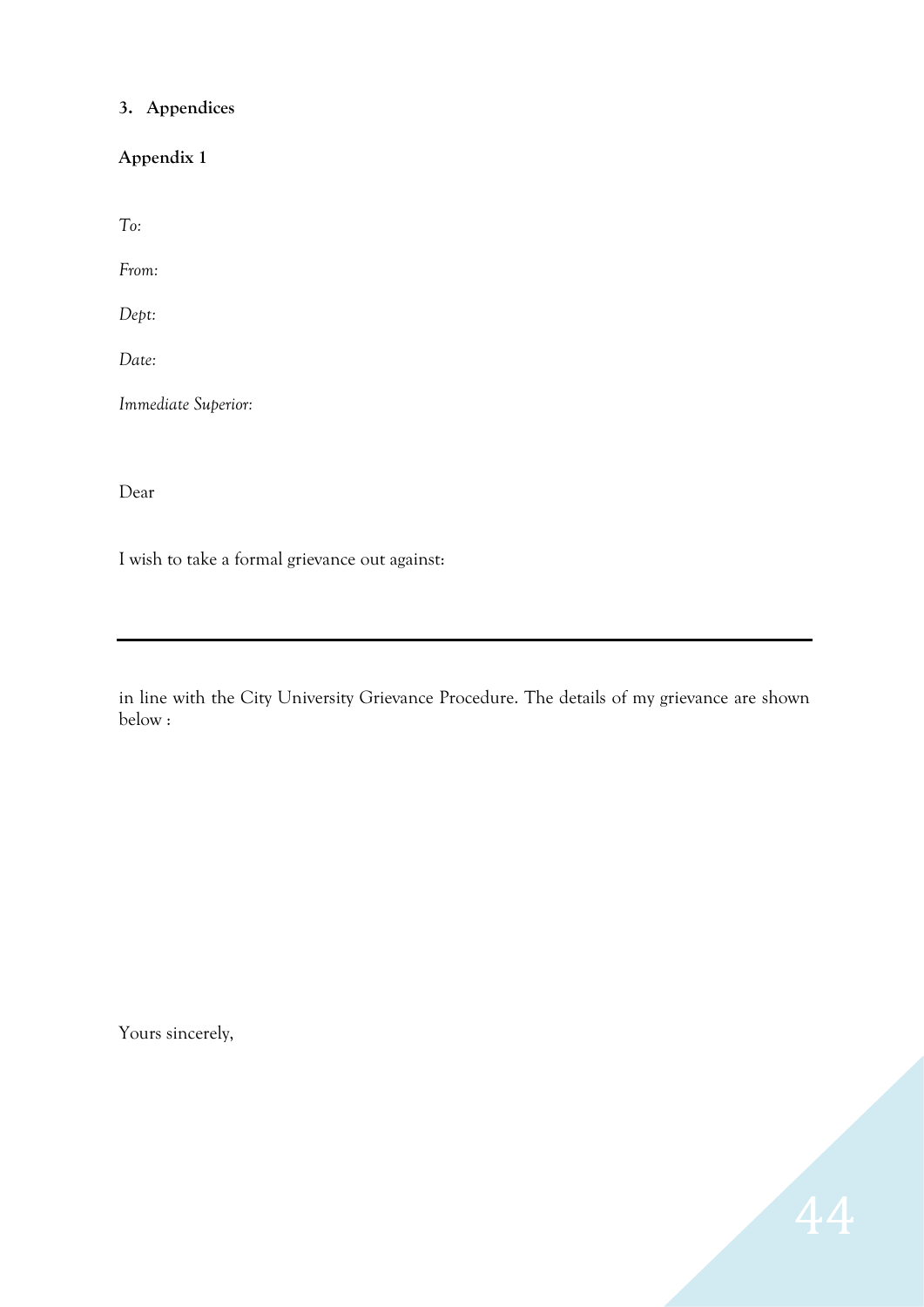**(Manager should respond to this formal written grievance within 2 working days unless an extended period for response is mutually agreed)**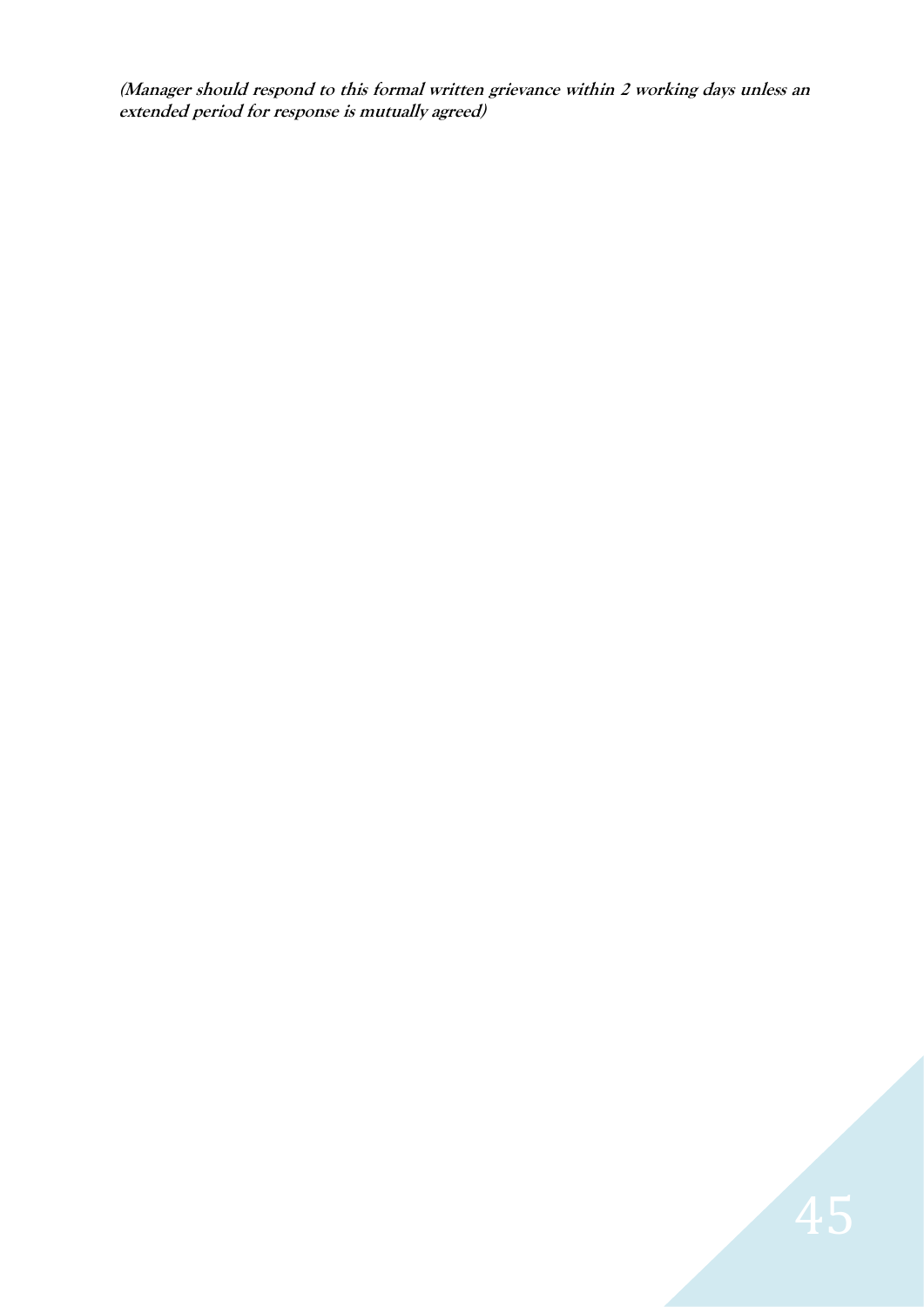### **Appendix 3**

*To (Director):*

*From:*

*Dept:*

*Date:*

*Immediate Superior:*

Dear

On (within 10 days of the response to the second stage of the formal grievance) I appealed to against the decision made at my initial grievance against

I remain dissatisfied with the outcome of this meeting and would like to appeal to you for a further hearing of my grievance, in line with the City University Grievance Procedure.

I enclose a copy of the original letter regarding this matter and other correspondence and information related to it.

Yours sincerely

**(Director should respond to this formal written grievance within 20 working days unless an extended period for response is mutually agreed)**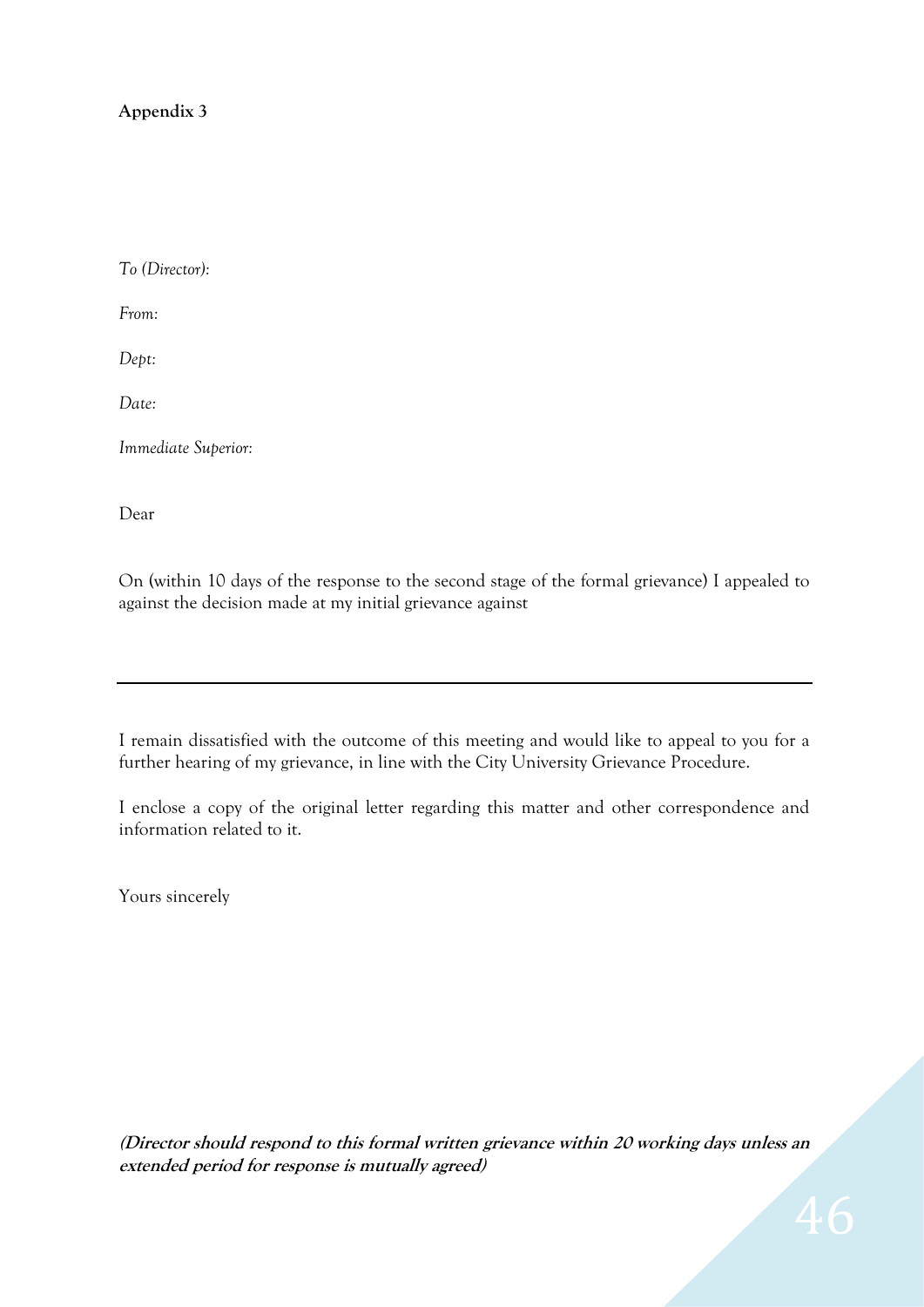### II. Prevention of Bullying and Harassment at Work

#### **1. Statement of Policy**

1. City University is committed to encouraging and maintaining good employee relations within a working environment which fosters team working and encourages employees to give of their best. Everyone in the City University and those who have dealings with the City University has a responsibility to maintain good working relationships and not use words or deeds that may harm the wellbeing of others. In addition, everyone has the right to be treated with consideration, fairness, dignity and respect. This contributes to a workplace environment in which individuals feel safe and can work effectively competently and confidently.

*The City University believes that the working environment should at all times be supportive of the dignity and respect of individuals. If a complaint of harassment is brought to the attention of management, it will be investigated promptly and appropriate action will be taken.*

2. The City University's policy applies to all staff working within the university and to all employees working off the premises. It extends

to include non-permanent workers such as secondees, contractors, agency, temporary staff, consultants and any other workers. The policy, in addition, covers the behaviour of staff outside working hours which may impact upon work or working relationships.

3. The City University has a "zero tolerance" policy and will investigate vigorously any allegations of bullying or harassment, regardless of whether the matter has been raised formally or informally.

#### 2. Key Principles

- 4. The City University will provide and sustain a safe working environment in which everyone is treated fairly and with respect. Those working or dealing with the City University must not encounter harassment, intimidation or victimisation on the basis of gender, race, colour, ethnic or national origin, marital status, religion or belief, age, trade union membership, disability, offending background or any other personal characteristic.
- 5. Everyone carries a personal responsibility for their own behaviour and for ensuring that their conduct is in accordance with the principles set out in this policy. In addition, each person has a responsibility to report any instance of bullying or harassment which they witness or which comes to their attention. Employees have a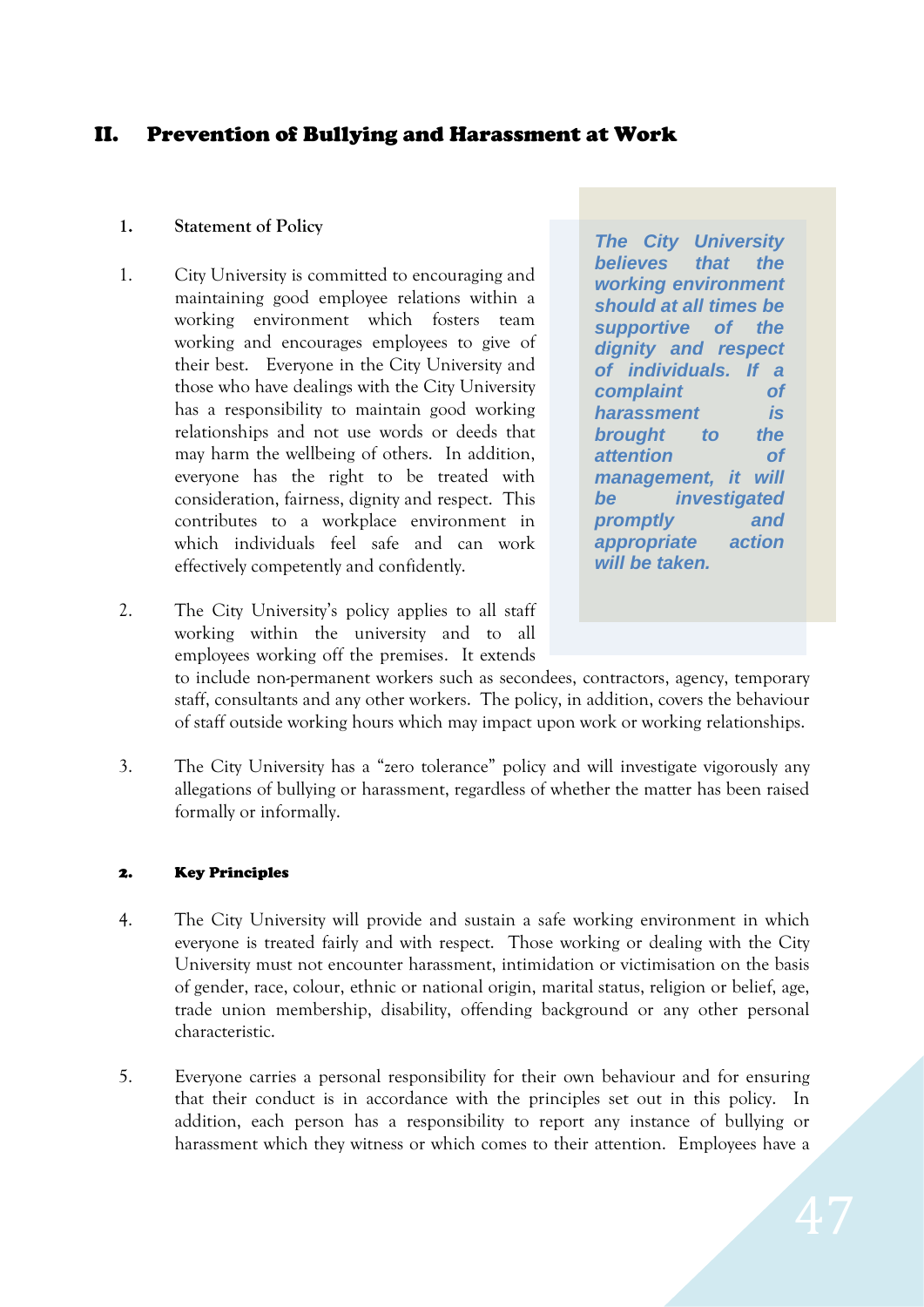responsibility to act as role models, pro-actively addressing instances of bullying and harassment. Managers should also make themselves aware of their responsibility.

- 6. Harassment may be defined as any conduct which is  $\cdot$ 
	- unwanted by the recipient
	- is considered objectionable
	- causes humiliation, offence, distress or other detrimental effect.
- 7. Harassment may be an isolated occurrence or repetitive: it may occur against one or more individuals. Harassment may be, but is not limited to:
	- Physical contact ranging from touching to serious assault, gestures, intimidation, aggressive behaviour.
	- Verbal unwelcome remarks, suggestions and propositions, malicious gossip, jokes and banter, offensive language.
	- Non-verbal offensive literature or pictures, graffiti and computer imagery, isolation or non-co-operation and exclusion or isolation from social activities.
- 8. Bullying is unlikely to be a single or isolated instance. It is usually, but not exclusively repeated and persistent behaviour which is offensive, abusive, intimidating, malicious or insulting. Bullying includes but is not limited to :
	- Conduct which is intimidating, physically abusive or threatening
	- Conduct that denigrates, ridicules or humiliates an individual, especially in front of colleagues
	- Humiliating an individual in front of colleagues
	- Picking on one person when there is a common problem
	- Shouting at an individual to get things done
	- Consistently undermining someone and their ability to do the job
	- Setting unrealistic targets or excessive workloads
	- "cyber bullying" i.e. bullying via e-mail. (This should be borne in mind where employees are working remotely and are managed by e-mail. Care and sensitivity should be practised with regard to the choice of context and language).
	- Setting an individual up to fail e.g. by giving inadequate instructions or unreasonable deadlines.

### **Harassment and Bullying may be summarised as any behaviour that is unwanted by the person to whom it is directed. It is the impact of the behaviour rather than the intent of the perpetrator that is the determinant as to whether harassment or bullying has occurred.**

9. Any employee who wishes to make a complaint of harassment or bullying is encouraged to first discuss matters informally with their Department Head or with Human Resources, provided that they feel able to do so. Should the issues not be resolved at this stage, or the employee feels unable to raise the issue informally, then a formal resolution should be sought.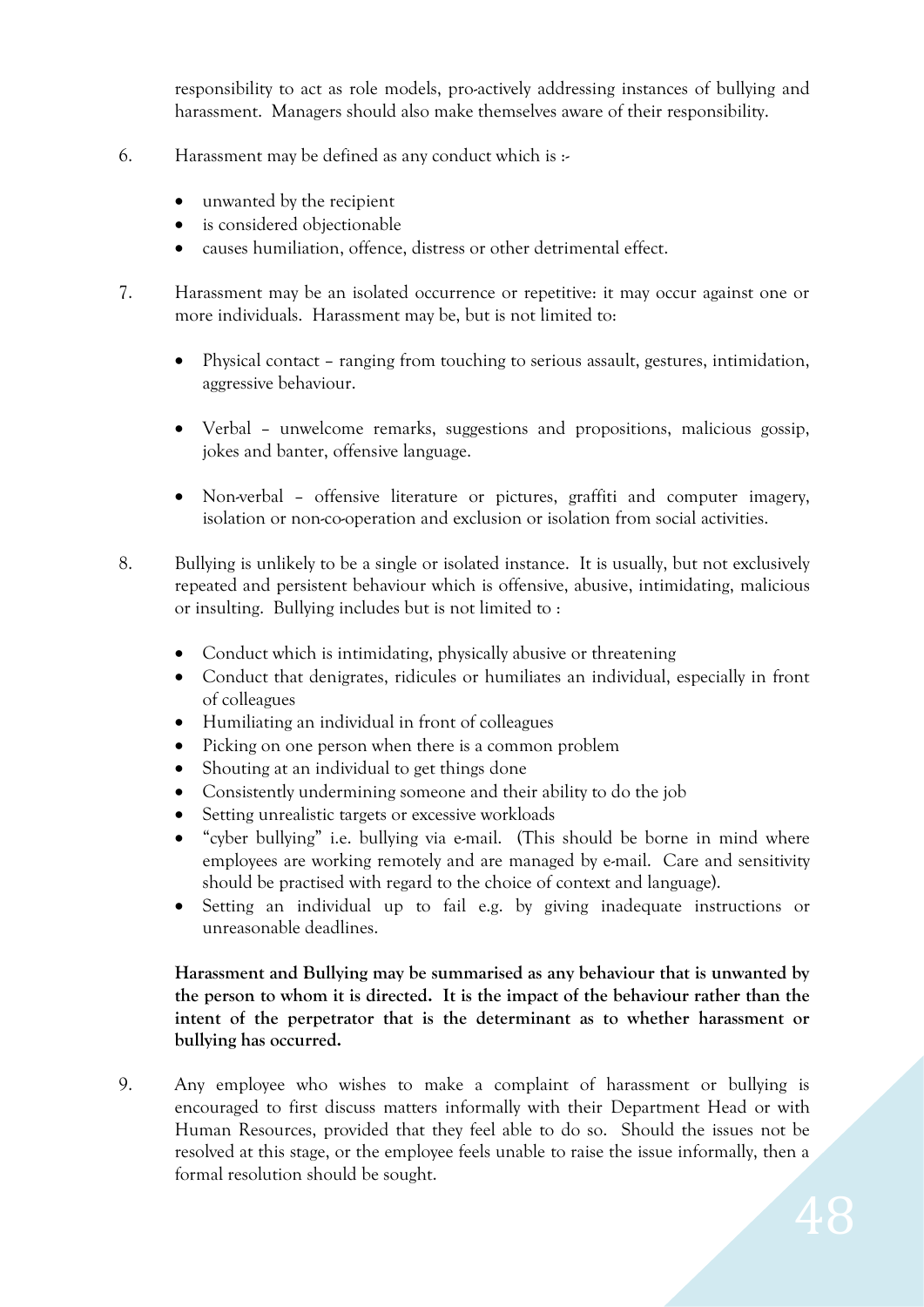- 10. When a complaint of Harassment or Bullying is brought to the attention of a manager at any level, whether informally or formally, prompt action must be taken to investigate the matter. Corrective action must be taken where appropriate and this may require an investigation under the City University's Disciplinary Policy and Procedure.
- 11. If it is considered that one of the parties concerned in a harassment or bullying case should be moved from their current workplace, then as a matter of principle the City University will normally remove the alleged perpetrator rather than the complainant. However, the final decision on who should be moved should reflect the particular circumstances of the case and advice from Human Resources to the relevant manager. It should be noted and explained to those concerned that the moving of either party is not an implication of guilt or culpability and no detriment to either party will be construed as a consequence.
- 12. All matters relating to the investigation of complaints of harassment or bullying will be treated in strict confidence. Any breach of confidentiality in this regard may render those responsible liable to disciplinary actions. However, it will be necessary that any alleged perpetrator is made aware of the allegations against them and the name(s) of those making the allegations together with the name(s) of any witnesses.
- 13. No employee will be victimised or suffer detriment for making a complaint of harassment or bullying and no manager shall threaten either explicitly or implicitly that an employee's complaint will be used as the basis for decisions affecting that employee. Such conduct will be treated as a very serious disciplinary offence. Similarly, managers are required to act on any complaint of harassment or bullying. Failure to do so will be regarded as misconduct which if proven, will result in disciplinary action.
- 14. All complaints of harassment or bullying whether raised formally or informally must be notified by the recipient of the complaint to Human Resources for recording. Such records are to be maintained and the incidence of bullying and harassment to be monitored.
- 15. This policy and procedure will be reviewed periodically and updated as appropriate.

### **APPENDIX**

**3. Procedure**

### **1. Informal Resolution**

1.1 Very often people are not aware that their behaviour is unwelcome or misunderstood and an informal discussion can lead to greater understanding and agreement that the behaviour will cease.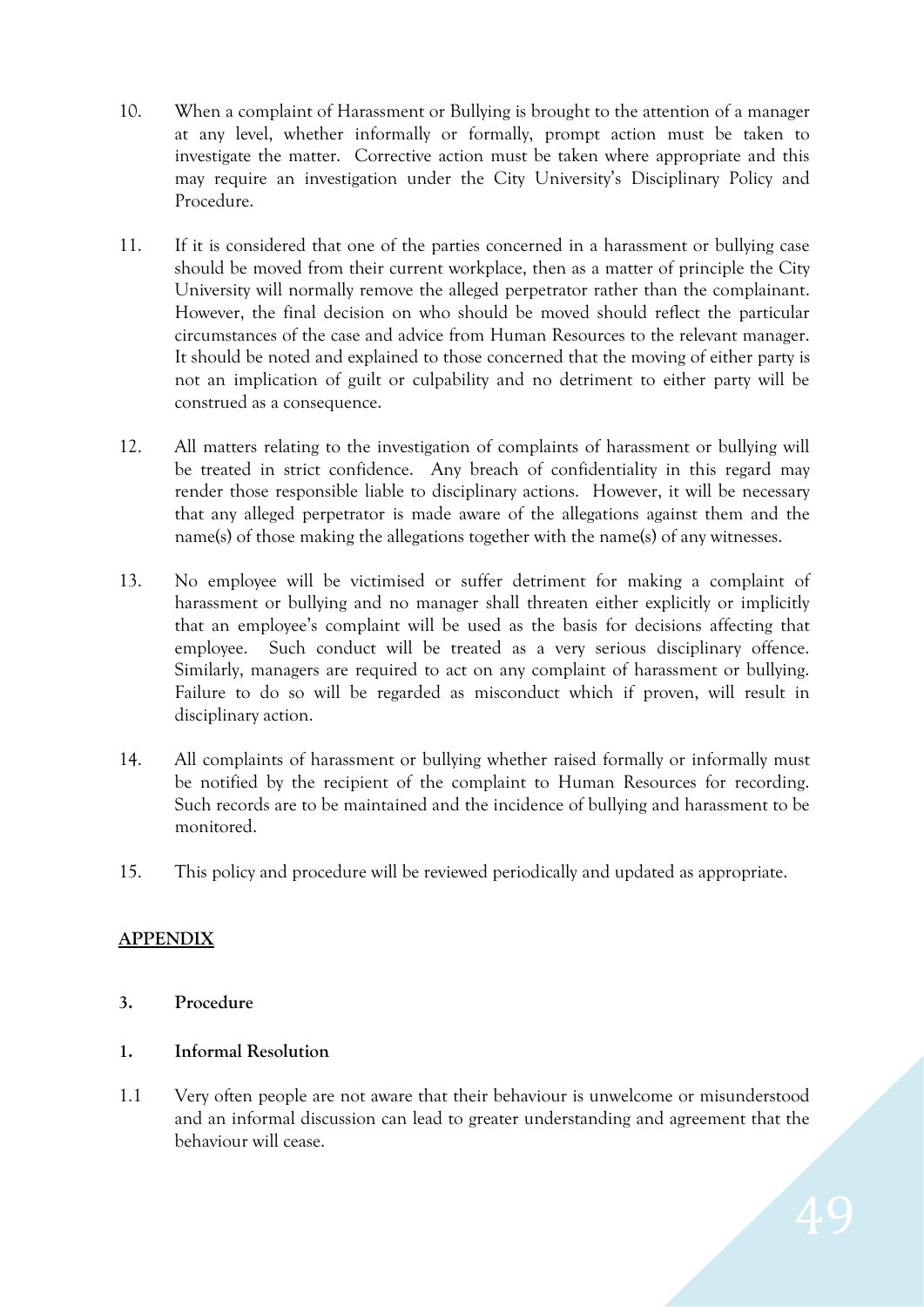- 1.2 Complainants are therefore encouraged to try, if they feel able to do so, to resolve the problem informally by making it clear to the alleged harasser that his/her actions are unwanted and should not be repeated. This may be done verbally or in writing in which case the complainant should keep a copy of the documentation and, where possible, the times and dates of incidents should be recorded.
- 1.3 If the complainant feels unable to approach the alleged harasser, a work colleague, could be asked to speak to the alleged harasser on the complainant's behalf. A note should be made of the action taken and the matter notified to Human Resources.
- 1.4 An individual who is made aware that their behaviour is unacceptable should:-
	- Listen carefully to the complaints and the particular concerns raised;
	- Respect the other person's point of view: everyone has a right to work in an environment free from harassment/intimidation;
	- Understand and acknowledge that it is the other person's reaction/perception to another's behaviour that is important;
	- Agree the aspects of behaviour that will change;
	- Review their general conduct/behaviour at work and with workplace colleagues.

#### **2. Formal Resolution**

- 2.1 If the alleged harassment continues, the complainant feels unable or unwilling to deal with the matter informally, or the allegation is so serious as to prevent use of the informal procedure, a complaint should then be raised formally with the employer.
- 2.2 Normally, the employer's representative will be the employee's Department Head. However, if the employee feels unable to do this they should submit the complaint in writing to a more senior manager within their Department or Directorate. In exceptional circumstances, allegations may be raised directly with the relevant Director, who will with other appropriate senior managers, arrange for the matter to be progressed in accordance with this policy and procedure.
- 2.3 When dealing with a complaint of harassment under the Formal Resolution Procedure, the relevant manager should:
	- a Take full details of the incidents in writing from the complainant and their representative (if appropriate);
	- b Take full details from any witnesses/other complainants who come forward and may have witnessed the alleged behaviour
	- c Inform the alleged harasser of the complaints against him/her, advise the alleged harasser to come to a meeting in order that they can comment on the allegations against them.
	- d Keep all parties informed of expected timescales.
	- e Inform all parties in writing of the outcome and any action that may be required.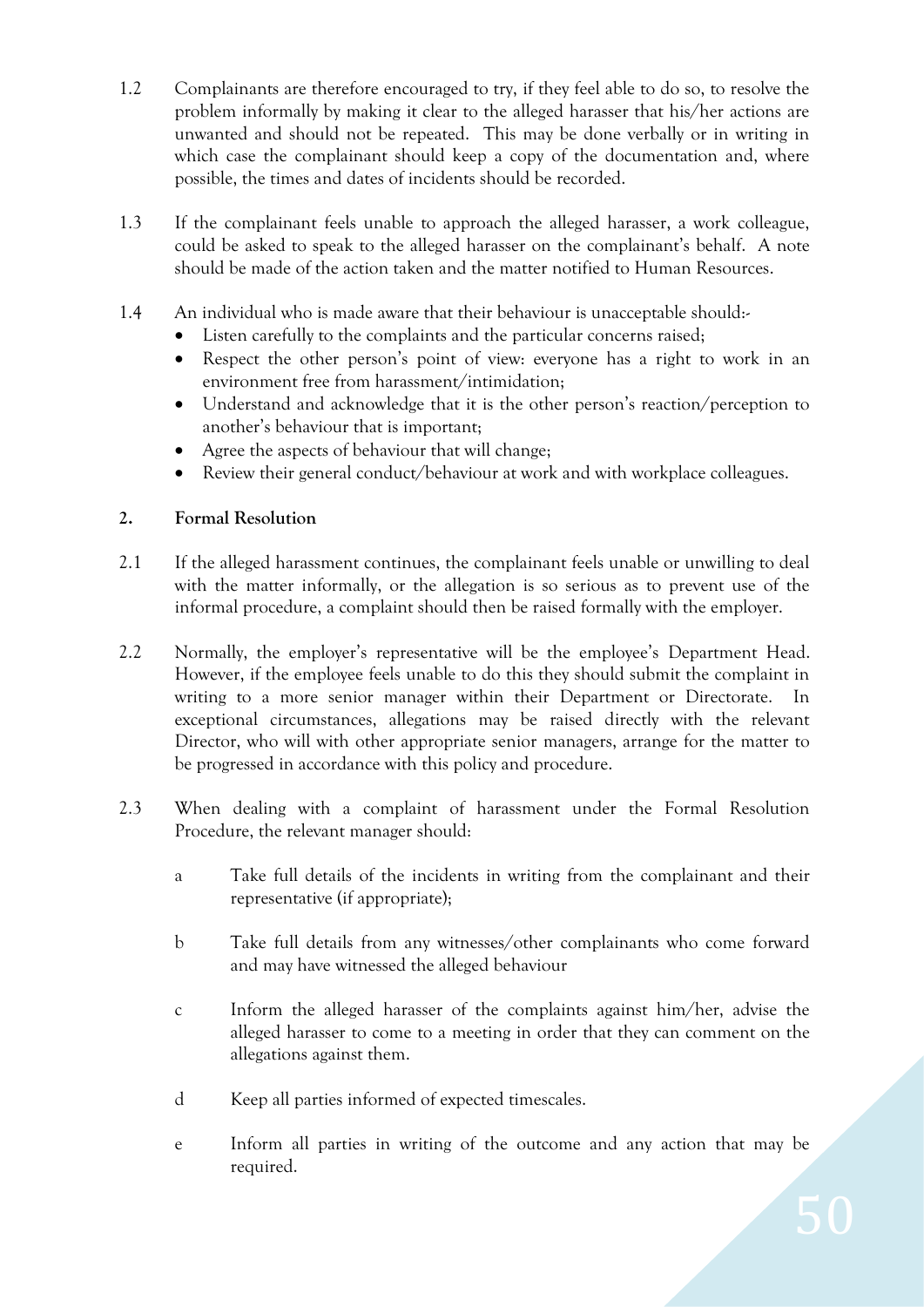- 2.4 If the allegations and the working situation warrant it, the alleged harasser may be suspended during the investigation (in accordance with established disciplinary procedure) or transferred temporarily pending the outcome of the inquiry to another Department.
- 2.5 Should there be a case to answer against the alleged harasser, the manager who has dealt with the complaint will communicate this to an impartial manager who will conduct a separate disciplinary investigation. The normal disciplinary procedure for misconduct/gross misconduct should then be followed. However, the following points should be taken into account:-
	- The complainant will normally be required to attend the disciplinary hearing as a witness, unless there are exceptional circumstances which prevent them from doing so;
- 2.6 If the complaint is upheld at the disciplinary stage, there are a number of possible outcomes for the harasser, depending on the evidence presented and the circumstances. These could include, but are not limited to:-
	- Dismissal
	- A formal warning
- 2.7 It should also be noted that the complainant may wish to move Department/section depending upon the nature of the complaint and the people involved. Appropriate consideration should be given to this request and the outcome with reasons provided to the complainant.
- 2.8 With any allegation, the need for a thorough and objective investigation is paramount. Consequently, if through the course of the investigation evidence demonstrates that the allegation has been made frivolously, maliciously, or for personal gain, then the individual making the complaint will be subject to Disciplinary proceedings as outlined in the City University's Disciplinary Policy.

### **3. Appeals**

Appeals against decisions taken under the Bullying and Harassment at Work Policy and Procedure shall be dealt with as follows:-

- Appeals against a disciplinary sanction will be dealt with in accordance with the appeals process in the Disciplinary Procedure.
- Appeals by a complainant about the outcome of any inquiry will be dealt with in accordance with the appeal process in the Grievance Policy.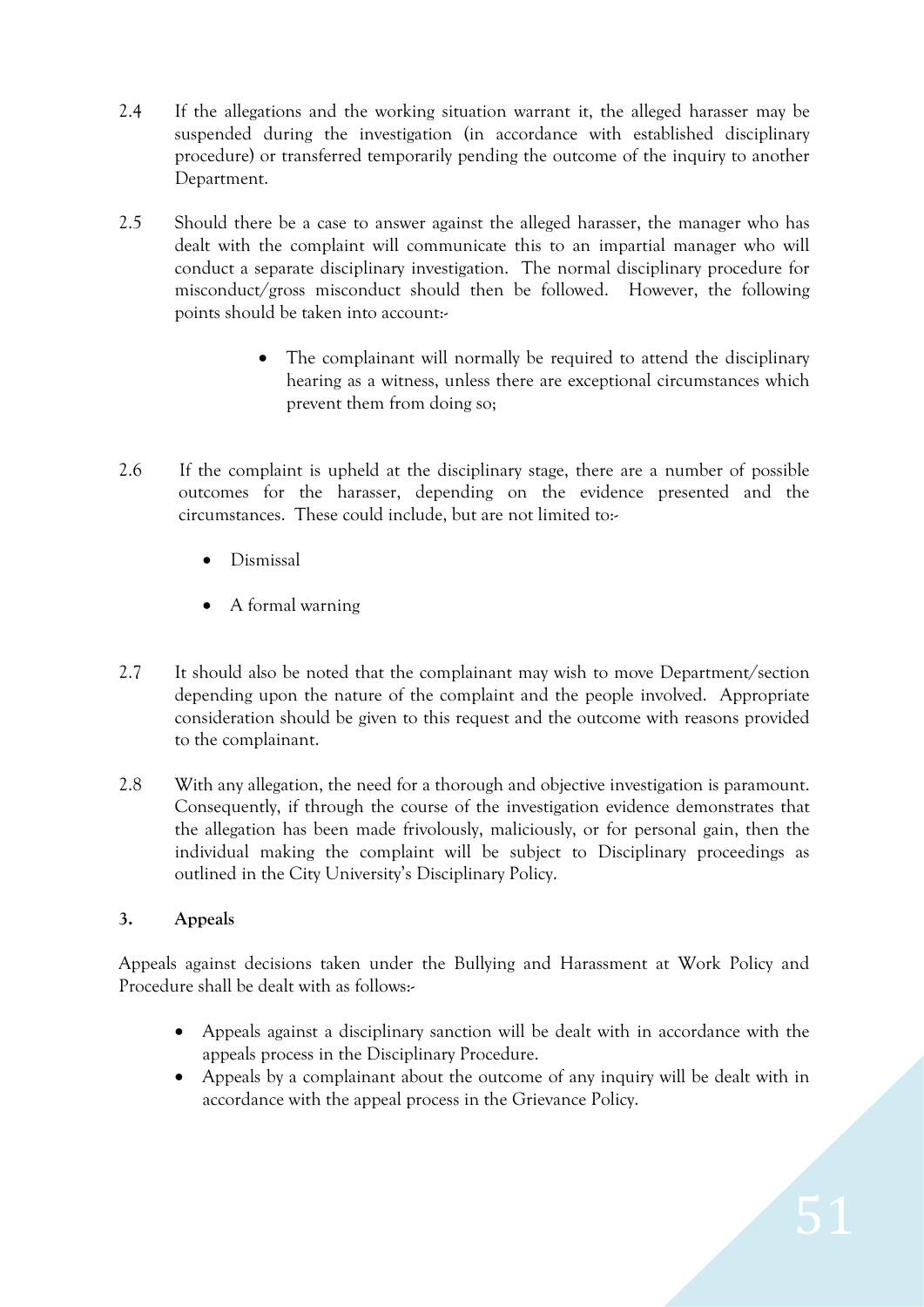#### **4. Records**

Where the complaint is informal and resolved at this stage, no record will be kept on personal files.

Following formal investigation, where the complaint is not substantiated, no records will be retained.

Where a complaint is substantiated or partially substantiated but does not proceed to disciplinary, a letter confirming the outcome will be

retained on the personal file and supporting documentation retained in a separate file for a period of 12 months.

Where the matter proceeds to a disciplinary hearing then the storage of records should be in accordance with the disciplinary procedure.

# III. "Whistleblowing" Policy

(Making a Disclosure in the Public Interest)

*"…this policy is intended to assist individuals who believe they have discovered malpractice or impropriety. It is not designed to question financial or business decisions taken by the City Unviersity…"*

#### **1. Introduction**

City University is committed to the highest standards of openness, probity and accountability.

An important aspect of accountability and transparency is a mechanism to enable staff and other members of the City University to voice concerns in a responsible and effective manner. It is a fundamental term of every contract of employment that an employee will faithfully serve his or her employer and not disclose confidential information about the employer's affairs. Nevertheless, where an individual discovers information which they believe shows serious malpractice or wrongdoing within the organisation then this information should be disclosed internally without fear of reprisal, and there should be arrangements to enable this to be done independently of line management.

The policy gives protection to employees against being dismissed or penalised by their supervisors as a result of disclosing to the university management certain serious concerns. The City University management has endorsed the provisions set out below so as to ensure that no members of staff should feel at a disadvantage in raising legitimate concerns.

It should be emphasised that this policy is intended to assist individuals who believe they have discovered malpractice or impropriety. It is not designed to question financial or business decisions taken by the City University managers nor should it be used to reconsider any matters which have already been addressed under harassment, complaint, disciplinary or other procedures. Once the "whistleblowing" procedures are in place, it is reasonable to expect staff to use them rather than air their complaints outside the City University.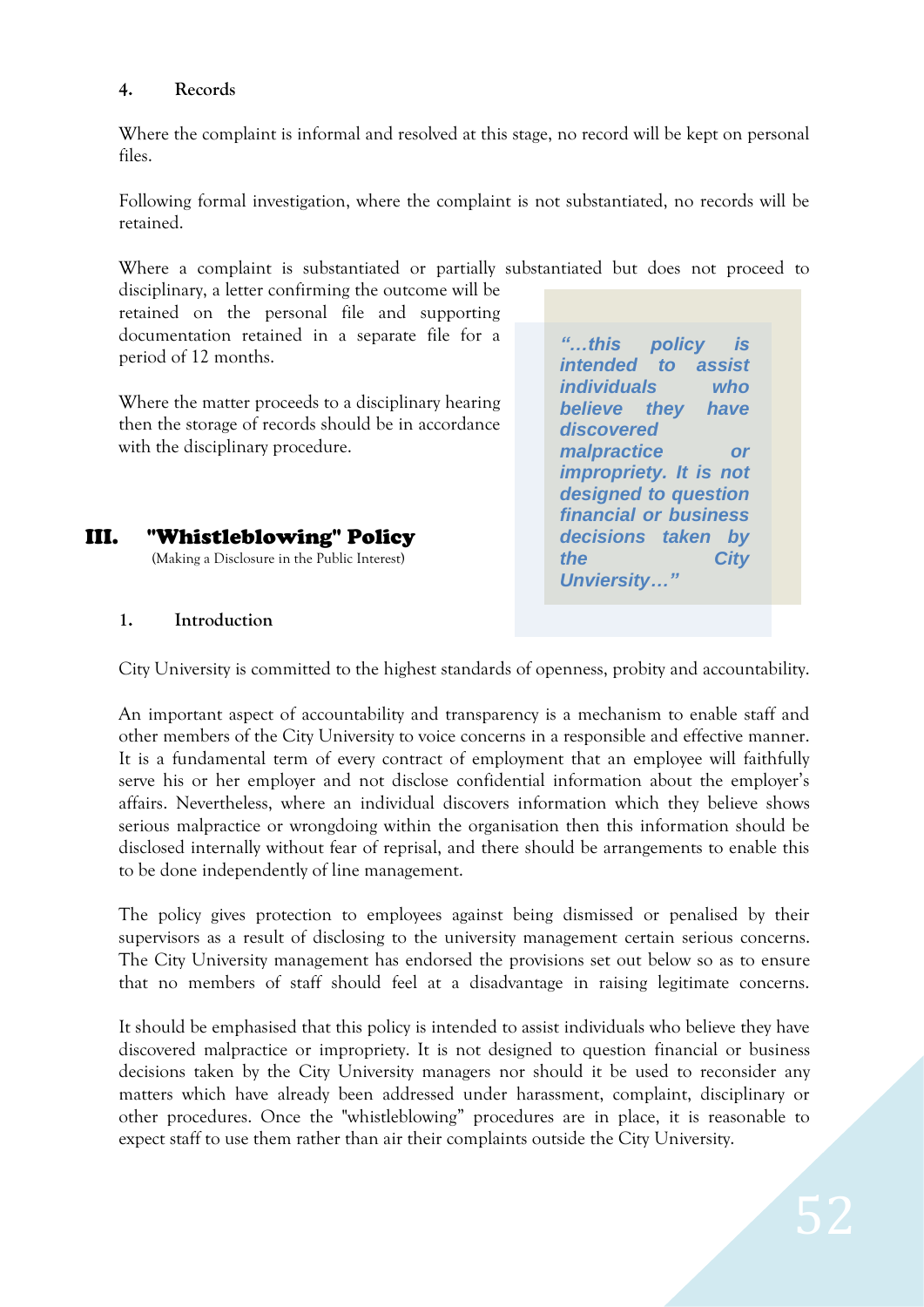### **2. Scope of Policy**

This policy is designed to enable employees of the City University to raise concerns internally and at a high level and to disclose information which the individual believes shows malpractice or impropriety. This policy is intended to cover concerns which are in the university's interest and may at least initially be investigated separately but might then lead to the invocation of other procedures e.g. disciplinary. These concerns could include

- Financial malpractice or impropriety or fraud
- Dangers to Health & Safety or the environment
- Criminal activity
- Improper conduct or unethical behaviour
- Attempts to conceal any of these

#### **3. Safeguards**

#### **i. Protection**

This policy is designed to offer protection to those employees of the City University who disclose such concerns provided the disclosure is made:

- in good faith
- in the reasonable belief of the individual making the disclosure that it tends to show malpractice or impropriety and if they make the disclosure to an appropriate person (see below). It is important to note that no protection from internal disciplinary procedures is offered to those who choose not to use the procedure. In an extreme case malicious or wild allegations could give rise to legal action on the part of the persons complained about.

#### **ii. Confidentiality**

The City University will treat all such disclosures in a confidential and sensitive manner. The identity of the individual making the allegation may be kept confidential so long as it does not hinder or frustrate any investigation. However, the investigation process may reveal the source of the information and the individual making the disclosure may need to provide a statement as part of the evidence required.

#### **iii. Anonymous Allegations**

This policy encourages individuals to put their name to any disclosures they make. Concerns expressed anonymously are much less credible, but they may be considered at the discretion of the City University management. In exercising this discretion, the factors to be taken into account will include:

- The seriousness of the issues raised
- The credibility of the concern
- The likelihood of confirming the allegation from attributable sources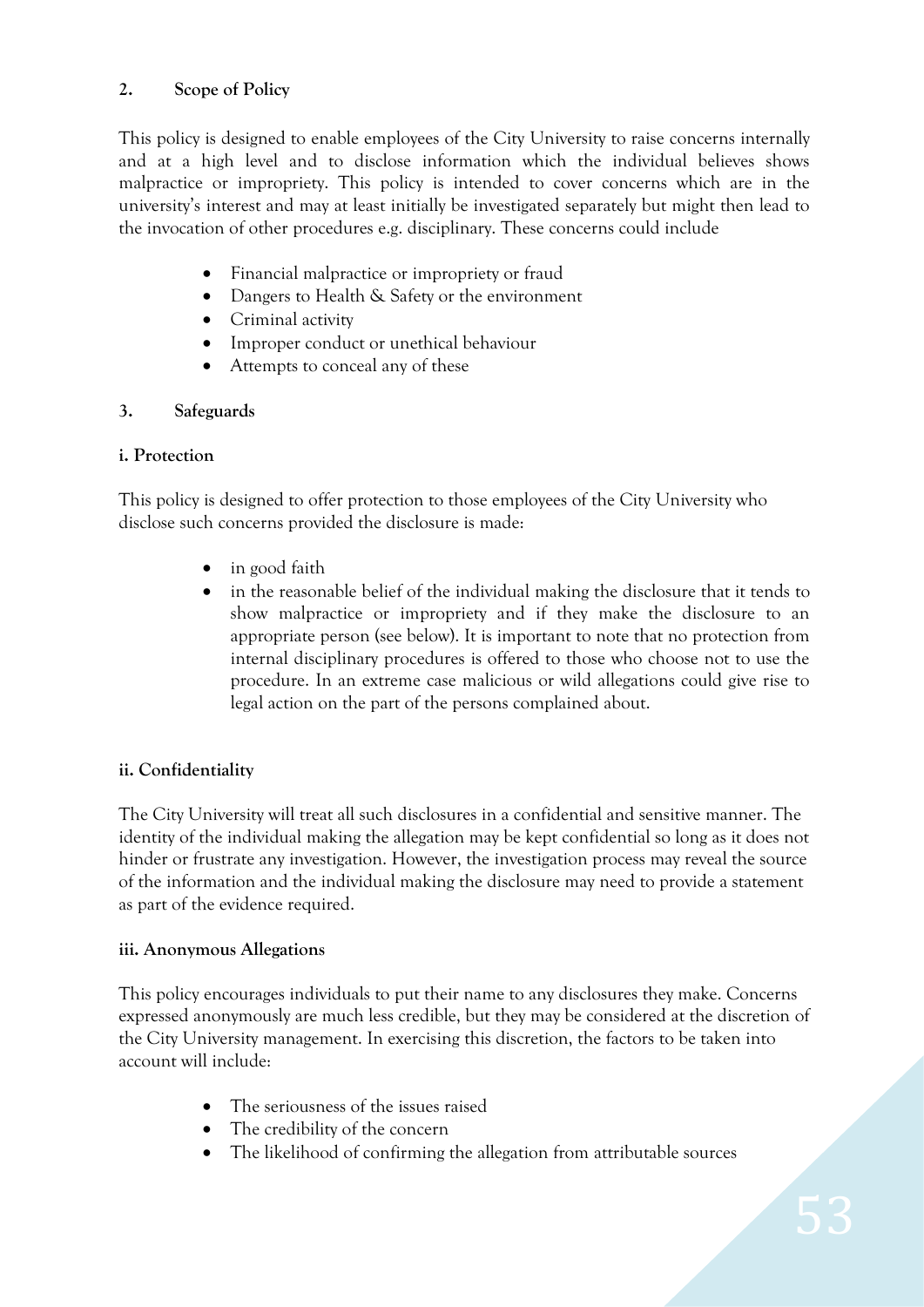#### **iv. Untrue Allegations**

If an individual makes an allegation in good faith, which is not confirmed by subsequent investigation, no action will be taken against that individual. In making a disclosure the individual should exercise due care to ensure the accuracy of the information. If, however, an individual makes malicious or vexatious allegations, and particularly if he or she persists with making them, disciplinary action may be taken against that individual.

#### **4. Procedures for Making a Disclosure**

On receipt of a complaint of malpractice, the member of staff who receives and takes note of the complaint, must pass this information as soon as is reasonably possible, to the appropriate designated investigating officer as follows:

- Complaints of malpractice will be investigated by the appropriate Director unless the complaint is against the Director or is in any way related to the actions of the Director. In such cases, the complaint should be passed to the President for referral.
- In the case of a complaint, which is any way connected with but not against the Director, the President will nominate a Senior Manager to act as the alternative investigating officer.
- Complaints against the President should be passed to the Chairman who will nominate an appropriate investigating officer of the Board of Trustees.
- The complainant has the right to bypass the department head structure and take their complaint direct to a Director, Vice President or President. The President has the right to refer the complaint back to management if he/she feels that the management without any conflict of interest can more appropriately investigate the complaint.

#### **5. Timescales**

Due to the varied nature of these sorts of complaints, which may involve internal investigators, it is not possible to lay down precise timescales for such investigations. The investigating officer should ensure that the investigations are undertaken as quickly as possible without affecting the quality and depth of those investigations.

The investigating officer, should as soon as practically possible, send a written acknowledgement of the concern to the complainant and thereafter report back to them in writing the outcome of the investigation and on the action that is proposed. If the investigation is a prolonged one, the investigating officer should keep the complainant informed, in writing, as to the progress of the investigation and as to when it is likely to be concluded.

All responses to the complainant should be in writing.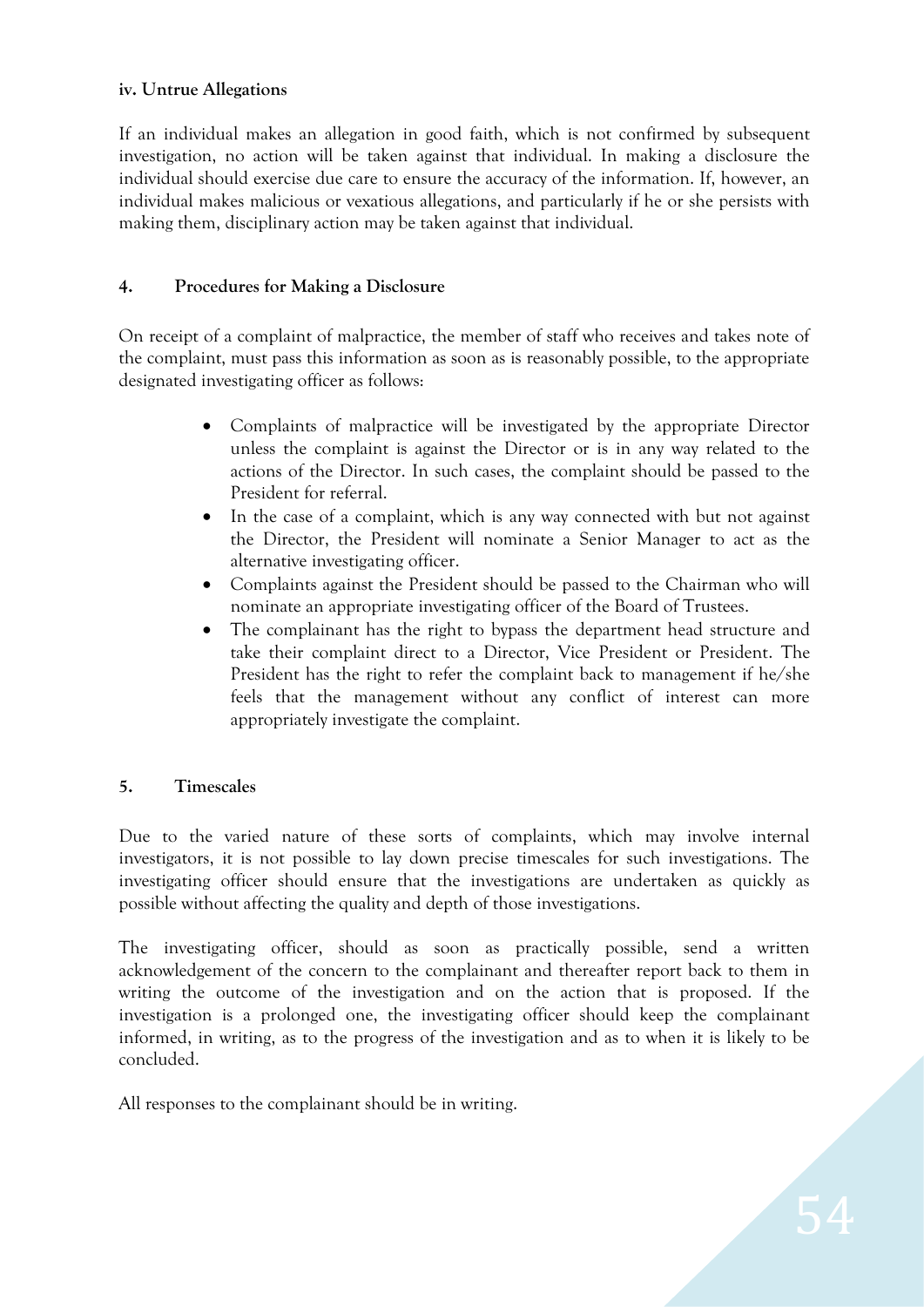### 6. Investigating Procedure

The investigating officer should follow these steps:

- Full details and clarifications of the complaint should be obtained.
- The investigating officer should inform the member of staff against whom the complaint is made as soon as is practically possible.
- The investigating officer should consider the involvement of the City University auditors and outside investigators as needed after consulting with the President or his designee.
- The allegations should be fully investigated by the investigating officer with the assistance where appropriate, of other individuals / bodies.
- A judgement concerning the complaint and validity of the complaint will be made by the investigating officer. This judgement will be detailed in a written report containing the findings of the investigations and reasons for the judgement. The report will be passed to the Chief Executive or Chairman as appropriate.
- The President will decide what action to take. If the complaint is shown to be justified, then they will invoke the disciplinary or other appropriate City University procedures.
- The complainant should be kept informed of the progress of the investigations and, if appropriate, of the final outcome.
- If appropriate, a copy of the outcomes will be passed to the City University Auditors to enable a review of the procedures.

If the complainant is not satisfied that their concern is being properly dealt with by the investigating officer, they have the right to raise it in confidence with the President, or one of the designated persons described above.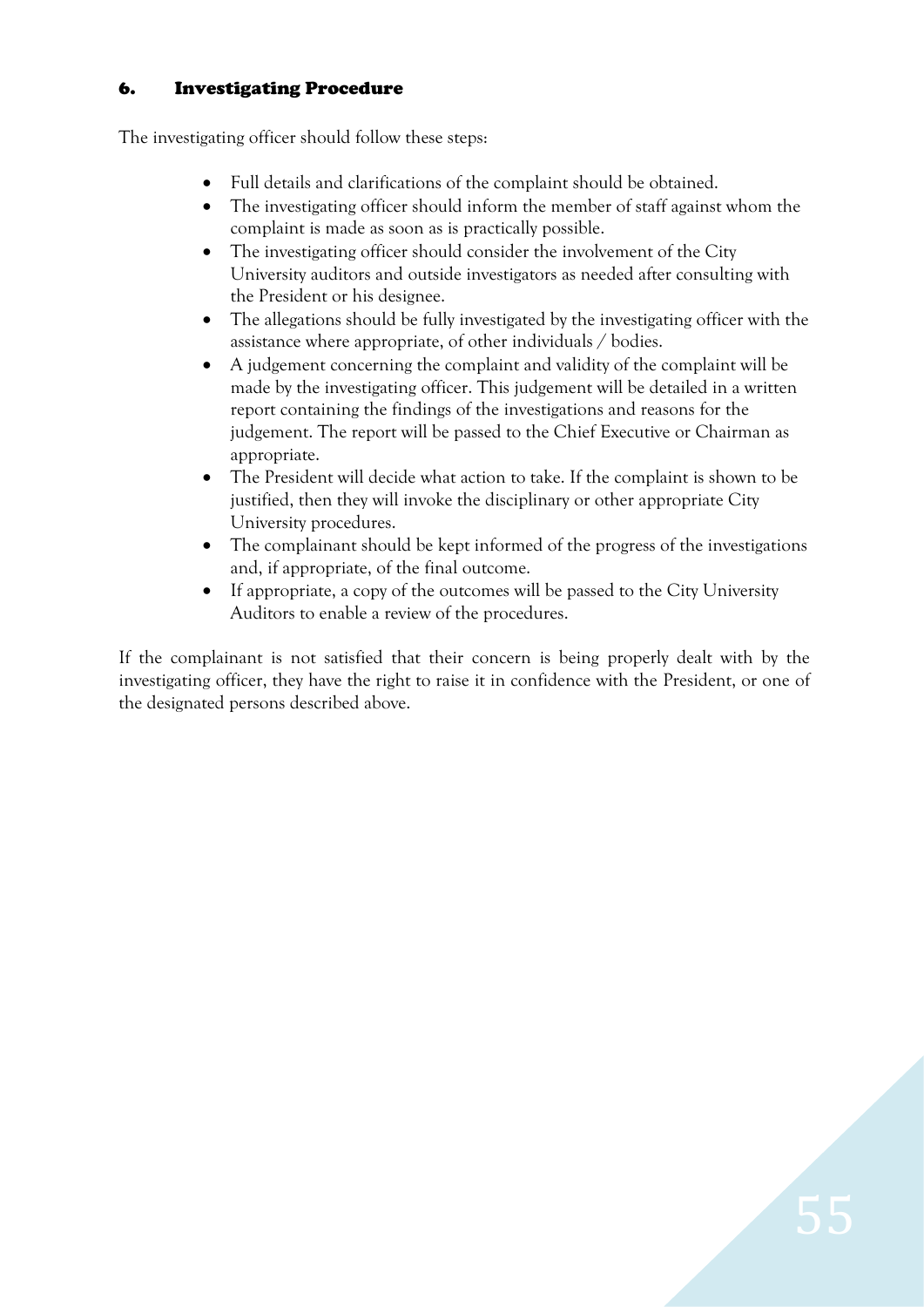**SECTION 4 – SUPPORTING OUR STAFF IN THE WORKPLACE:** *By ensuring Equality and Fairness in all aspects of Employment; dealing with Alcohol and Drug issues, and ensuring their Health & Safety is properly guarded.*

# IV. Equality Policy

### 1. Policy Statement

- 1. City University recognises that discrimination and victimisation is unacceptable and that it is in the interests of the City University and its employees to utilise the skills of the total workforce. It is the aim of the City University to ensure that no employee or job applicant receives less favourable facilities or treatment (either directly or indirectly) in recruitment or employment on grounds of age, disability, gender, race, clan, or religion (the **protected characteristics**).
- 2. Our aim is that our workforce will be truly representative of all sections of society and each employee feels respected and able to give of their best.

*"Our aim is that our workforce will be truly representative of all sections of society and each employee feels respected and able to give of their best."*

- 3. We oppose all forms of unlawful and unfair discrimination or victimisation. To that end the purpose of this policy is to provide equality and fairness for all in our employment.
- 4. All employees, whether part-time, full-time or temporary, will be treated fairly and with respect. Selection for employment, promotion, training or any other benefit will be on the basis of aptitude and ability. All employees will be helped and encouraged to develop their full potential and the talents and resources of the workforce will be fully utilised to maximise the efficiency of the organisation.
- 5. Our staff will not discriminate directly or indirectly, or harass customers or clients because of age, disability, gender reassignment, pregnancy and maternity, race, religion or belief, sex, and sexual orientation in the provision of the City University's goods and services.
- 6. This policy and the associated arrangements shall operate in accordance with statutory requirements. In addition, full account will be taken of any guidance or Codes of Practice issued by the Equality and Human Rights Commission, any Government Departments, and any other statutory bodies.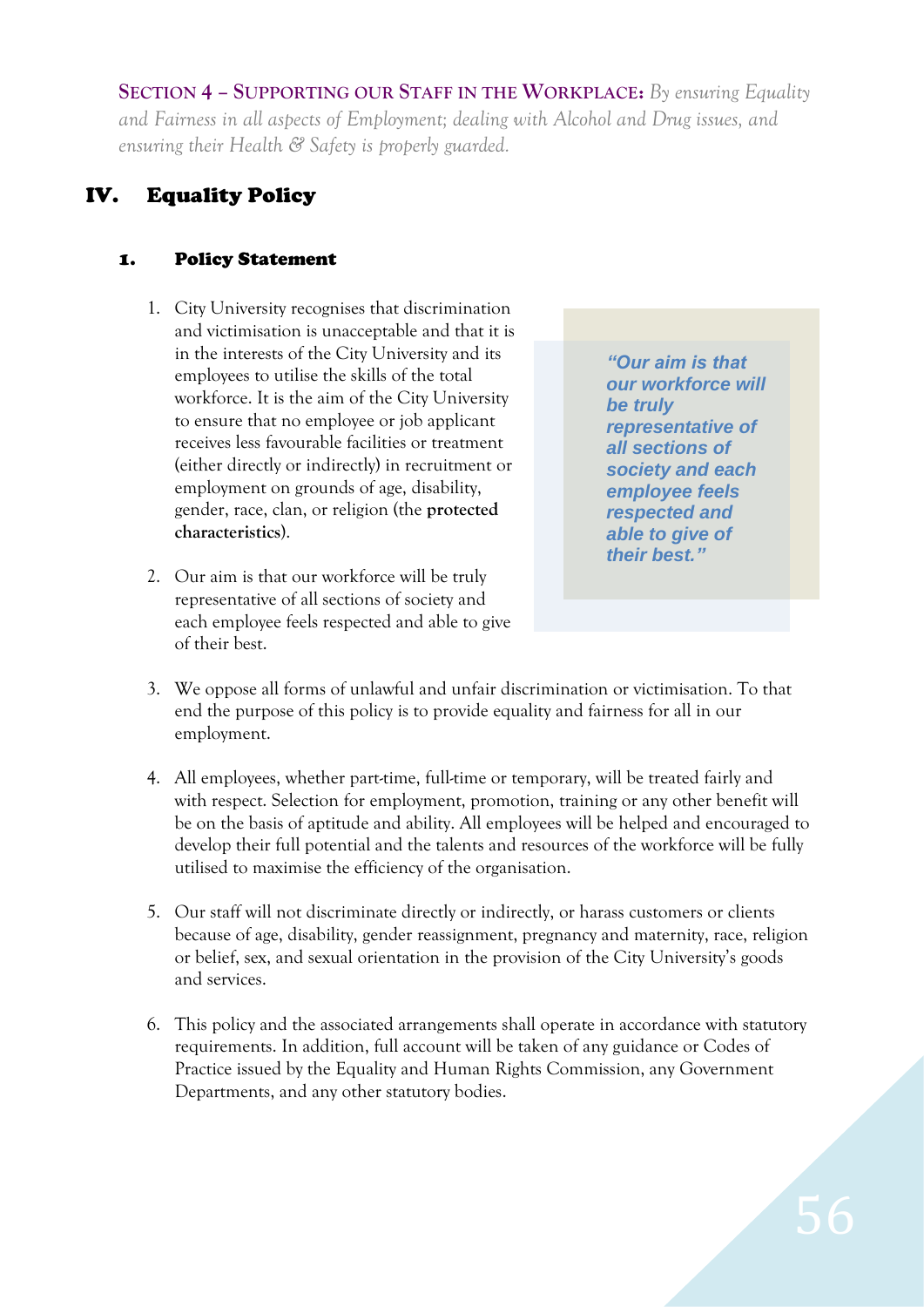### 2. Our Commitment

- To create an environment in which individual differences and the contributions of all our staff are recognised and valued.
- Every employee is entitled to a working environment that promotes dignity and respect to all. No form of intimidation, bullying or harassment will be tolerated.
- Training, development and progression opportunities are available to all staff.
- To promote equality in the workplace which we believe is good management practice and makes sound business sense.
- We will review all our employment practices and procedures to ensure fairness.
- Breaches of our equality policy will be regarded as misconduct and could lead to disciplinary proceedings.
- This policy is fully supported by senior management.
- The policy will be monitored and reviewed annually

### 3. Responsibilities of Management

Responsibility for ensuring the effective implementation and operation of the arrangements will rest with the President of City University. Directors / Managers will ensure that they and their staff operate within this policy and arrangements, and that all reasonable and practical steps are taken to avoid discrimination. Each manager will ensure that:

- all their staff are aware of the policy and the arrangements, and the reasons for the policy;
- grievances concerning discrimination are dealt with properly, fairly and as quickly as possible;
- proper records are maintained.

The Human Resources Manager will be responsible for monitoring the operation of the policy in respect of employees and job applicants, including periodic departmental audits.

### 4. Responsibilities of Staff

Responsibility for ensuring that there is no unlawful discrimination rests with all staff and the attitudes of staff are crucial to the successful operation of fair employment practices. In particular, all members of staff should:

- comply with the policy and arrangements;
- not discriminate in their day to day activities or induce others to do so;
- not victimise, harass or intimidate other staff, students or groups who have, or are perceived to have one of the protected characteristics.
- ensure no individual is discriminated against or harassed because of their association with another individual who has a protected characteristic.
- inform their manager if they become aware of any discriminatory practice.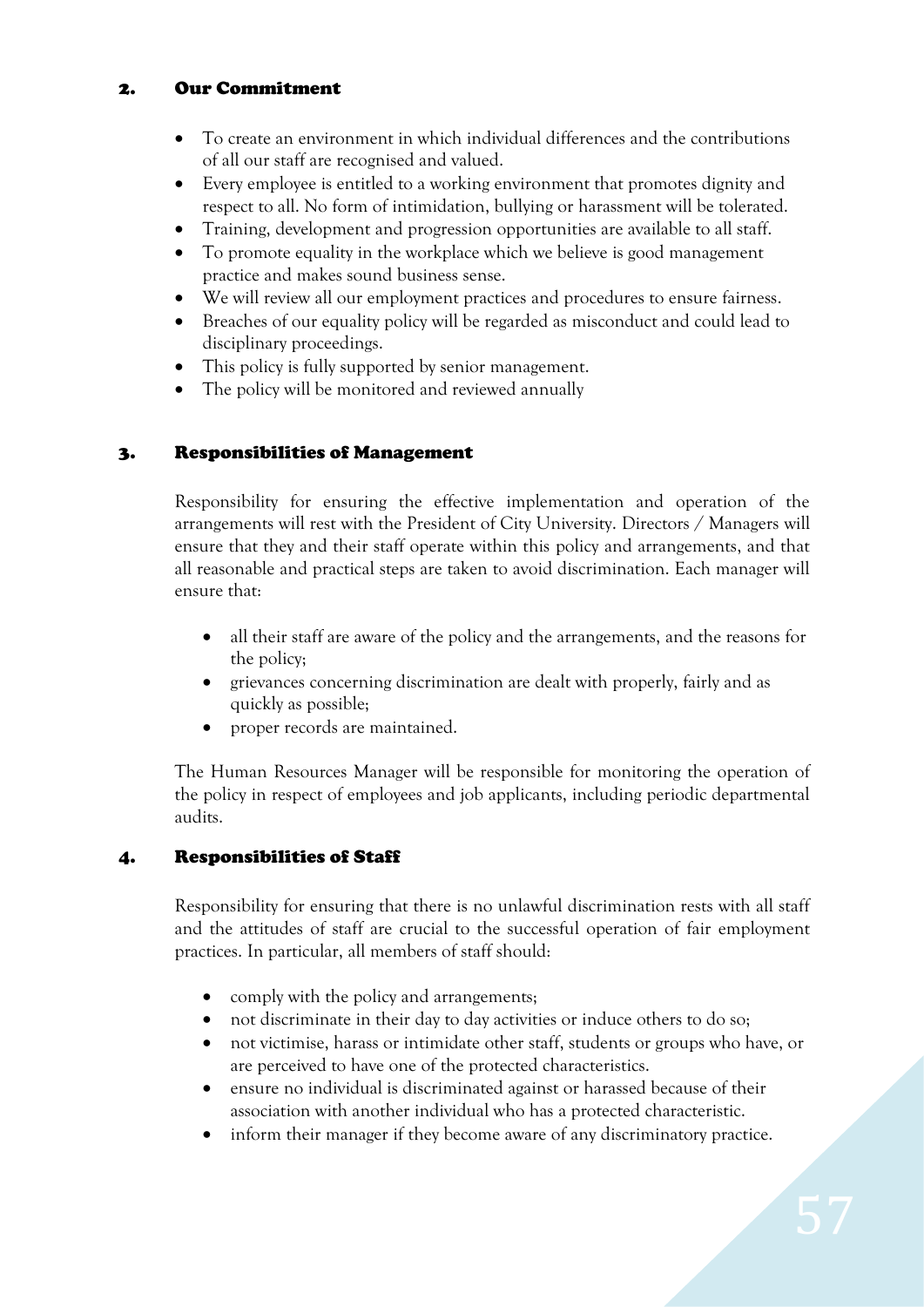#### 5. Third Parties

Third-party harassment occurs where a City University employee is harassed, and the harassment is related to a protected characteristic, by third parties such as clients or customers. City University will not tolerate such actions against its staff, and the employee concerned should inform their manager / supervisor at once that this has occurred. City University will fully investigate and take all reasonable steps to ensure such harassment does not happen again.

### 6. Related Policies and Arrangements

All employment policies and arrangements have a bearing on equality of opportunity. The City University policies will be reviewed regularly and any discriminatory elements removed.

### 7. Rights of Disabled People

The City University attaches particular importance to the needs of disabled people.

Under the terms of this policy, managers are required to:

- make reasonable adjustment to maintain the services of an employee who becomes disabled, for example, training, provision of special equipment, reduced working hours. (NB: managers are expected to seek advice on the availability of advice and guidance from external agencies to maintain disabled people in employment);
- include disabled people in training/development programmes;
- give full and proper consideration to disabled people who apply for jobs, having regard to making reasonable adjustments for their particular aptitudes and abilities to allow them to be able to do the job.

#### 8. Equality Training

A series of regular briefing sessions will be held for staff on equality issues. These will be repeated as necessary. Equality information is also included in induction programs.

Training will be provided for managers on this policy and the associated arrangements. All managers who have an involvement in the recruitment and selection process will receive specialist training.

#### 9. Drug /Alcohol Testing

- 1. City University will ensure that all it's employees work within the university policies on the use of drugs and alcohol at university campuses:
	- It is a criminal offence for any CU Employee to be unfit for their work due to taking drugs or alcohol.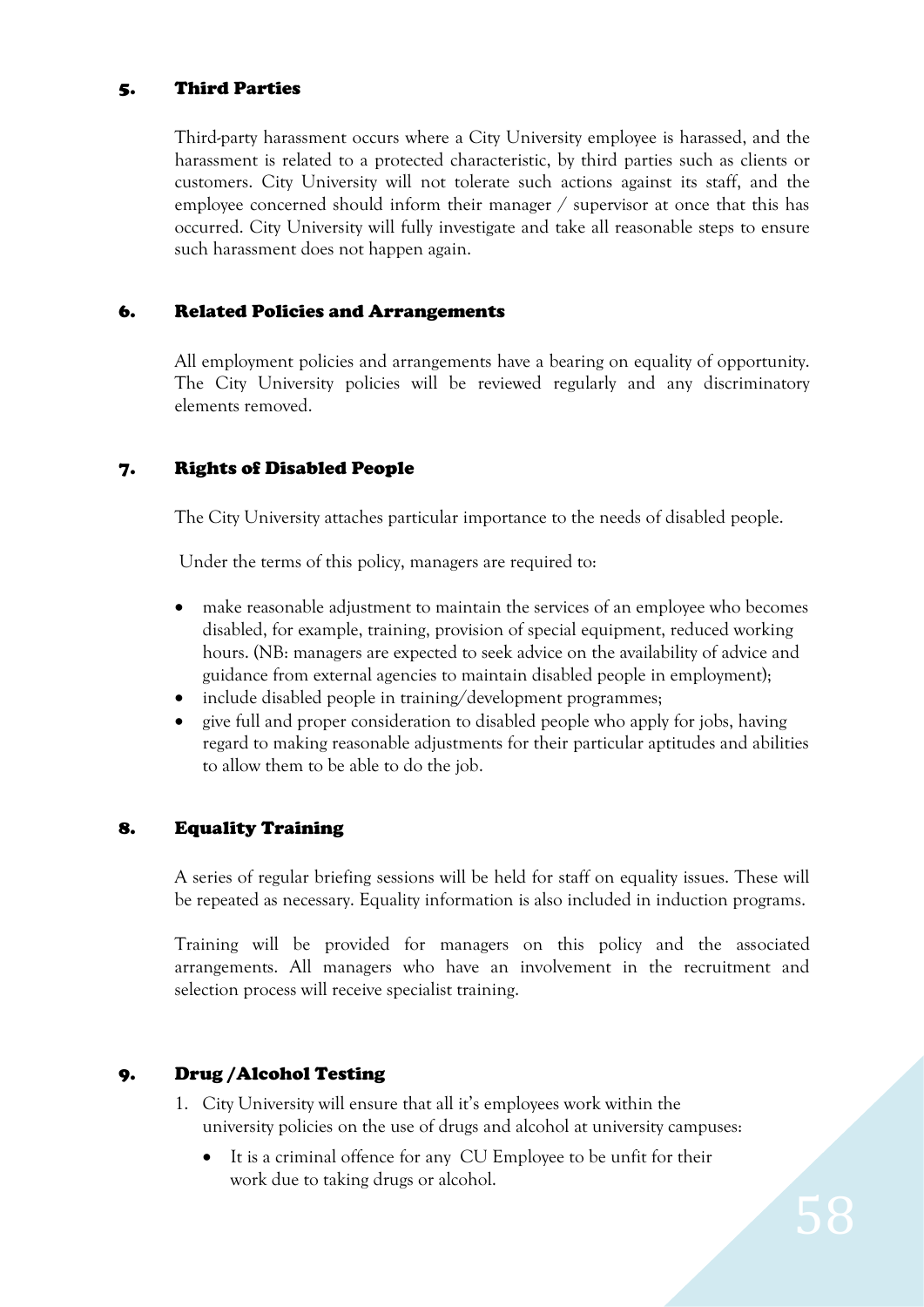- It is a criminal offence to be unfit to drive, attempt to drive or be in charge of a motor vehicle when under the influence of drugs or alcohol.
- The possession, supply or production of controlled drugs is unlawful and grounds for dismissal.
- 2. At its discretion, City University may undertake drug / alcohol testing for certain key jobs within the City University. These may be carried out during pre-employment, as part of a random testing scheme or as a result of an incident.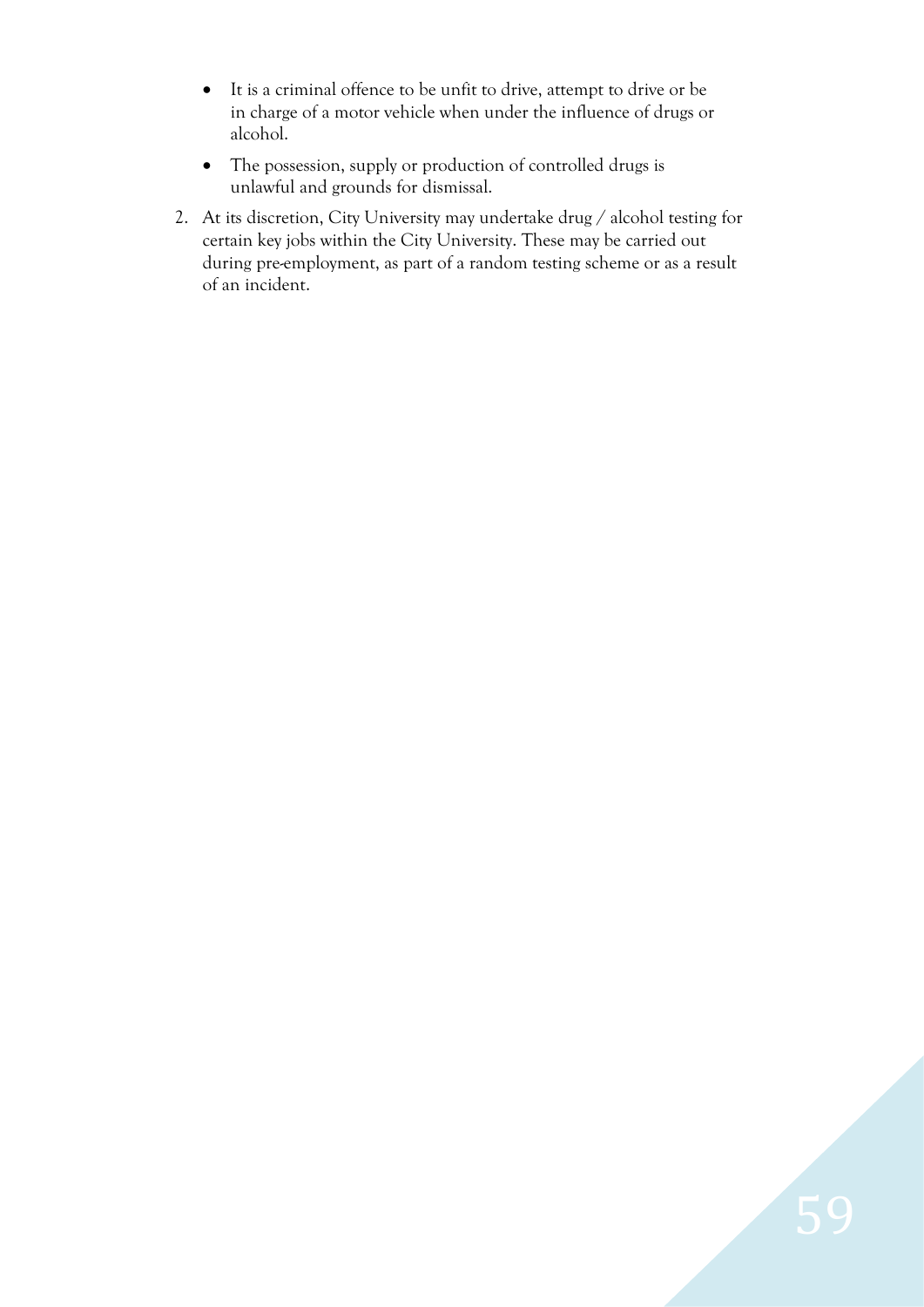## V. Health and Safety Policy

#### 1. Statement of General Policy

The City University fully appreciate the importance of the health and safety of its employees and students and its obligation to that end. The Board of Trustees of City University requires its President to ensure that the following policy is implemented and to report annually on its effectiveness.

#### 2. Management Organisation and Arrangements

The purpose of the policy is to establish general standards for health and safety at work and to distribute responsibility for their achievement to all managers, supervisors, and other employees through the normal line management processes.

#### 3. Management Responsibilities

#### **President**

The President of CU has overall responsibility for the implementation of the City University's policy. In particular he is responsible for ensuring that the policy is widely communicated and that its effectiveness is monitored.

*"City University recognises and accepts its responsibility as an employer to maintain, so far as is reasonably practicable, the safety and health of its employees, and of other persons who may affected by its' activities."*

#### **Directors and Senior Managers**

These managers are wholly accountable to the President for the implementation and monitoring of the policy within the area of their specified responsibility.

#### **Safety Officer**

The Fire and Safety Officer is a nominated manager responsible for co-ordinating effective health and safety policies and controls at each campus.

The Fire and Safety Officer is responsible for:

- the production and maintenance of the City University's policy and ensuring that Department Guidelines are consistent with policy;
- its application;
- monitoring and reporting on the effectiveness of the policy;
- the provision of general advice about the implication of the policy;
- the identification of health and safety training needs. The safety officer also acts on behalf of the President, as the City University's formal link with the Fire, Health and Safety Executives of the District where the campus is located;
- The conduct of periodic drills on fire and security challenges.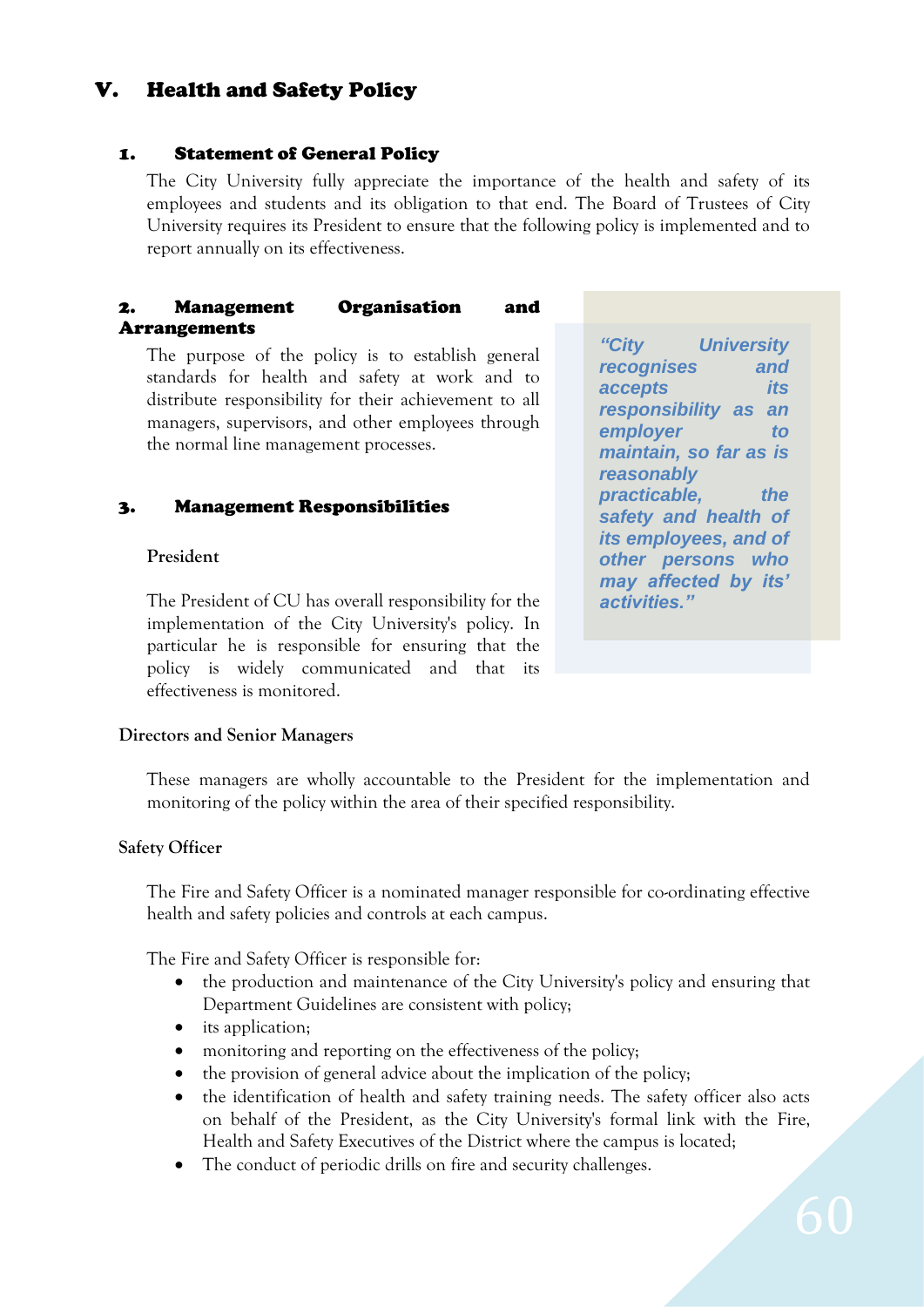**Responsibilities for Specific Workplaces** 

| <b>CAMPUS NAME</b>      | <b>CAMPUS</b><br><b>MANAGER</b> | FIRE,<br>HEALTH<br><b>SAFETY OFFICER</b>                                                                   |
|-------------------------|---------------------------------|------------------------------------------------------------------------------------------------------------|
| Xxxxx Department<br>etc | Director of Xxxxx               | All Xxxxx Department<br>Managers are accountable<br>to the Director of Xxxxx<br>for their respective areas |

### 4. Health and Safety Management Process

The City University believes that consideration of the health, safety and welfare of staff is an integral part of the management process.

Responsibility for health and safety matters shall be explicitly stated in management job descriptions.

The City University requires managers to approach health and safety in a systematic way, by identifying hazards and problems, planning improvements, taking executive action and monitoring results so that the majority of health and safety needs will be met from locally held budgets as part of day-to-day management, although many health and safety problems can be rectified at little additional cost.

For major additional expenditure, cases of need will be submitted by Directors to the Chief Executive.

If unpredictable health and safety issues arise during the year, the Chief Executive must assess the degree of risk, in deciding the necessary resources and actions to commit to addressing these issues.

#### 5. Health, Safety and Welfare Guidelines

It is the policy of the City University to require departmental managers to produce appropriate health and safety policies or guidelines. These should embody the minimum standards for health and safety for the department and the work organised within it.

It shall be the responsibility of the manager to bring to the attention of all members of his or her staff, the provisions of the guidelines, and to consult with appropriate Health and Safety Representatives about the updating of these guidelines. The model contents of a guideline are:

- a clear statement of the role of the department;
- regulations governing the work of the department;
- clear reference to safe methods of working, for example nursing procedures, manufacturers' manuals;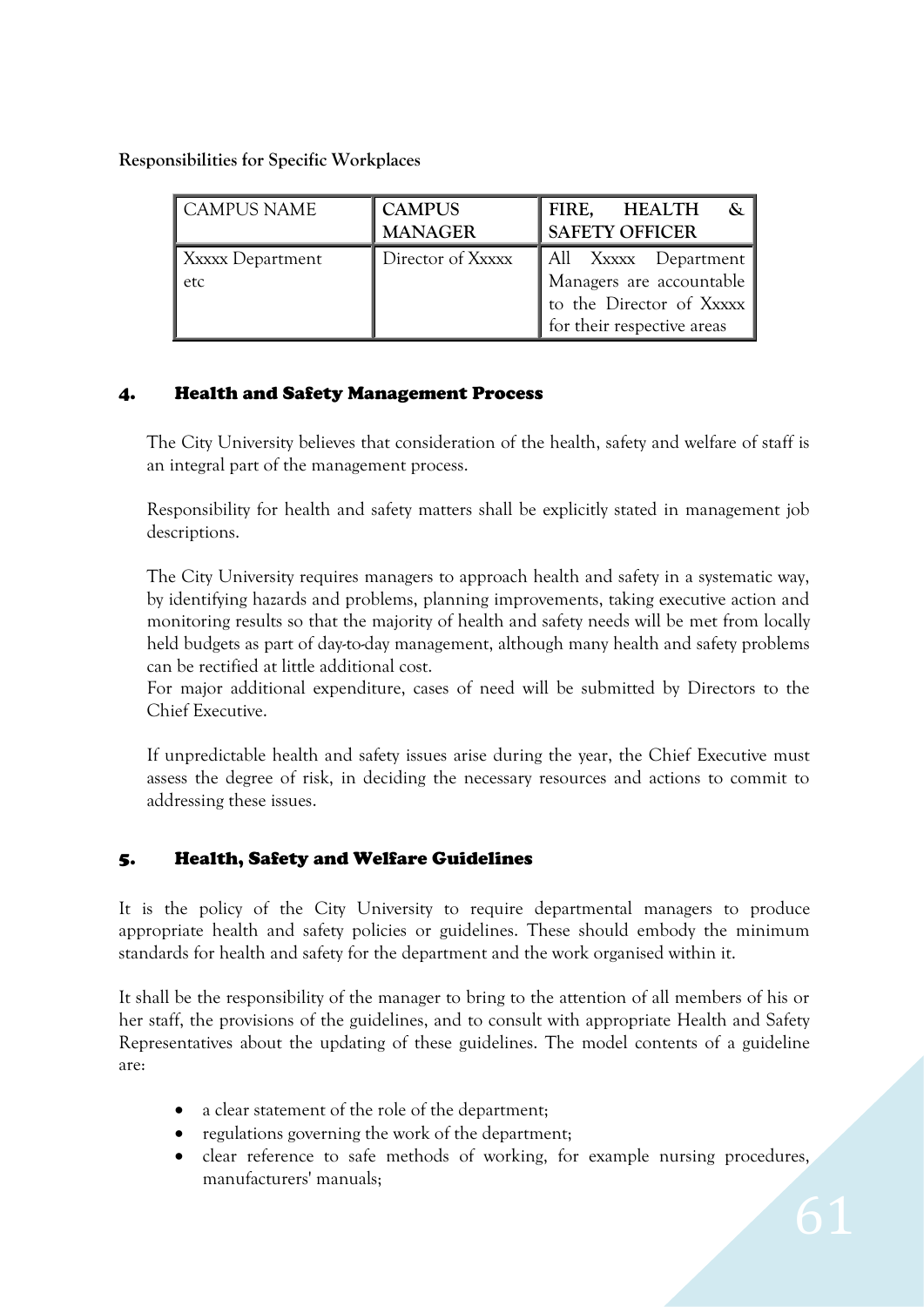- information about immediate matters of health and safety concern, such as fire drills, fire exits, first aid;
- training standards;
- the role and identity of the Health and Safety Representative;
- names of specialist advisers who can be approached about the work of the department;
- the manager responsible for organisation and control of work;
- accident reporting procedures;
- departmental safety rules;
- fire procedures;
- policies agreed by the City University.

### 6. Identification of Health and Safety Hazards

#### - **ANNUAL AUDIT AND REGULAR RISK ASSESSMENTS**

It is the policy of the City University to require a thorough examination of health and safety performance against established standards in each department, at least annually. The technique to be adopted for such examinations will be the *Safety Audit*'. The Audit requires review of:

- standards laid down in the policy;
- departmental guidelines;
- staff attitudes;
- staff instructions;
- methods of work;
- contingency plans;
- recording and provision of information about accidents and hazards and the assessment of risk.

The information obtained by the Audit will be used to form the basis of the plan for the department for the following year. Audits must be completed by July of each year.

The responsibility for ensuring that audit activity is carried out as part of this policy rests with the VPAF and will be carried out by the Fire and Safety Officer. Although the Audit remains a management responsibility, managers are required as part of this policy to seek the involvement of the appropriate departmental representative in the conduct of the Audit.

It is the management's responsibility to ensure that any deficiencies highlighted in the Audit are dealt with as speedily as possible.

In addition to carrying out Safety Audits, it is the responsibility of the department manager to check, at least quarterly, all portable equipment, including electrical appliances, in their area, and to ensure that all problems are immediately dealt with.

Managers have a continual responsibility for the elimination of hazards in order to maintain a safe working environment and will also be expected to carry out regular **risk assessments** in line with the Health and Safety Executive Guidelines; that is follow the 5 steps: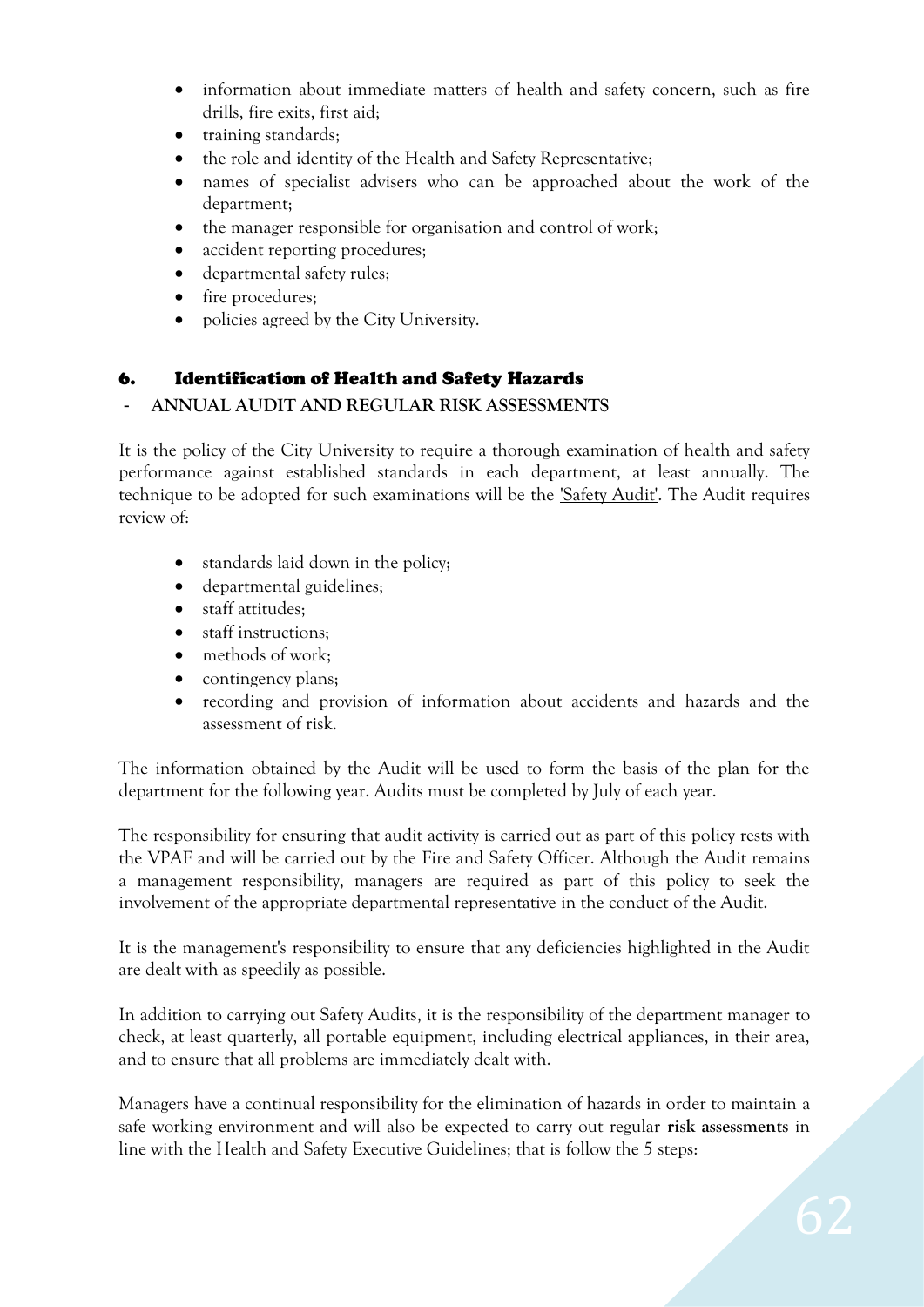- 1. Identify the hazards
- 2. Decide who might be harmed and how
- 3. Evaluate the Risks and decide on precautions
- 4. Record the findings and implement the precautions
- 5. Review the assessment and update when necessary

#### 7. Campus Fire and Safety Officers

The City University will support Campus Fire and Safety Officers in carrying out their role and give all reasonable assistance. Fire and Safety Officers will be encouraged to discuss specific health and safety issues with the relevant Head of Department. They may also formally report hazardous or unsafe circumstances to the Head of Department and will be formally notified of the remedial action taken or be given a reason why the action cannot be taken. Departmental weekly reports to management must reflect all hazardous and unsafe circumstances reported by the fire and safety officers and actions that may have been taken by management to remedy the situation.

### 8. Training

Health and Safety training shall be incorporated within annual training programs, as part of the development of a systematic training plan. Health and Safety training needs will, therefore, be identified and planned for in the same manner as other training needs.

Four areas of need shall be given special priority:

- training for managers, to equip them with an understanding of the manager's responsibilities under this policy, and the role and purpose of safety representatives;
- training for campus fire and safety officers to enable them to discharge their function;
- training for all members of staff to acquaint them with the main provisions of the safety policy and its practical implication, the main features of this policy and key safety rules;
- induction and in-service training for staff at all levels to acquaint them fully with new requirements and hazards.

#### 9. Records, Statistics and Monitoring

The City University will operate systems for recording, analysis and presentation of information about accidents, hazard situations and untoward occurrences Advice on systems will be provided by the Fire and Safety Officer, and the responsibility for the operation of these systems rests with managers and supervisors at all levels. Information obtained from the analysis of accident statistics must be reported to the Senior Management of the university monthly.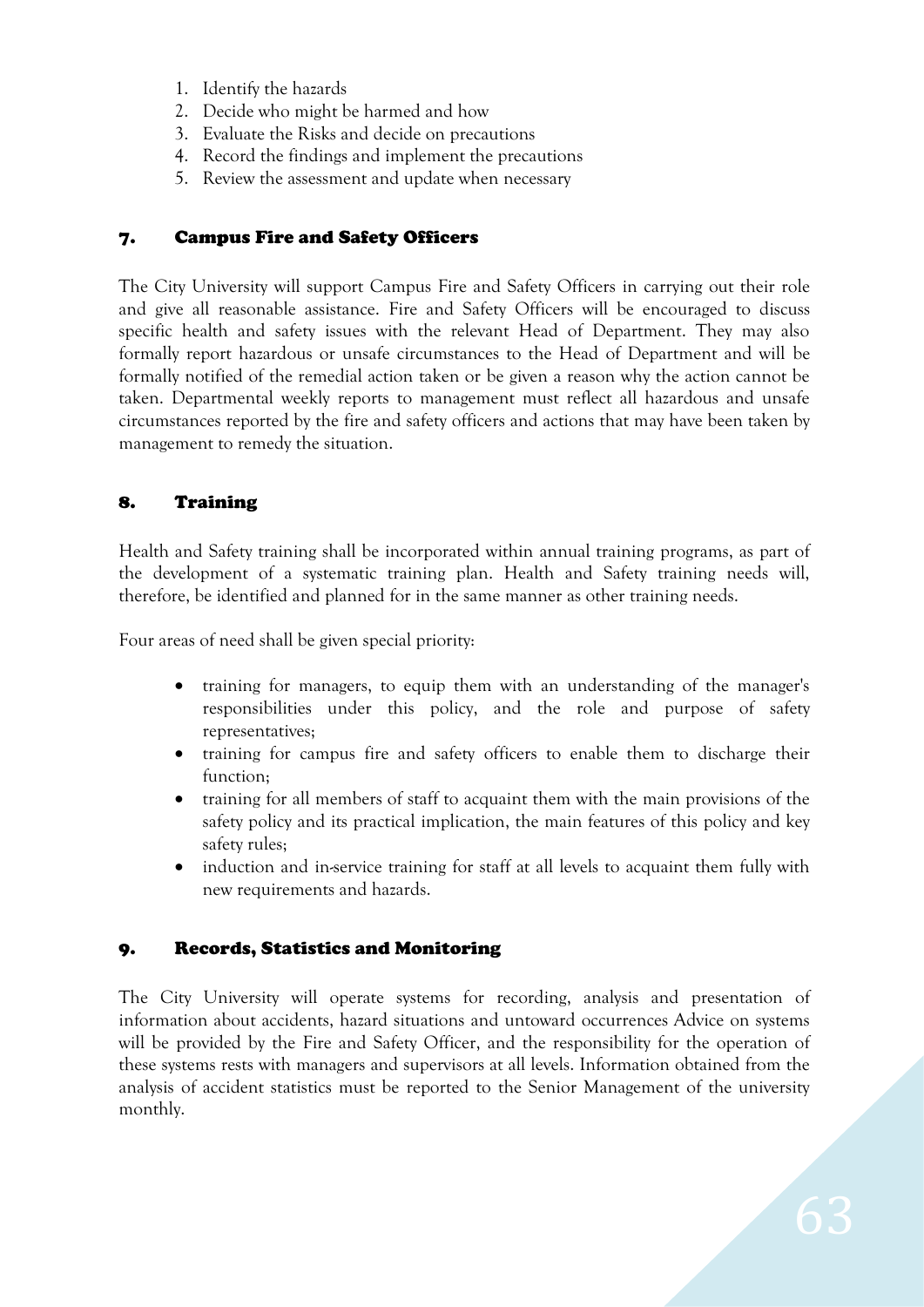#### 10. Reports to the Health and Safety of Employees and Students

The responsibility for meeting the requirements of the Reporting of Injuries, Diseases and Dangerous Occurrences shall rest with the VPAF and may be delegated to the Fire and Safety Officer at each campus.

#### 13. First Aid

It is the policy of the City University to make provision for First Aid and the training of 'First Aiders' in accordance with the First Aid best practices and with the help and advice of the management of Kamil Hospital of Mogadishu. The Fire & Safety Officer in each campus is responsible for ensuring adequate resources and training are available at the campus for first aid provisions.

#### 14. Fire

The VP for Administration and Finance (VPAF) is responsible for ensuring that the staff receives adequate fire training, and that nominated fire officers are designated in all City University premises. The VPAF delegates these responsibilities to the Directors.

In addition the City University will nominate a Fire & Safety Officer in each campus to:

- report and advise on the standard of fire safety in the City University's premises and the standard of fire training of its staff;
- undertake overall responsibility for fire training;
- assist in the investigation of all fires in the City University's premises and to submit reports of such incidents.

### VI. Condemnation and Disposal of Equipment

Procedures for the, condemnation and disposal of equipment are set out in the City University's Financial Management Manual. No equipment should be removed from the university premises without being accompanied by a signed condemnation form collected by security at the gate.

### VII. Food Hygiene

Those Managers who have responsibility for food acquisition, storage, processing and serving, and staff induction and training, are responsible for ensuring that these functions are undertaken to the necessary legal and ethical standards. Food hygiene must not be compromised at any point in the acquisition of raw materials, preparation, storage, and serving to students and staff. Any food that is suspected to be unhealthy must be removed from the café pending knowledgeable counsel. Any suspected outbreak of food poisoning or other unexplained and possibly food related incidents must be reported to the office of the Human Resources Manager.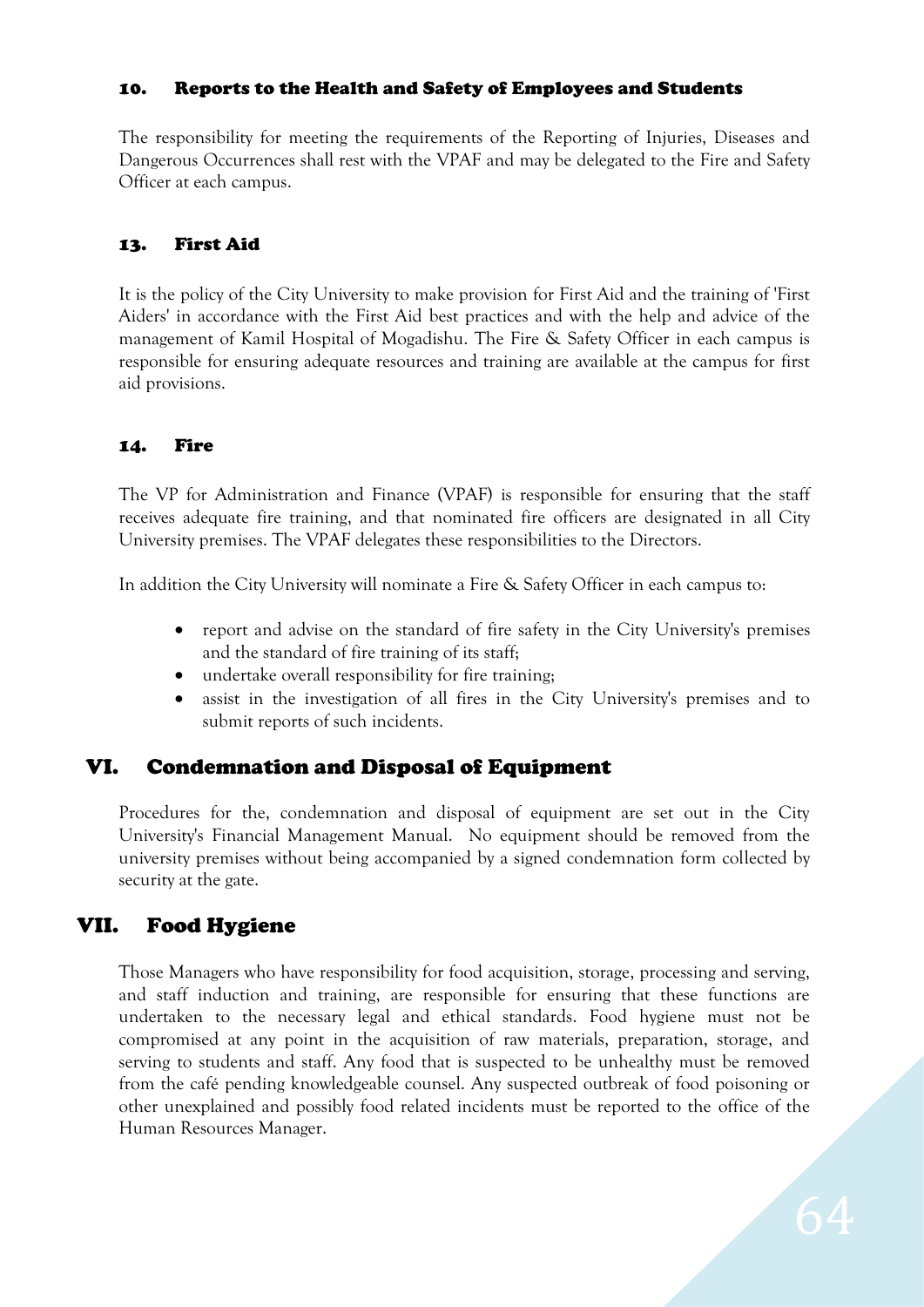# VIII. Non-Smoking On City University Premises

The City University has agreed that there will be no smoking in its buildings and grounds. The overall aim is to reduce smoking and so save life, reduce risk of fire, prevent unnecessary illness and chronic disability.

### 21. Control of Working Time

The City University is committed to the principles of employees enjoying a balanced life that is conducive to their health, comfort and optimal performance. No member of staff is expected to work more than 48 hours per week unless there are exceptional circumstances.

### 22. Health and Safety and the Individual Employee

The Health and Safety at Work Act requires each employee 'to take reasonable care for the Health and Safety of himself and of other persons who may be affected by their acts and omissions' and co-operate with management to enable HR management to carry out their responsibilities for Health and Safety at Work.

The refusal of any employee to meet their obligations will be regarded as a matter to be dealt with under the Disciplinary Procedure.

### 23. People Working On City University Premises Not Employed By The City University

Persons working in the City University premises who are employed by other organisations are expected to follow City University Health and Safety Policies with regard to the safety of City University employees, their own personal safety (and that of other parties such as the general public if appropriate) and their method of work. This responsibility will be included in contracts or working arrangements. Similarly seconded City University employees working in other host premises will be expected to follow the host employers Health and Safety Policy.

### 24. Visitors and Members of the Public

The City University wishes to ensure that as far as is reasonably practicable, the Health, Safety and Welfare of visitors to City University establishments will be of the highest standard.

Any member of staff who notices persons acting in a way which would endanger other staff, should normally inform their Head of Department. If the danger is immediate, common sense must be used to give warning, call for assistance or give aid as necessary. It is equally important not to over-react to a situation. Particularly employees should bring to the immediate attention of management all security concerns that may endanger the safety and wellbeing of students and staff.